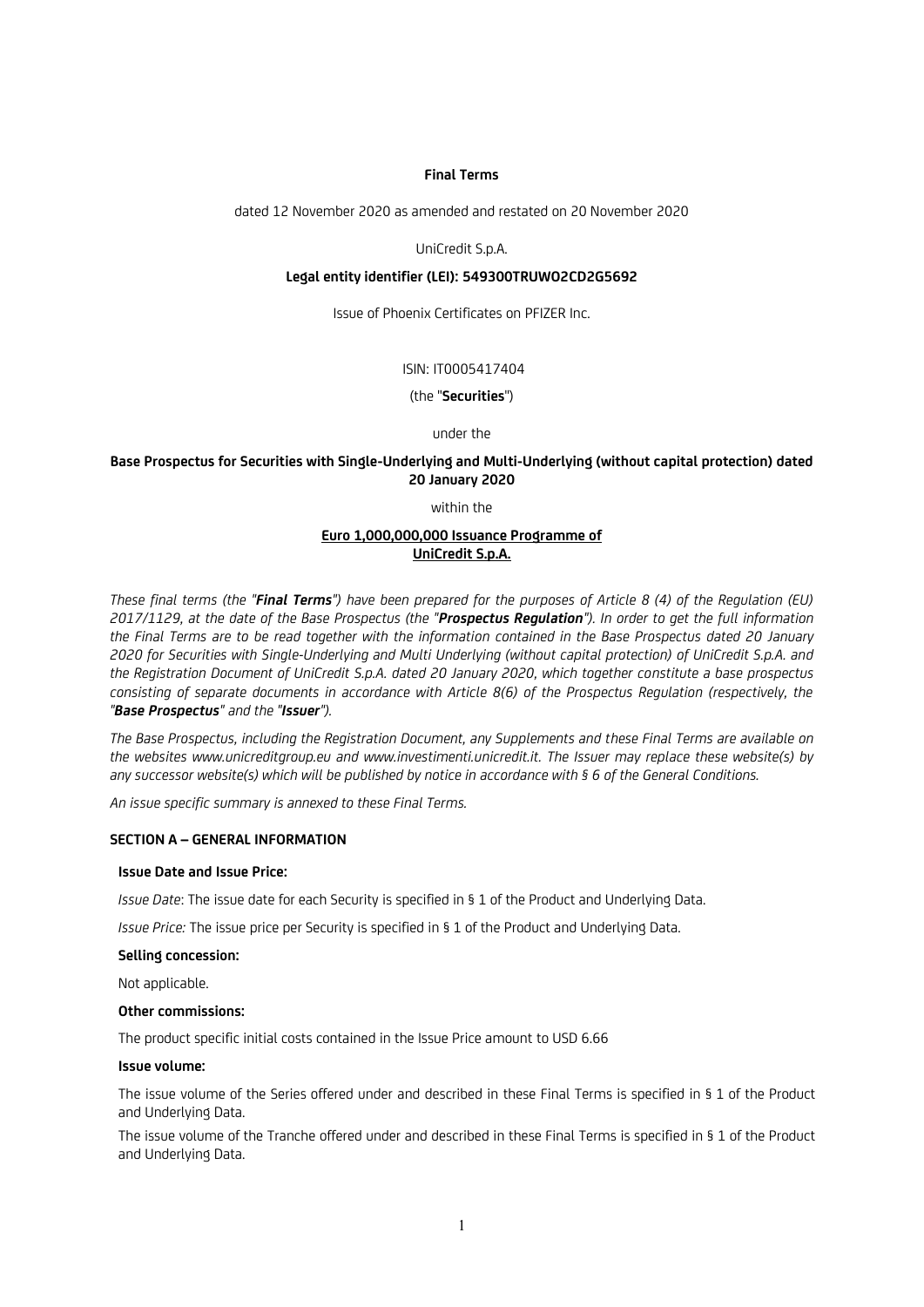## **Product Type:**

Express Securities with Additional Amount with cash settlement (with date-related Barrier observation) (Product Type 7).

### **Admission to trading:**

Not applicable. No application for the Securities to be admitted to trading on a regulated or equivalent market has been made.

However, application to trading will be made with effect from 5 January 2021 on the following multilateral trading facilities (MTF): EuroTLX managed by Borsa Italiana S.p.A.

UniCredit Bank AG (the "**Market Maker**") undertakes to provide liquidity in accordance with the market making rules of EuroTLX, where the Securities are expected to be traded. The obligations of the Market Maker are regulated by the rules of the markets organized and managed by Borsa Italiana S.p.A., and the relevant instructions to such rules. Moreover, the Market Maker undertakes to apply, in normal market conditions, a spread between bid and offer quotes not higher than 1.00 %.

### **Payment and delivery:**

Delivery against payment

## **Terms and conditions of the offer:**

Prohibition of Sales to EEA Retail Investors: Not applicable

Day of the first public offer: 12 November 2020

The Securities are offered during a Subscription Period.

Subscription Period from 12 November 2020 to 18 December 2020.

A public offer will be made in Italy.

The smallest transferable unit is 1 Security.

The smallest tradable unit is 1 Security.

The Securities will be offered to qualified investors, retail investors and institutional investors by way of a public offering by financial intermediaries.

The public offer may be terminated by the Issuer at any time without giving any reason.

The effectiveness of the offer is subject to the adoption of the admission provision for trading by EuroTLX prior to the Issue Date. The Issuer undertakes to request the admission to trading on EuroTLX in time for the adoption of the admission provision by the Issue Date.

Manner and date in which results of the offer are to be made public: the Issuer will communicate the results of the Offer, within 5 business days from the end of the Subscription Period, by means of a notice to be published on the Issuer's website.

The Distributor is Deutsche Bank S.p.A., with registered office at Piazza del Calendario 3, 20100 Milano.

UniCredit Bank AG is the intermediary responsible for the placement of the Securities (*'Responsabile del Collocamento*'), as defined in article 93-bis of the Italian Legislative Decree 24 February 1998, n. 58 (as subsequently amended and supplemented).

Subscription orders are irrevocable, except for provisions in respect to the "door to door selling", in relation to which the subscription orders will be accepted starting from 12 November 2020 to 11 December 2020 and in respect to the "long distance technique selling", in relation to which subscription orders will be accepted starting from 12 November 2020 to 4 December 2020 – unless closed in advance and without previous notice – and will be satisfied within the limits of the maximum number of Securities on offer.

### Minimum Subscription Amount: USD 100

The Securities can be placed by the relevant Distributor through "door to door selling" (through financial sales agents, pursuant to the articles 30 and 31 of the Italian Legislative Decree 24 February 1998, n. 58) or "long distance technique selling" (pursuant to the article 67-duodecies, Par. 4 of the Italian Legislative Decree 6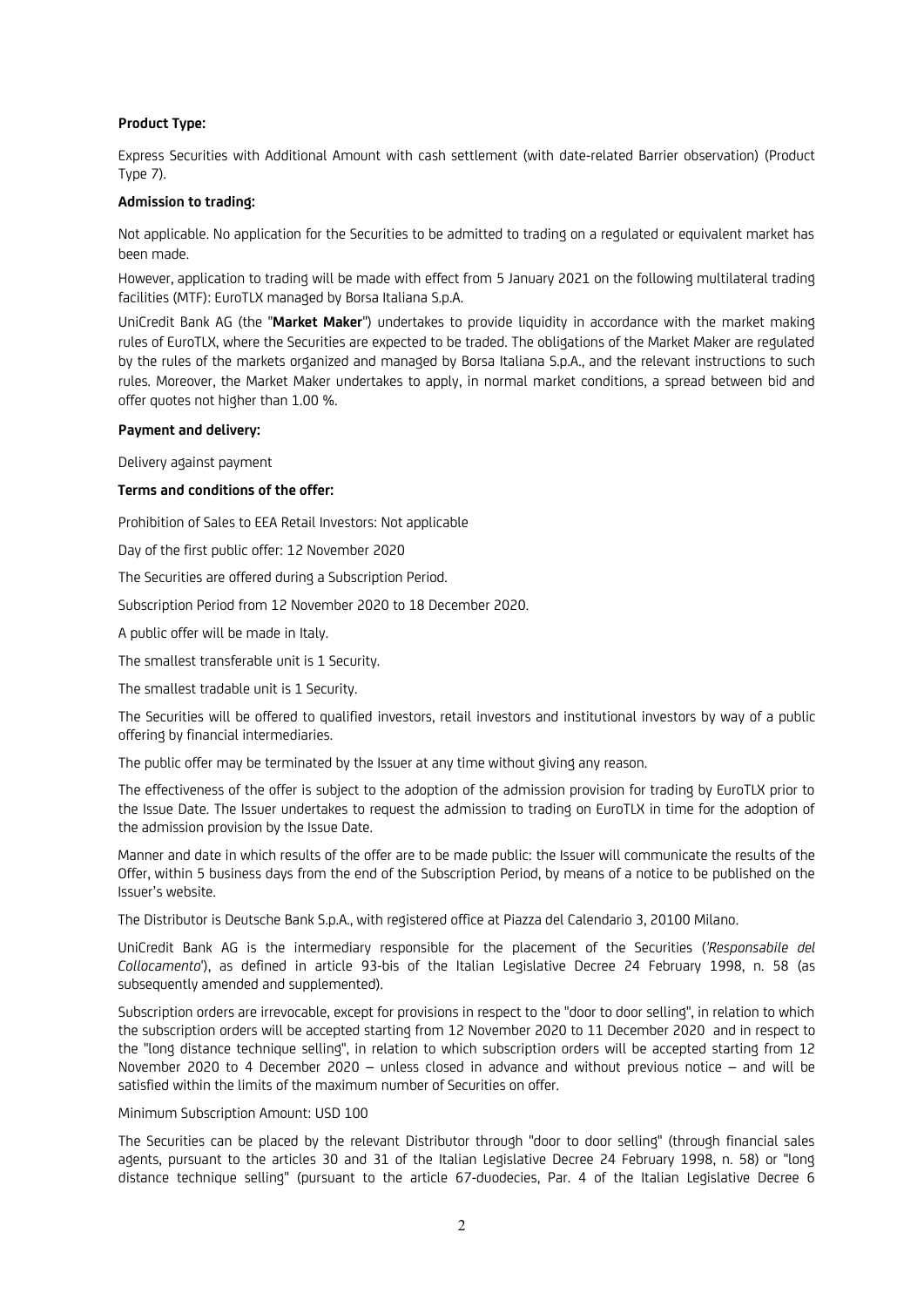September 2005, n. 206). Therefore, the effects of the subscription agreements will be suspended for seven days, with reference to those "door to door selling" and for fourteen days, with reference to "long distance technique selling", from the date of the subscription by the investors. Within such terms, the investor can withdraw by means of a notice to the financial promoter or the Distributors without any liability, expenses or other fees according to the conditions indicated in the subscription agreement.

No specific allocation method is established. Subscription requests shall be satisfied by the relevant office in a chronological order and within the limits of the available amount.

### **Consent to the use of the Base Prospectus:**

The Issuer consents to the use of the Base Prospectus by all financial intermediaries (so-called general consent).

Such consent to use the Base Prospectus is given during the period of the validity of the Base Prospectus.

General consent for the subsequent resale or final placement of Securities by the financial intermediary is given in relation to Italy.

The Issuer's consent to the use of the Base Prospectus is subject to the condition that (i) each financial intermediary complies with the applicable selling restrictions and the terms and conditions of the offer and (ii) the consent to the use of the Base Prospectus has not been revoked.

Moreover, the Issuer's consent to the use of the Base Prospectus is subject to the condition that the financial intermediary using the Base Prospectus commits itself towards its customers to a responsible distribution of the Securities. This commitment is made by the publication of the financial intermediary on its website stating that the prospectus is used with the consent of the Issuer and subject to the conditions set forth with the consent.

Besides, the consent is not subject to any other conditions.

## **Interest of Natural and Legal Persons involved in the Issue/Offer:**

Any of the distributors and their affiliates may be customers or borrowers of the Issuer and its affiliates. In addition, any of such distributors and their affiliates may have engaged, and may in the future engage, in investment banking and/or commercial banking transactions with, and may perform services for the Issuer, or its affiliates in the ordinary course of business.

UniCredit S.p.A. and UniCredit Bank AG have a conflict of interest with regard to the Securities as they belong to UniCredit Group.UniCredit Bank AG is the Calculation Agent of the Securities.

UniCredit S.p.A. is the Principal Paying Agent of the Securities.

UniCredit Bank AG is the arranger of the Securities.

The relevant Distributor may receive from the Issuer an implied placement commission comprised in the Issue Price up to 5.00% of the Issue Price per Security.

Other than as mentioned above, so far as the Issuer is aware, no person involved in the issue of the Securities has an interest material to the offer, including conflicting interests.

### **Additional information:**

Not applicable

## **PART A - GENERAL CONDITIONS OF THE SECURITIES**

### (the "**General Conditions**")

### **§ 1**

## **Form, Book Entry, Clearing System**

- (1) *Form*: This tranche (the "**Tranche**") of securities (the "**Securities**") of UniCredit S.p.A. (the "**Issuer**") will be issued as certificates in dematerialized registered form pursuant to these Terms and Conditions with a Nominal Amount in the Specified Currency.
- (2) *Book Entry*: The Securities are registered in the books of the Clearing System, in accordance with the Legislative Decree no. 58 of 24 February 1998, as amended (*Testo Unico della Finanza*, "**Consolidated Law on Financial Intermediation**") and with the rules governing central depositories, settlement services, guarantee systems and related management companies, issued by the Bank of Italy and by the Italian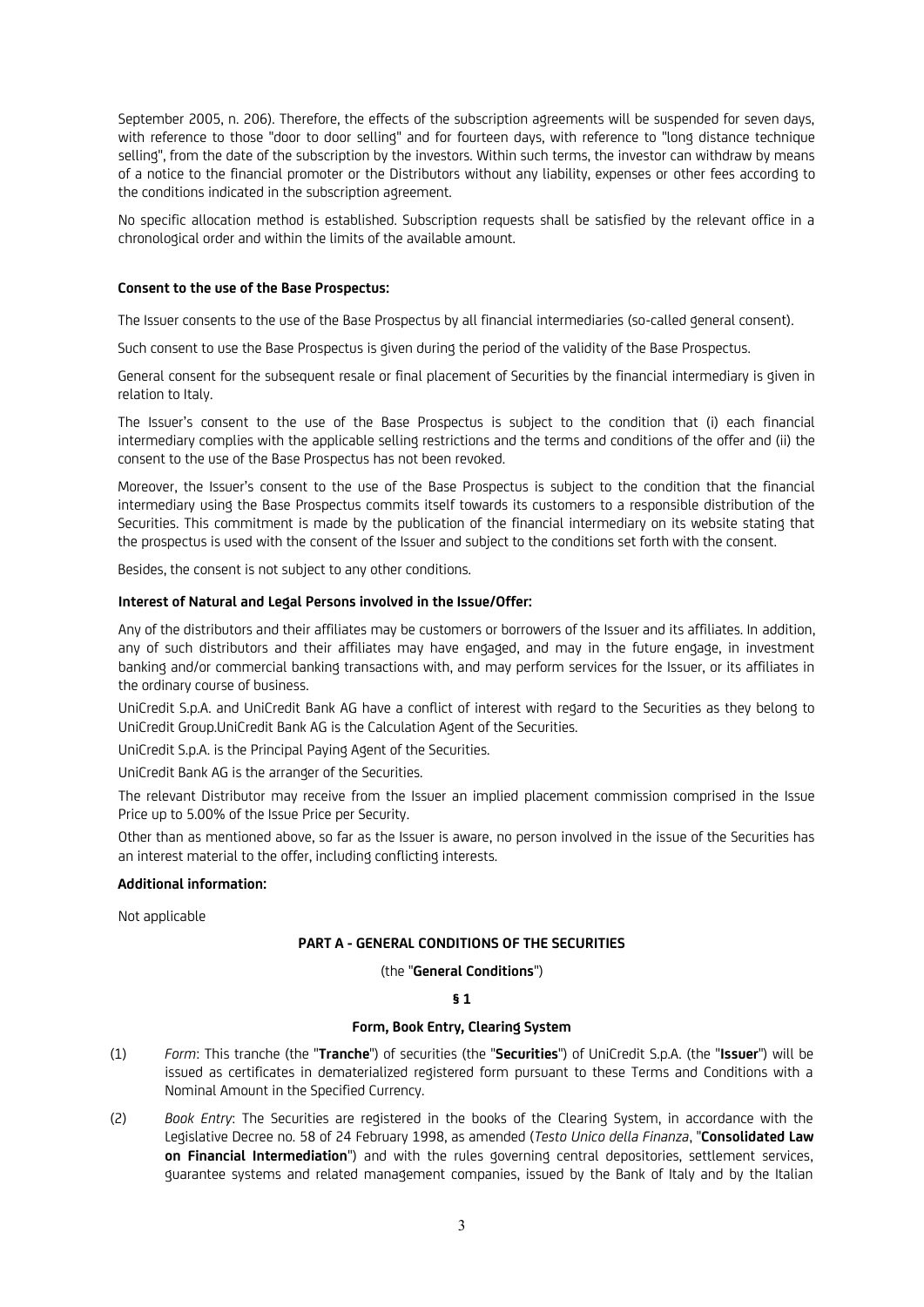securities regulator 'Commissione Nazionale per le Società e la Borsa' (CONSOB) on 22 February 2008, as amended. No physical document of title will be issued to represent the Securities, without prejudice to the right of the Security Holder to obtain the issuance of the certification as per Sections 83-*quinquies* and 83 *novies,* paragraph 1, lett. b) of the Consolidated Law on Financial Intermediation. The transfer of the Securities operates by way of registration on the relevant accounts opened with the Clearing System by any intermediary adhering, directly or indirectly, to the Clearing System ("**Account Holders**"). As a consequence, the respective Security Holder who from time to time is the owner of the account held with an Account Holder will be considered as the legitimate owner of the Securities and will be authorised to exercise all rights related to them, in accordance with the Terms and Conditions of the Securities and applicable provisions of law.

### **§ 2**

### **Principal Paying Agent, Paying Agent, Calculation Agent**

- (1) *Paying Agents:* The "**Principal Paying Agent**" is UniCredit S.p.A., Piazza Gae Aulenti 3 Tower A 20154 Milan, Italy. The Issuer may appoint additional paying agents (the "**Paying Agents**") and revoke such appointment. The appointment and revocation shall be published pursuant to § 6 of the General Conditions.
- (2) *Calculation Agent:* The "**Calculation Agent**" is UniCredit Bank AG, Arabellastraße 12, 81925 Munich.
- (3) *Transfer of functions:* Should any event occur which results in the Principal Paying Agent or Calculation Agent being unable to continue in its function as Principal Paying Agent or Calculation Agent, the Issuer is obliged to appoint another bank of international standing as Principal Paying Agent or another person or institution with the relevant expertise as Calculation Agent. Any such transfer of the functions of the Principal Paying Agent or Calculation Agent shall be notified by the Issuer without undue delay pursuant to § 6 of the General Conditions.
- (4) *Agents of the Issuer:* In connection with the Securities, the Principal Paying Agent, the Paying Agents and the Calculation Agent act solely on behalf of the Issuer and do not assume any obligations towards or relationship of mandate or trust for or with any of the Security Holders. For the avoidance of doubt, Section 1395 of the Italian Civil Code (*Codice Civile,* "**CC**") shall not apply in respect of any acts of the Principal Paying Agent.

## **§ 3**

### **Taxes**

*No gross up:* Payments in respect of the Securities shall only be made after deduction and withholding of current or future taxes, to the extent that such deduction or withholding is required by law. In this regard the term "**Taxes**" includes taxes, levies or governmental charges, regardless of their nature, which are imposed, levied or collected under any applicable system of law or in any country which claims fiscal jurisdiction by or for the account of any political subdivision thereof or government agency therein authorised to levy Taxes, including a withholding tax pursuant to Section 871(m) of the United States Internal Revenue Code of 1986 ("**871(m) Withholding Tax**").

The Issuer shall in any case be entitled to take into consideration the 871(m) Withholding Tax by applying the maximum tax rate as a flat rate (plus value added tax, if applicable). In no case the Issuer is obliged to compensate with respect to any Taxes deducted or withheld.

The Issuer shall report on the deducted and withheld Taxes to the competent government agencies, except, these obligations are imposed upon any other person involved, subject to the legal and contractual requirements of the respective applicable tax rules.

## **§ 4**

## **Status**

The obligations of the Issuer under the Securities constitute direct, unconditional, unsubordinated and unsecured obligations of the Issuer respectively, ranking (subject to any obligations preferred by any applicable law (also subject to the bail-in instruments as implemented under Italian law)) *pari passu* with all other unsecured obligations (other than obligations ranking junior to the senior notes from time to time (including non-preferred senior notes and any further obligations permitted by law to rank junior to the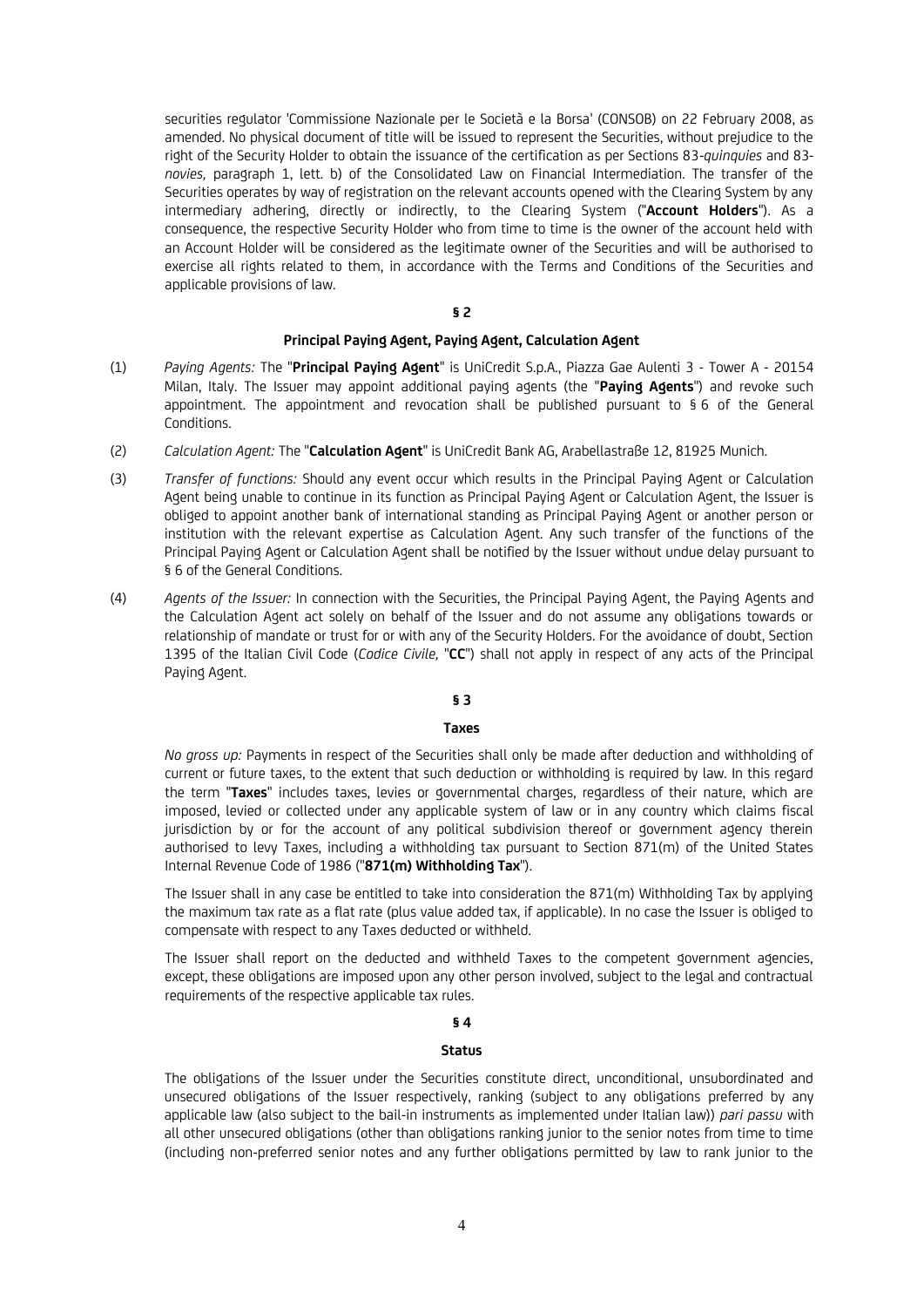senior notes following the Issue Date), if any) of the Issuer, present and future and, in the case of the senior notes, *pari passu* and rateably without any preference among themselves.

## **§ 5**

## **Substitution of the Issuer**

- (1) The Issuer may without the consent of the Security Holders, if no payment of principal or interest on any of the Securities is in default, at any time substitute the Issuer for any Affiliate of the Issuer as principal debtor in respect of all obligations of the Issuer under the Securities (the "**New Issuer**"), provided that
	- (a) the New Issuer assumes all obligations of the Issuer in respect of the Securities,
	- (b) the Issuer and the New Issuer have obtained all authorizations and have satisfied all other conditions as necessary to ensure that the Securities are legal, valid and enforceable obligations of the New Issuer;
	- (c) the Issuer and the New Issuer may transfer to the Principal Paying Agent in the currency required hereunder and without being obligated to deduct or withhold taxes or other duties of whatever nature levied by the country, in which the New Issuer or the Issuer has its domicile or tax residence, all amounts required for the fulfilment of the payment obligations arising under the Securities,
	- (d) the New Issuer has agreed to indemnify and hold harmless each Security Holder against any tax, duty or other governmental charge imposed on such Security Holder in respect of such substitution and
	- (e) the Issuer irrevocably and unconditionally guarantees proper payment of the amounts due under these Terms and Conditions.

For purposes of this § 5 (1) "**Affiliate**" means a company controlling, controlled by, or under common control with, the Issuer, provided that the term "controlled" ("*controllate*") shall have the meaning ascribed to it in Section 93 of the Consolidated Law on Financial Intermediation and the terms "controlling" and "common control" shall be interpreted accordingly.

- (2) *Notice:* Any such substitution shall be notified in accordance with § 6 of the General Conditions.
- (3) *References:* In the event of any such substitution, any reference in these Terms and Conditions to the Issuer shall be deemed to refer to the New Issuer. Furthermore, any reference to the country, in which the Issuer is domiciled or resident for taxation purposes shall be deemed to refer to the country of domicile or residence for taxation purposes of the New Issuer.

### **§ 6**

### **Notices**

(1) To the extent these Terms and Conditions provide for a notice pursuant to this § 6, these will be published on the Website for Notices (or another website communicated by the Issuer with at least six weeks advance notice in accordance with these provisions) and become effective vis-à-vis the Security Holders through such publication unless the notice provides for a later effective date. If and to the extent that binding provisions of effective law or stock exchange provisions provide for other forms of publication, such publications must be made in addition and as provided for.

Other publications with regard to the Securities are published on the Website of the Issuer (or any successor website).

(2) In addition, the Issuer may deliver all notices concerning the Securities to the Clearing System for communication by the Clearing System to the Security Holders. Any such notice shall be deemed to have been given to the Security Holders on the seventh Banking Day after the day on which the said notice was given to the Clearing System.

For the avoidance of doubt, any notice published on the Website for Notices which has become effective shall prevail the notice via the Clearing System.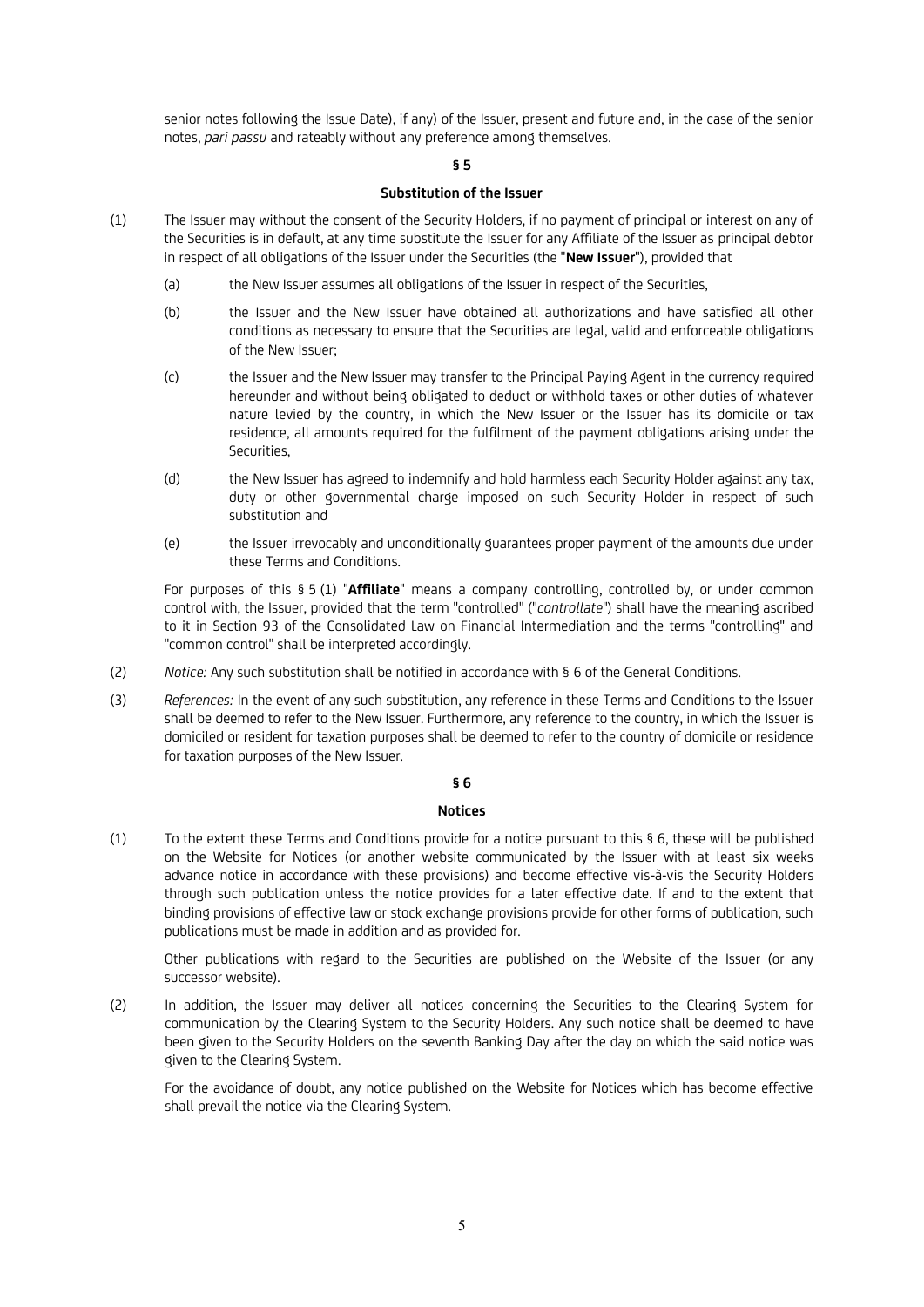### **Issuance of additional Securities, Repurchase**

- (1) *Issuance of additional Securities:* The Issuer reserves the right from time to time without the consent of the Security Holders to issue additional Securities with identical terms and conditions (except for the issue date and the issue price), so that the same shall be consolidated and form a single series (the "**Series**") with this Tranche. The term "*Securities*" shall, in the event of such increase, also comprise all additionally issued Securities.
- (2) *Repurchase:* The Issuer shall be entitled at any time to purchase Securities in the market or otherwise and at any price. Securities repurchased by the Issuer may, at the Issuer's discretion, be held, resold or forwarded to the Principal Paying Agent for cancellation.

## **§ 8**

### **(intentionally omitted)**

## **§ 9**

## **Partial Invalidity, Corrections**

- (1) *Invalidity:* Should any provision of these Terms and Conditions be or become invalid or unenforceable in whole or in part, the remaining provisions are not affected thereby. Any gap arising as a result of invalidity or unenforceability of these Terms and Conditions is to be filled with a provision that corresponds to the meaning and intent of these Terms and Conditions and is in the interest of the parties.
- (2) *Typing and calculation errors*, *inaccuracies and inconsistencies:* The Issuer may amend these Terms and Conditions without having to obtain the prior consent of the Security Holders, provided that such amendments (i) do not prejudice the rights or interests of the Security Holders and (ii) are aimed at correcting a manifest or obvious error, or at removing inaccuracies or inconsistencies from the text. Any notices to the Security Holders relating to the amendments referred to in the previous sentence shall be made in accordance with Section 6 of these Terms and Conditions.

## **§ 10**

## **Applicable Law, Choice of Forum**

- (1) *Applicable law:* The Securities, as to form and content, and all rights and obligations thereunder shall be governed by the laws of the Republic of Italy.
- (2) *Choice of Forum:* To the extent permitted by law, all disputes arising from or in connection with the matters governed by these Terms and Conditions shall be brought before the Tribunal of Milan, Italy.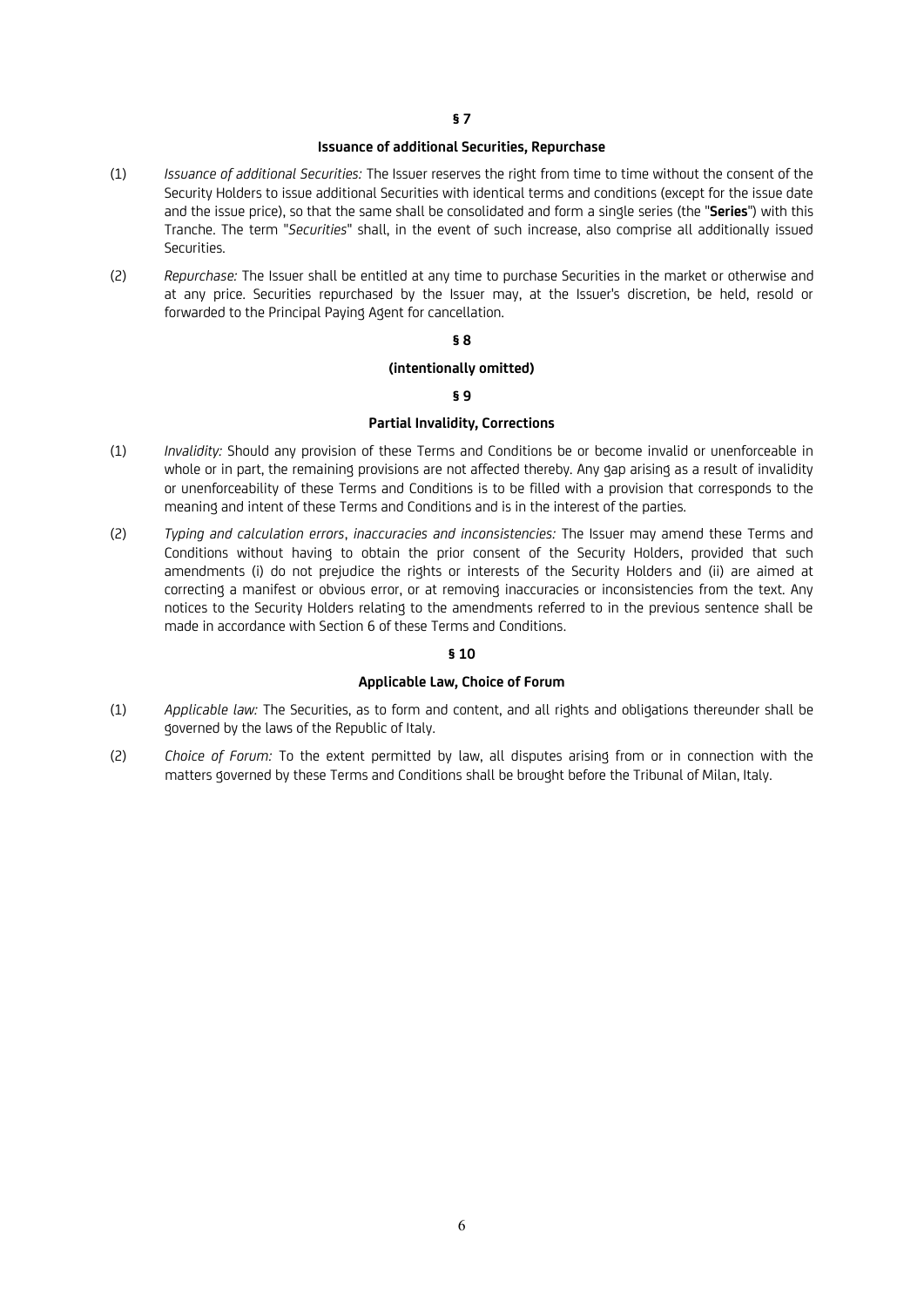## **PART B - PRODUCT AND UNDERLYING DATA**

(the "**Product and Underlying Data**")

**§ 1**

## **Product Data**

**First Trade Date:** 9 November 2020

**Issue Date**: 23 December 2020

**Nominal Amount:** USD 100

**Specified Currency:** Dollar ("**USD**")

**Websites for Notices:** www.unicreditgroup.eu and www.investimenti.unicredit.it

**Website of the Issuer:** www.unicreditgroup.eu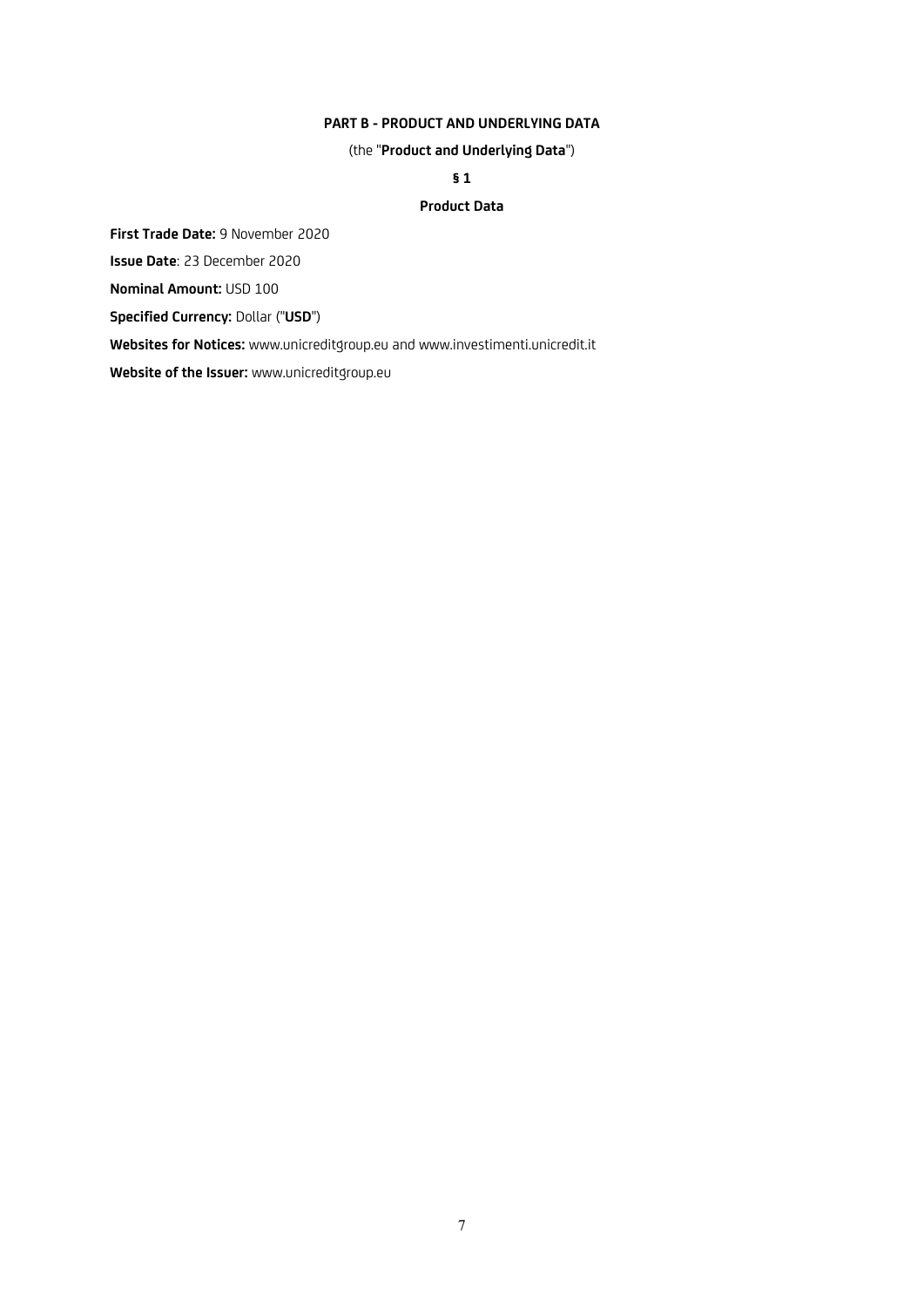# **Table 1.1:**

| <b>ISIN</b>  | WKN    | Reuters           | Series<br>Number | <b>Tranche Number IIssue Volume of Series</b><br>in units | Issue Volume of<br>Tranche in units | <b>Issue Price</b> |
|--------------|--------|-------------------|------------------|-----------------------------------------------------------|-------------------------------------|--------------------|
| IT0005417404 | A2FH08 | IT0005417404=HVBG | PI016746         | 300.000 Certificates                                      | 300.000 Certificates                | USD 100            |

# **Table 1.2:**

| <b>ISIN</b>  | Underlying  | <b>Reference Price</b> | <b>Strike</b><br>Level | Barrier<br>Level | Maximum<br>Amount | <b>Initial</b><br>Observation<br>Date | <b>Barrier</b><br>Observation<br>Date | Final<br>Date | <b>Final</b><br><b>Observation Payment Date</b><br>(Maturity<br>Date) |
|--------------|-------------|------------------------|------------------------|------------------|-------------------|---------------------------------------|---------------------------------------|---------------|-----------------------------------------------------------------------|
| IT0005417404 | PFIZER Inc. | Closing Price          | 100%                   | 70%              | <b>USD 100</b>    | 21.12.2020                            | 16.12.2025                            | 16.12.2025    | 23.12.2025                                                            |

## **Table 1.3.:**

| k | <b>Observation Date</b><br>(k) | <b>Early Redemption</b><br>Amount (k) | <b>Early Redemption</b><br>Factor (k) | <b>Early Payment</b><br>Date (k) |
|---|--------------------------------|---------------------------------------|---------------------------------------|----------------------------------|
|   | 16.12.2021                     | <b>USD 100</b>                        |                                       | 23.12.2021                       |
|   | 16.12.2022                     | <b>USD 100</b>                        |                                       | 23.12.2022                       |
|   | 15.12.2023                     | <b>USD 100</b>                        | 100%                                  | 22.12.2023                       |
| 4 | 16.12.2024                     | <b>USD 100</b>                        | 100%                                  | 23.12.2024                       |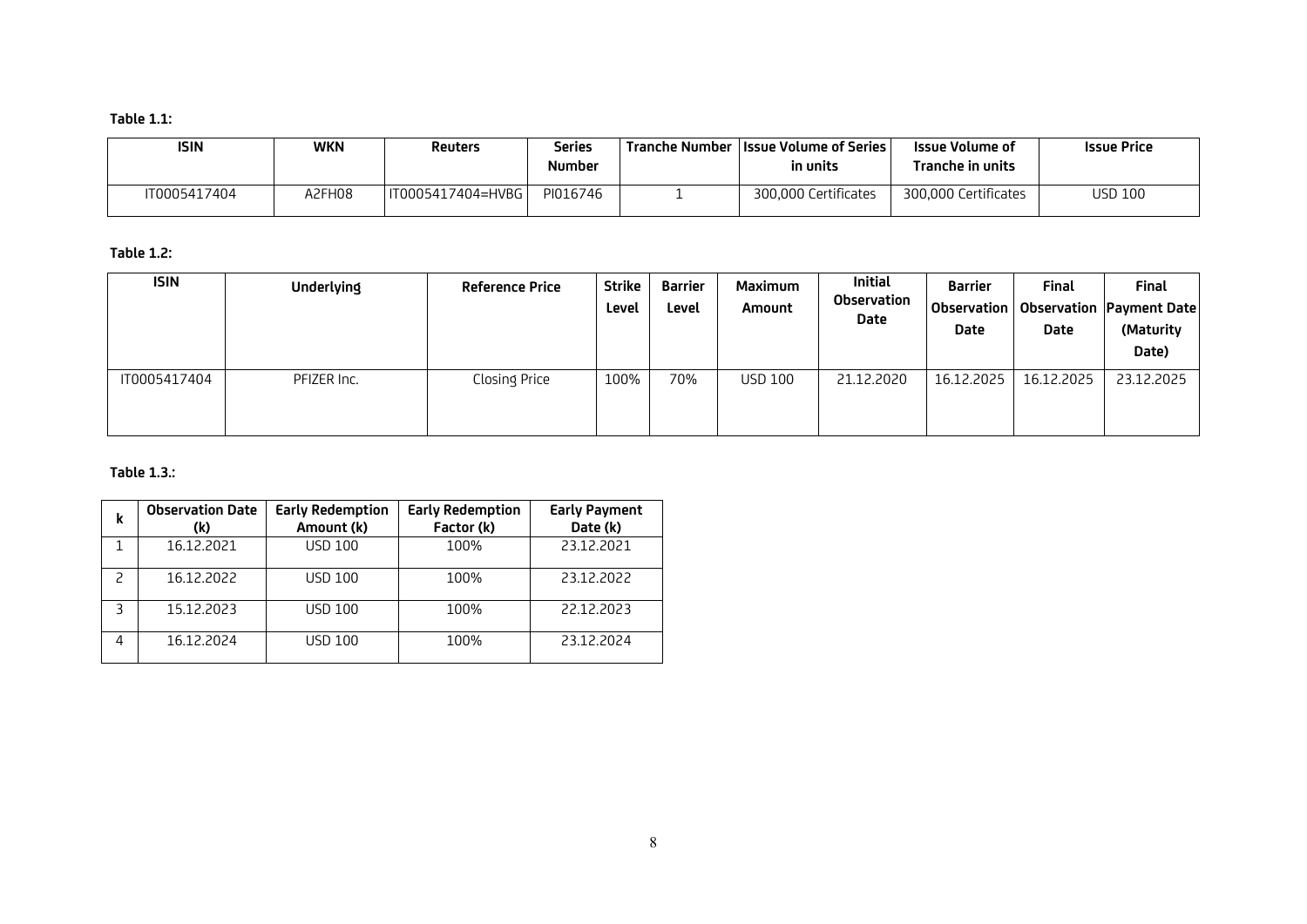# **Table 1.4:**

| m | <b>Observation Date (m)</b> | <b>Additional Conditional</b><br>Amount (m) | <b>Additional Conditional</b><br><b>Amount Payment Factor</b><br>(m) | <b>Additional Conditional</b><br><b>Amount Payment Date</b><br>(m) | Record Date (m) |
|---|-----------------------------|---------------------------------------------|----------------------------------------------------------------------|--------------------------------------------------------------------|-----------------|
|   | 16.12.2021                  | <b>USD 5.80</b>                             | 70%                                                                  | 23.12.2021                                                         | 22.12.2021      |
|   | 16.12.2022                  | USD 11.6                                    | 70%                                                                  | 23.12.2022                                                         | 22.12.2022      |
|   | 15.12.2023                  | <b>USD 17.4</b>                             | 70%                                                                  | 22.12.2023                                                         | 21.12.2023      |
|   | 16.12.2024                  | <b>USD 23.2</b>                             | 70%                                                                  | 23.12.2024                                                         | 20.12.2024      |
|   | 16.12.2025                  | <b>USD 29</b>                               | 70%                                                                  | 23.12.2025                                                         | 22.12.2025      |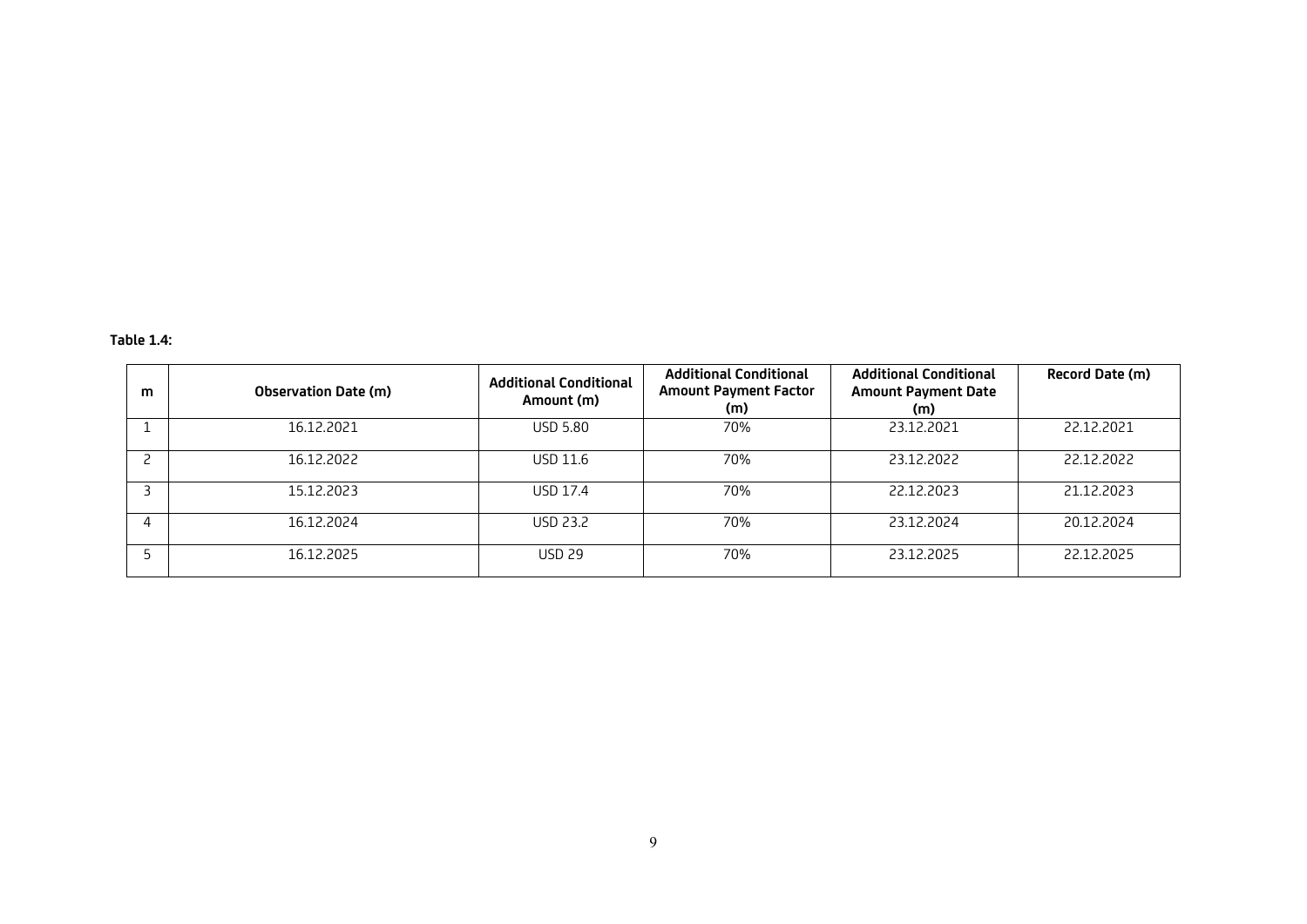**§ 2**

# **Underlying Data**

# **Table 2.1:**

| Underlying  | <b>Underlying</b><br>Currency | <b>WKN</b> | ISIN         | <b>Reuters</b> | Bloomberg     | Relevant<br>Exchange       | Website        |
|-------------|-------------------------------|------------|--------------|----------------|---------------|----------------------------|----------------|
| PFIZER Inc. | USD                           | 852009     | US7170811035 | PFE.N          | PFE UN Equity | New York Stock<br>Exchange | www.pfizer.com |

For further information about the past and future performance of the Underlying and its volatility, please refer to the Website as specified in the table.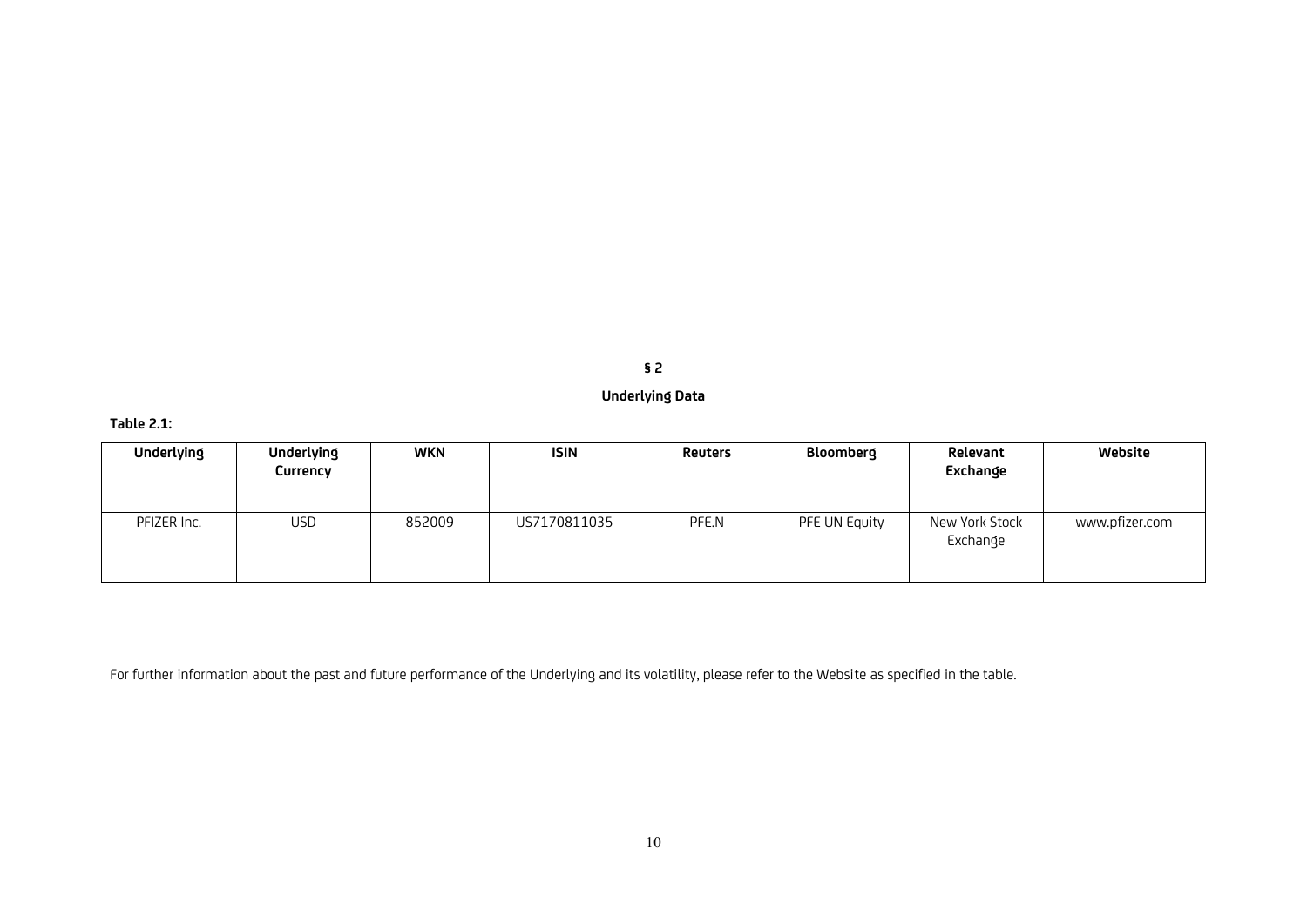## **PART C - SPECIAL CONDITIONS OF THE SECURITIES**

## (the "**Special Conditions**")

## **§ 1**

### **Definitions**

**"Additional Conditional Amount (m)"** means the respective Additional Conditional Amount (m) as specified in § 1 of the Product and Underlying Data.

**"Additional Conditional Amount Payment Date (m)"** means the Additional Conditional Amount Payment Date (m) as specified in § 1 of the Product and Underlying Data.

**"Additional Conditional Amount Payment Event (m)"** means that the R(m) is equal to or greater than the respective Additional Conditional Amount Payment Level (m) on the respective Observation Date (m).

**"Additional Conditional Amount Payment Factor (m)"** means the Additional Conditional Amount Payment Factor (m) as specified in § 1 of the Product and Underlying Data**.**

**"Additional Conditional Amount Payment Level (m)"** means the respective Additional Conditional Amount Payment Factor (m) multiplied by R (Initial).

"**Adjustment Event**" means each of the following events:

- (a) each measure taken by the company that has issued the Underlying or by a third party, which would – due to a change in the legal and economic position, in particular a change in the company's fixed assets and capital, affect the Underlying not only immaterially (in particular capital increase against cash contribution, issuance of securities with options or conversion rights into shares, capital increase with company funds, distribution of special dividends, share splits, merger, liquidation, nationalisation); whether this is the case shall be determined by the Calculation Agent acting in accordance with relevant market practice and in good faith;
- (b) an early termination performed by the respective Determining Futures Exchange of the there traded Derivatives of the Underlying ;
- (c) an adjustment performed by the respective Determining Futures Exchange of the there traded Derivatives of the Underlying ;
- (d) a Hedging Disruption occurs;
- (e) any event which is economically equivalent to one of the above-mentioned events with regard to its consequences on the Underlying; whether this is the case shall be determined by the Calculation Agent acting in accordance with relevant market practice and in good faith.

"**Banking Day**" means each day (other than a Saturday or Sunday) on which the Clearing System and the Trans-European Automated Real-time Gross settlement Express Transfer-System (TARGET2) (the "**TARGET2**") is open for business and commercial banks and foreign exchange markets settle payments in the Banking Day Financial Centre .

**"Barrier"** means Barrier Level x R (initial)

"**Barrier Event**" means that Reference Price on the Final Observation Date is lower than the Barrier.

"**Barrier Level**" means the Barrier Level as specified in § 1 of the Product and Underlying Data.

"**Calculation Agent**" means the Calculation Agent as specified in § 2 (2) of the General Conditions.

"**Calculation Date**" means each day on which the Reference Price is published by the respective Relevant Exchange.

**"Call Event"** means Share Call Event.

"**Change in Law**" means that due to

(a) the coming into effect of changes in laws or regulations (including but not limited to tax laws or capital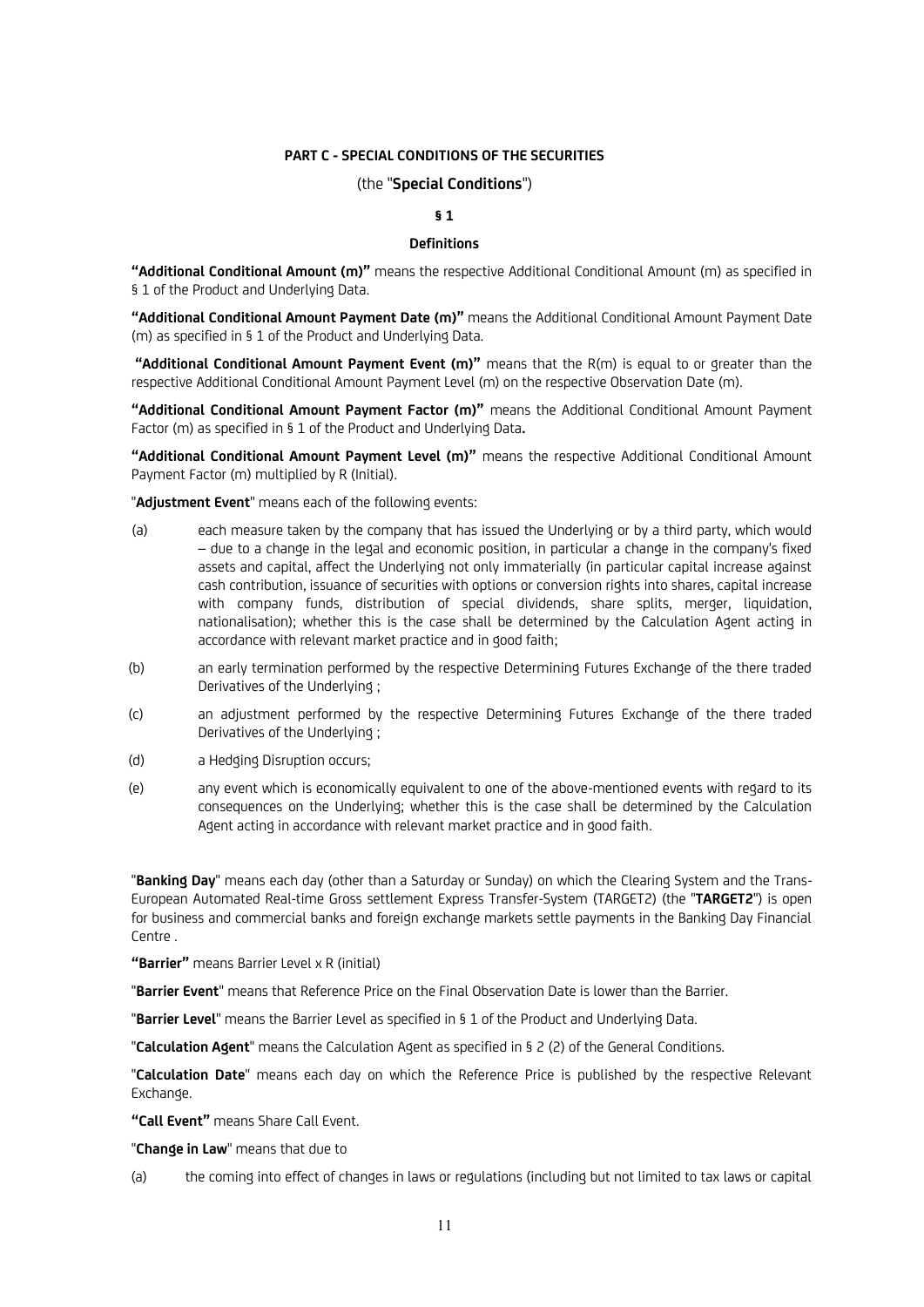market provisions) or

(b) a change in relevant case law or administrative practice (including the administrative practice of the tax or financial supervisory authorities),

As determined by the Issuer, acting in accordance with relevant market practice and in good faith,

- (a) the holding, acquisition or sale of the Underlying or assets that are needed in order to hedge price risks or other risks with respect to its obligations under the Securities is or becomes wholly or partially illegal for the Issuer or
- (b) the costs associated with the obligations under the Securities have increased substantially (including but not limited to an increase in tax obligations, the reduction of tax benefits or other negative consequences with regard to tax treatment),

if such changes become effective on or after the First Trade Date.

"**Clearance System**" means the principal domestic clearance system customarily used for settling trades with respect to the Underlying as determined by the Calculation Agent acting in accordance with relevant market practice and in good faith.

"**Clearance System Business Day**" means, with respect to the Clearance System, any day (other than a Saturday or Sunday) on which such Clearance System is open for the acceptance and execution of settlement instructions.

"**Clearing System**" means Monte Titoli S.p.A., bridge Clearstream Banking Luxembourg and Euroclear Bank SA/NV as operator Euroclear System ("**Monte Titoli**").

"**Determining Futures Exchange**" means the options and/or futures exchange, on which respective derivatives of the Underlying (the "**Derivatives**") are mostly liquidly traded, such options and/or futures exchange shall be determined by the Calculation Agent*,* acting in accordance with relevant market practice and in good faith, by way of notice pursuant to § 6 of the General Conditions.

In the case of a material change in the market conditions at the Determining Futures Exchange, such as a final discontinuation of derivatives' quotation linked to the Underlying at the Determining Futures Exchange or a considerably restricted number or liquidity, it shall be substituted as the Determining Futures Exchange by another options and/or futures exchange that offers satisfactorily liquid trading in the Derivatives (the "**Substitute Futures Exchange**"); such options and/or futures exchange shall be determined by the Calculation Agent acting in accordance with relevant market practice and in good faith. In the event of such substitution, any reference to the Determining Futures Exchange in these Terms and Conditions of these Securities shall be deemed to refer to the Substitute Futures Exchange.

"**Early Payment Date (k)**" means the "Early Payment Date (k)" as specified in § 1 of the Product and Underlying Data.

"**Early Redemption Amount (k)**" means the "Early Redemption Amount (k)" as calculated or specified by the Calculation Agent pursuant to § 4 (2) of the Special Conditions.

"**Early Redemption Event**" means that R (k) is equal to or greater than the respective Early Redemption Level (k) on the respective Observation Date (k).

"**Early Redemption Factor (k)**" means the Early Redemption Factor (k) as specified in § 1 of the Product and Underlying Data.

"**Early Redemption Level(k)**" means the Early Redemption Factor(k) multiplied by R (initial).

"**Final Payment Date**" means the Final Payment Date, as specified in § 1 of the Product and Underlying Data.

"**First Trade Date**" means the First Trade Date as specified in § 1 of the Product and Underlying Data.

"**Hedging Disruption**" means that the Issuer, due to reasons for which the Issuer is not solely responsible, is not able to

- (a) close, continue or carry out transactions or acquire, exchange, hold or sell assets (respectively) which are needed in order to hedge price risks or other risks with regard to its obligations under the Securities; whether this is the case shall be determined by the Issuer acting in accordance with relevant market practice and in good faith; or
- (b) realise, reclaim or pass on proceeds from such transactions or assets,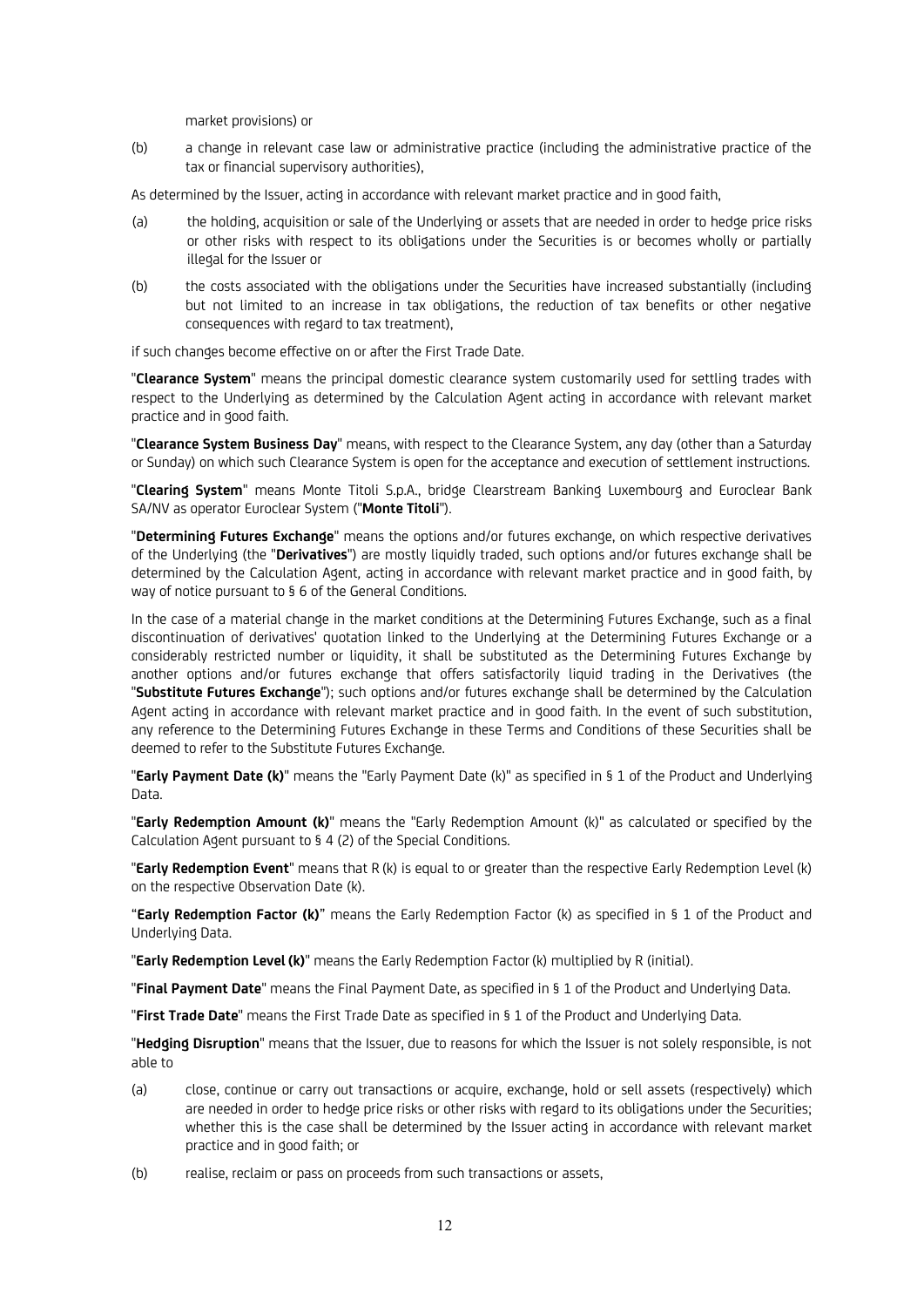under conditions which are economically substantially equivalent to those on the First Trade Date.

"**Increased Costs of Hedging**" means that the Issuer has to pay a substantially higher amount of taxes, duties, expenditures and fees (with the exception of broker fees) compared to the First Trade Date in order to

- (a) close, continue or carry out transactions or acquire, exchange, hold or sell assets (respectively) which are needed in order to hedge price risks or other risks with regard to its obligations under the Securities, whether this is the case shall be determined by the Issuer*,* acting in accordance with relevant market practice and in good faith, or
- (b) realise, reclaim or pass on proceeds from such transactions or assets,

whereas cost increases due to a deterioration of the credit-worthiness of the Issuer or other reasons for which the Issuer is solely responsible are not considered as Increased Costs of Hedging.

"**Issue Date**" means the Issue Date as specified in § 1 of the Product and Underlying Data.

"**Market Disruption Event**" means each of the following events:

- (a) the failure of the respective Relevant Exchange to open for trading during its regular trading sessions;
- (b) the suspension or restriction of trading in the Underlying on the respective Relevant Exchange;
- (c) in general the suspension or restriction of trading in a Derivative of the Underlying on the respective Determining Futures Exchange;

to the extent that such Market Disruption Event occurs in the last hour prior to the normal calculation of the Reference Price of the Underlying and continues at the point of time of the normal calculation and is material; whether this is the case shall be determined by the Calculation Agent acting in accordance with relevant market practice and in good faith. Any restriction of the trading hours or the number of days on which trading takes place on the respective Relevant Exchange or, as the case may be, the respective Determining Futures Exchange, shall not constitute a Market Disruption Event provided that the restriction occurs due to a previously announced change in the rules of the respective Relevant Exchange or, as the case may be, the respective Determining Futures Exchange.

"**Maximum Amount**" means the Maximum Amount as specified in § 1 of the Product and Underlying Data.

"**Nominal Amount**" means the Nominal Amount as specified in § 1 of the Product and Underlying Data.

"**Observation Date**" means each of the following Observation Dates:

"**Barrier Observation Date**" means the Barrier Observation Date as specified in § 1 of the Product and Underlying Data. If the Barrier Observation Date is not a Calculation Date, the immediately following day, which is a Calculation Date shall be the Barrier Observation Date.

"**Final Observation Date**" means the Final Observation Date as specified in § 1 of the Product and Underlying Data. If the Final Observation Date is not a Calculation Date, the immediately following day, which is a Calculation Date shall be the Final Observation Date. The Final Payment Date shall be postponed accordingly. No interest shall become due because of such postponement.

"**Initial Observation Date**" means the Initial Observation Date as specified in § 1 of the Product and Underlying Data. If the Initial Observation Date is not a Calculation Date, the immediately following day, which is a Calculation Date shall be the Initial Observation Date.

"**Observation Date (k)**" means the Observation Date (k) as specified in § 1 of the Product and Underlying Data. If an Observation Date (k) is not a Calculation Date, the immediately following day, which is a Calculation Date shall be the respective Observation Date (k). The respective Early Payment Date (k) shall be postponed accordingly. No interest shall become due because of such postponement.

"**Observation Date (m)**" means the Observation Date (m) as specified in § 1 of the Product and Underlying Data. If an Observation Date (m) is not a Calculation Date, the immediately following day, which is a Calculation Date shall be the respective Observation Date (m). The respective Additional Conditional Amount Payment Date (m) shall be postponed accordingly. No interest shall become due because of such postponement.

"**Principal Paying Agent**" means the Principal Paying Agent as specified in § 2 (1) of the General Conditions.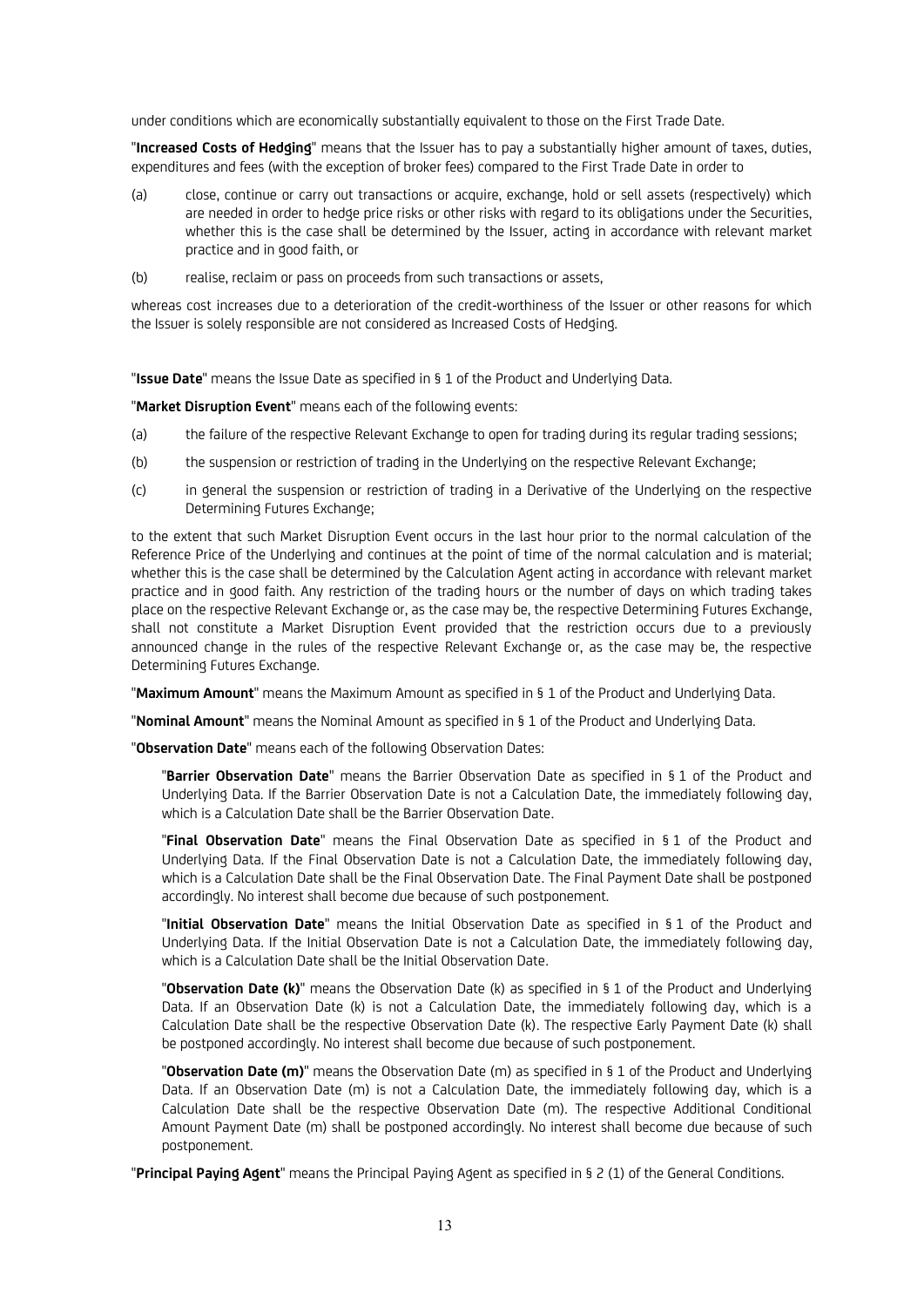"**R (final)**" means the Reference Price on the Final Observation Date.

"**R (initial)**" means the Reference Price on the Initial Observation Date.

"**R (m)**" means the Reference Price on the respective Observation Date (m).

**"R (k)"** means the Reference Price on the Respective Observation Date (k).

**"Record Date (m)"** means the Record Date (m) as specified in § 1 of the product and Underlying Data.

"**Redemption Amount**" means the Redemption Amount as calculated or, respectively, specified by the Calculation Agent pursuant to § 4 of the Special Conditions.

"**Reference Price**" means the Reference Price of the Underlying as specified in § 1 of the Product and Underlying Data.

"**Relevant Exchange**" means the respective Relevant Exchange as specified in § 2 of the Product and Underlying Data.

In the case of a material change in the market conditions at the respective Relevant Exchange, such as a final discontinuation of the quotation of the Underlying at the respective Relevant Exchange and the quotation at a different stock exchange or considerably restricted number or liquidity, the Relevant Exchange shall be substituted as the Relevant Exchange by another exchange that offers satisfactorily liquid trading in the Underlying (the "**Substitute Exchange**"); such exchange shall be determined by the Calculation Agent acting in accordance with relevant market practice and in good faith. In this case, any reference to the Relevant Exchange in the Terms and Conditions of these Securities shall be deemed to refer to the Substitute Exchange.

"**Security Holder**" means the holder of a Security.

"**Settlement Cycle**" means the period of Clearance System Business Days following a transaction on the Relevant Exchange with respect to the Underlying, during which period settlement will customarily take place according to the rules of such Relevant Exchange.

"**Share Call Event**" means each of the following events:

- (a) the quotation of the Underlying at the Relevant Exchange is finally ceased and no Substitute Exchange could be determined; whether this is the case shall be determined by the Calculation Agent acting in accordance with relevant market practice and in good faith;
- (b) the quotation of the Underlying at the Relevant Exchange no longer occurs in the Underlying Currency;
- (c) a Change in Law and/or a Hedging Disruption occurs;
- (d) an adjustment pursuant to § 8 (1) of the Special Conditions is not possible or not reasonable with regard to the Issuer and/or the Security Holders; whether this is the case shall be determined by the Calculation Agent acting in accordance with relevant market practice and in good faith.

"**Specified Currency**" means the Specified Currency as specified in § 1 of the Product and Underlying Data.

"**Strike**" means the Strike multiplied by R (Initial).

"**Strike Level**" means the Strike Level as specified in § 1 of the Product and Underlying Data**.**

"**Terms and Conditions**" means the terms and conditions of these Securities as set out in the General Conditions (Part A), the Product and Underlying Data (Part B) and the Special Conditions (Part C).

"**Underlying**" means the Underlying as specified in § 1 of the Product and Underlying Data.

"**Underlying Currency**" means the Underlying Currency as specified in § 2 of the Product and Underlying Data.

"**Websites for Notices**" means the Website(s) for Notices as specified in § 1 of the Product and Underlying Data.

"**Websites of the Issuer**" means the Website(s) of the Issuer as specified in § 1 of the Product and Underlying Data.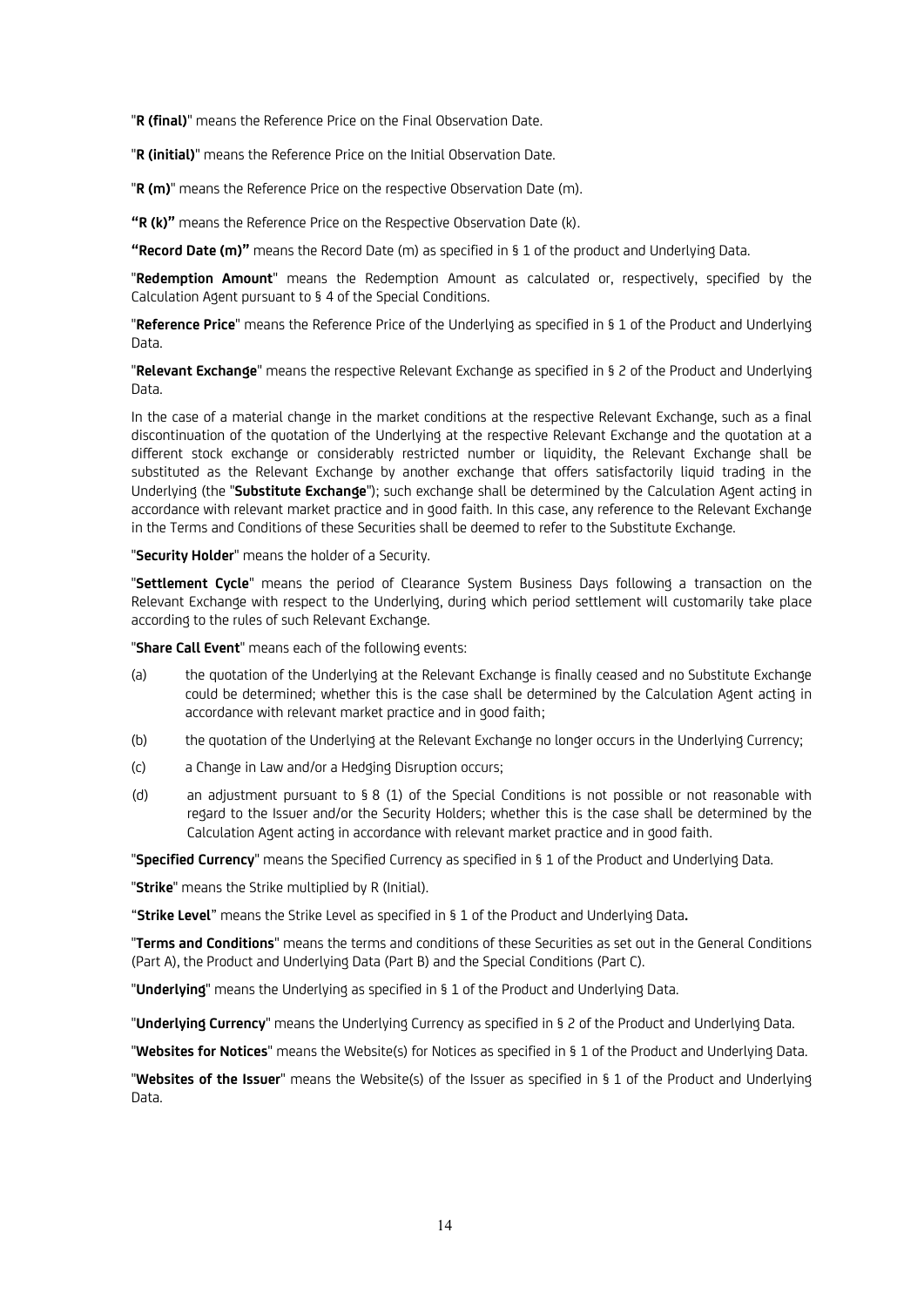### **Interest, Additional Amount**

(1) *Interest*: The Securities do not bear interest.

(2) *Additional Conditional Amount (m):* if an Additional Conditional Amount Payment Event (m) has occurred on an Observation Date (m), the respective Additional Conditional Amount (m) will be paid on the respective Additional Conditional Amount Payment Date (m) less all Additional Conditional Amounts (m) paid on the preceding Additional Conditional Amount Payment Dates (m), pursuant to the provisions of § 6 of the Special Conditions.

If no Additional Conditional Amount Payment Event (m) has occurred on this respective Observation Date (m), no respective Additional Conditional Amount (m) will be paid on a respective Additional Conditional Amount Payment Date (m).

If an Early Redemption Event occurs on an Observation Date (k), no more Additional Conditional Amount (m) will be paid on any Additional Conditional Amount Payment Date (m) in relation to any following Observation Date (m).

## **§ 3**

### **Redemption, Automatic Early Redemption**

- (1) *Redemption:* The Securities shall be redeemed by payment of the Redemption Amount on the Final Payment Date pursuant to the provisions of § 6 of the Special Conditions*.*
- (2) *Automatic Early Redemption:* If an Early Redemption Event has occurred, the Securities will be automatically early redeemed on the immediately following Early Payment Date (k) by payment of the respective Early Redemption Amount (k) on the respective Early Payment Date (k) pursuant to the provisions of § 6 of the Special Conditions.

#### **§ 4**

### **Redemption Amount, Early Redemption Amount**

- (1) *Redemption Amount*: The Redemption Amount corresponds to an amount in the Specified Currency calculated or specified by the Calculation Agent as follows:
	- *-* If no Barrier Event has occurred the Redemption Amount corresponds to the Maximum Amount.
	- *-* If a Barrier Event has occurred, the Redemption Amount is specified according to the following formula:

Redemption Amount = Nominal Amount x R (final) / (Strike)

However, in this case the Redemption Amount is not greater than the Nominal Amount.

(2) *Early Redemption Amount*: The Early Redemption Amount (k) for an Early Payment Date (k) is specified in § 1 of the Product and Underlying Data.

### **§ 5**

### **Issuer's Extraordinary Call Right**

*Issuer's extraordinary call right*: Upon the occurrence of a Call Event the Issuer may call the Securities extraordinarily by giving notice pursuant to § 6 of the General Conditions and redeem the Securities at their Cancellation Amount. Such call shall become effective at the time indicated in the notice.

The "**Cancellation Amount**" shall be the fair market value of the Securities as of the tenth Banking Day before the extraordinary call becomes effective, determined by the Calculation Agent acting in accordance with relevant market practice and in good faith under then prevailing circumstances.

The determination of the fair market value is based on the economic equivalent of the Issuer's payment obligations to the Security Holders consistent with the provisions for the redemption profile, interest or other additional amounts of the Securities that would otherwise be due after the day on which the extraordinary call becomes effective and which is adjusted for taking into consideration the following parameters as of the tenth Banking Day before the extraordinary call becomes effective: the price of the Underlying, the remaining time to maturity, the estimated volatility, the expected dividends (if applicable), the current market interest rate as well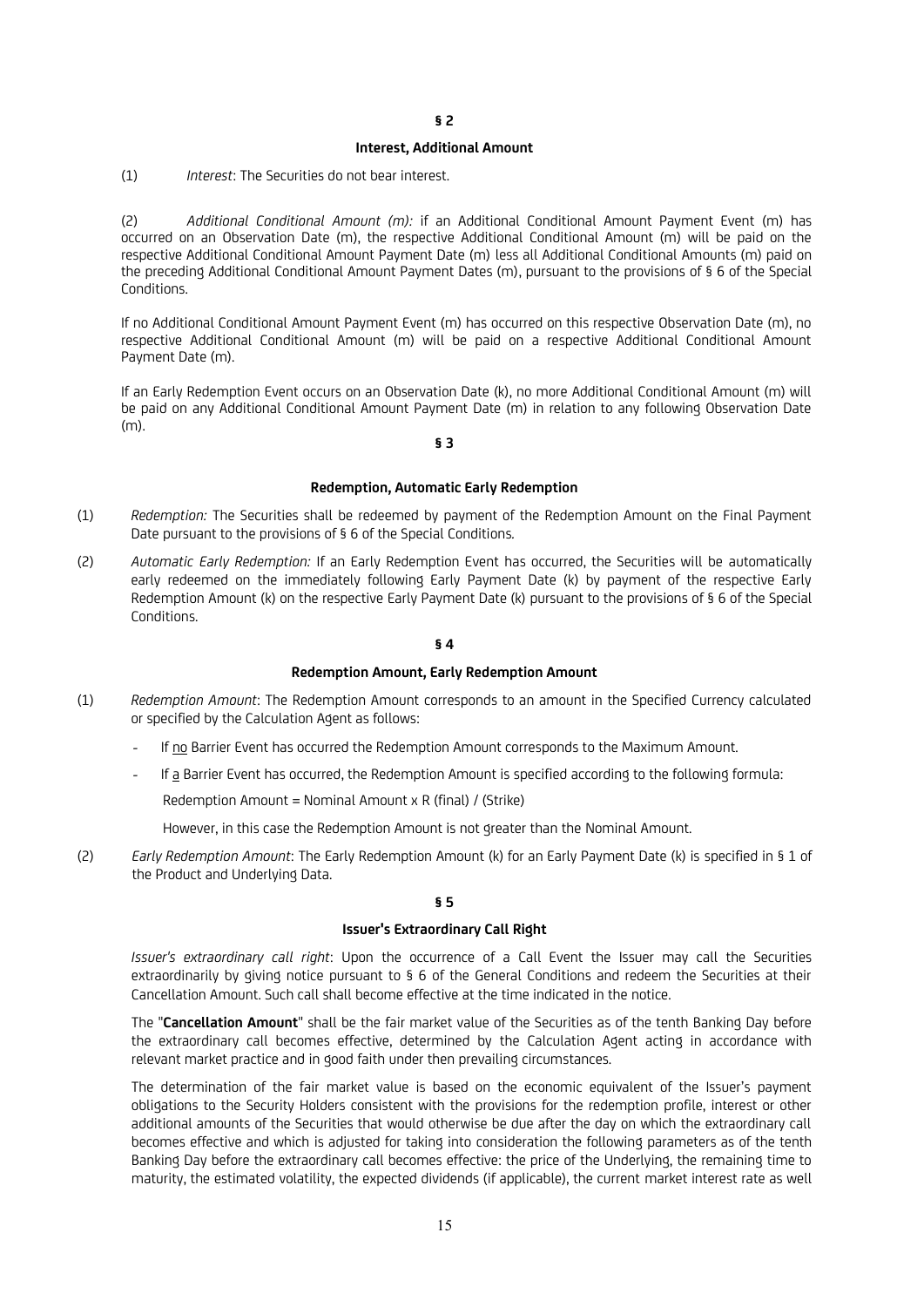as the interest spread associated with the credit default risk of the Issuer and any other relevant market parameter that can influence the value of the Securities.

The Cancellation Amount will be paid within five Banking Days following the date as of which the extraordinary call becomes effective, or at the date specified in the above mentioned notice, as the case may be, pursuant to the provisions of § 6 of the Special Conditions.

## **§ 6**

## **Payments**

- (1) *Rounding*: The amounts payable under these Terms and Conditions shall be rounded up or down to the smallest unit of the Specified Currency, with 0.5 of such unit being rounded upwards.
- (2) *Business day convention*: If the due date for any payment under the Securities (the "**Payment Date**") is not a Banking Day then the Security Holders shall not be entitled to payment until the next following Banking Day. The Security Holders shall not be entitled to further interest or other payments in respect of such delay.
- (3) *Manner of payment, discharge*: All payments shall be made to the Principal Paying Agent. The Principal Paying Agent shall pay the amounts due to the Clearing System to be credited to the respective accounts of the depository banks and to be transferred to the Security Holders. The payment to the Clearing System shall discharge the Issuer from its obligations under the Securities in the amount of such a payment.
- (4) *Interest of default:* If the Issuer fails to make payments under the Securities when due, the amount due shall bear interest on the basis of the legal interest rate ('*Saggio degli Interessi legali*'), pursuant to Section 1284 CC, without prejudice to any other mandatory provisions under Italian law. Such accrual of interest starts on the day following the due date of that payment (including) and ends on the effective date of the payment (including).

## **§ 7**

## **Market Disruptions**

(1) *Postponement:* Notwithstanding the provisions of § 8 of the Special Conditions, if a Market Disruption Event occurs on an Observation Date, the respective Observation Date will be postponed to the next following Calculation Date on which the Market Disruption Event no longer exists.

Any Payment Date relating to such Observation Date shall be postponed if applicable. Interest shall not be payable due to such postponement.

(2) *Discretional valuation:* Should the Market Disruption Event continue for more than 30 consecutive Banking Days the Calculation Agent shall determine*,* acting in accordance with relevant market practice and in good faith, the respective Reference Price required for the calculations or, respectively, specifications described in the Terms and Conditions of these Securities. Such Reference Price shall be determined in accordance with prevailing market conditions at 10:00 a.m. (Milan local time) on this 31<sup>st</sup> Banking Day, taking into account the economic position of the Security Holders.

If within these 30 Banking Days traded Derivatives of the Underlying expire and are settled on the Determining Futures Exchange, the settlement price established by the Determining Futures Exchange for the there traded Derivatives will be taken into account in order to conduct the calculations or, respectively, specifications described in the Terms and Conditions of these Securities. In that case, the expiration date for those Derivatives is the respective Observation Date.

### **§ 8**

## **Adjustments, Replacement Specification**

(1) *Adjustments:* Upon the occurrence of an Adjustment Event the Terms and Conditions of these Securities (in particular the Underlying, the ratio and/or all prices of the Underlying, which have been specified by the Issuer) and/or all prices of the Underlying determined by the Calculation Agent on the basis of the Terms and Conditions of these Securities shall be adjusted in such a way that the economic position of the Security Holders remains unchanged to the greatest extent possible; such adjustments shall be made by the Calculation Agent acting in accordance with relevant market practice and in good faith. Any such adjustment will be performed taking into consideration any adjustments made by the Determining Futures Exchange to the there traded Derivatives linked to the Underlying, and the remaining term of the Securities as well as the latest available price of the Underlying. If pursuant to the rules of the Determining Futures Exchange, no adjustments were made to the Derivatives linked to the Underlying, the Terms and Conditions of these Securities shall regularly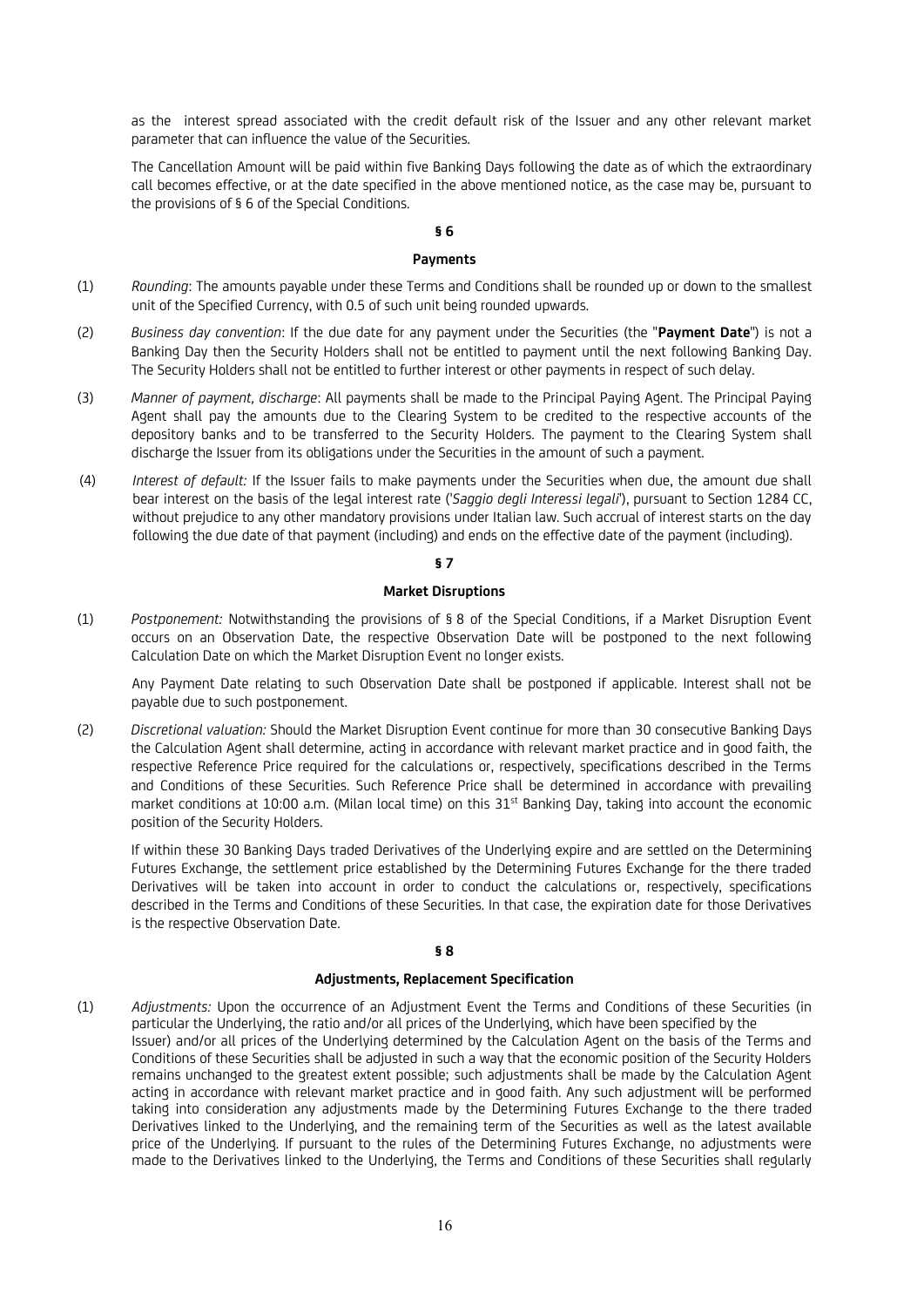remain unchanged. The exercised adjustments and the date of the first application shall be notified pursuant to § 6 of the General Conditions.

(2) *Replacement Specification:* If a price of the Underlying published by the Relevant Exchange pursuant to the Terms and Conditions of these Securities will subsequently be corrected and the correction (the "**Corrected Value**") will be published by the Relevant Exchange after the original publication, but still within one Settlement Cycle, then the Calculation Agent will notify the Issuer of the Corrected Value without undue delay and shall again specify and publish the respective value by using the Corrected Value (the "**Replacement Specification**") pursuant to § 6 of the General Conditions.

UniCredit S.p.A.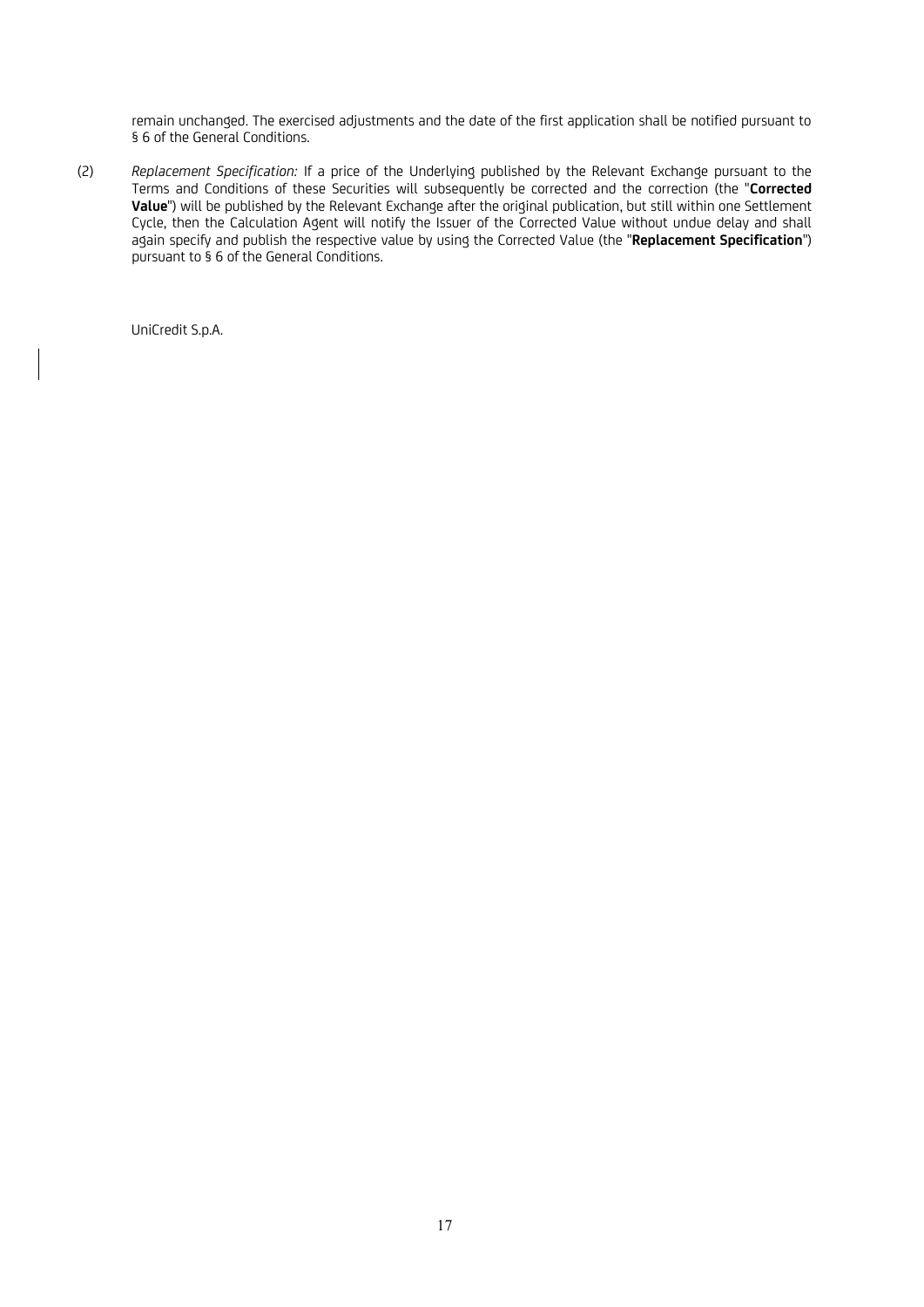# **Summary**

## **Section 1 – Introduction containing warnings**

This Summary should be read as an introduction to the Base Prospectus.

Any decision to invest in the Securities should be based on consideration of the Base Prospectus as a whole by the investor.

Investors could lose all or part of the invested capital.

Where a claim relating to the information contained in this Base Prospectus is brought before a court, the plaintiff investor might, under the national legislation of the Member States, have to bear the costs of translating the Base Prospectus (including any supplements as well as the Final Terms) before the legal proceedings are initiated.

Civil liability attaches only to those persons who have tabled the Summary including any translation thereof, but only if the Summary is misleading, inaccurate or inconsistent when read together with the other parts of the Base Prospectus, or it does not provide, when read together with the other parts of the Base Prospectus, all necessary key information in order to aid investors when considering whether to invest in the Securities.

#### **You are about to purchase a product that is not simple and may be difficult to understand.**

*Securities:* Phoenix Certificates on PFIZER Inc. (ISIN IT0005417404).

*Issuer:* UniCredit S.p.A. (the "**Issuer**" or "**UniCredit**" and UniCredit, together with its consolidated subsidiaries, the "**UniCredit Group**"), Piazza Gae Aulenti, 3 Tower A 20154 Milan, Italy. Phone number: 39 02 88 621 – Website: www.unicreditgroup.eu. The Legal Entity Identifier (LEI) of the Issuer is: 549300TRUWO2CD2G5692.

*Competent authority:* Commission de Surveillance du Secteur Financier ("**CSSF**"), 283, route d'Arlon L-1150 Luxembourg. Phone number: (+352) 26 25 1 - 1.

*Date of approval of the Base Prospectus:* base prospectus of UniCredit S.p.A. for the issuance of Single Underlying and Multi Underlying Securities (without capital protection) approved by the CSSF on 20 January 2020 and the registration document of UniCredit S.p.A. approved by the CSSF 20 January 2020, which together constitute a base prospectus (the "**Base Prospectus**") consisting of separate documents within the meaning of Article 8(6) of Regulation (EU) 2017.1129, as amended from time to time (the "**Prospectus Regulation**").

#### **Section 2 – Key Information on the Issuer**

### **Who is the Issuer of the Securities?**

### **Domicile and legal form of the Issuer**

UniCredit is a joint stock company established in Italy under Italian law, with its registered, head office and principal centre of business, effective as of 12 December 2017, at Piazza Gae Aulenti, 3 Tower A, 20154 Milan, Italy. UniCredit's Legal Entity Identifier (LEI) code is 549300TRUWO2CD2G5692.

#### **Principal activities of the Issuer**

UniCredit is a simple pan-European commercial bank with a fully plugged in Corporate & Investment Bank, delivering a unique Western, Central and Eastern European network to its extensive client franchise. UniCredit provides local and international expertise and, thanks to its European network, offers unique access to products and services in its main markets. The purpose of UniCredit is to engage in deposit-taking and lending in its various forms, in Italy and abroad, operating wherever in accordance with prevailing norms and practice. It may execute, while complying with prevailing legal requirements, all permitted transactions and services of a banking and financial nature. In order to achieve its corporate purpose as efficiently as possible, UniCredit may engage in any activity that is instrumental or in any case related to the above.

#### **Major shareholders of the Issuer**

No individual or entity controls UniCredit within the meaning provided for in Article 93 of Legislative Decree No. 58 of 24 February 1998 (the Financial Services Act) as amended. As at 8 June 2020, according to available information, the main shareholders holding, directly or indirectly, a relevant participation in UniCredit were: BlackRock Group (Ordinary Shares: 113,550,196; 5.075% owned); Capital Research and Management Company (Ordinary Shares: 112,363,870; 5.022% owned) , of which on behalf of EuroPacific Growth Fund (Ordinary Shares: 78,373,584; 3.503% owned); Norges Bank (Ordinary Shares: 67,366,057; 3.011% owned); Delfin S.a.r.l. (Ordinary Shares: 43,056,324; 1.925% owned); Fondazione Cassa di Risparmio di Ve-Vi-Bl e An (Ordinary Share: 40,097,626; 1.792% owned); Fondazione Cassa di Risparmio di Torino (Ordinary Shares: 36,757,449; 1.643% owned); Allianz SE Group (Ordinary Shares: 25,273,986; 1.130% owned).

#### **Identity of the key managing directors of the Issuer**

The key managing director of the Issuer is Jean-Pierre Mustier (Chief Executive Officer).

#### **Identity of the auditors of the Issuer**

The external auditors of the Issuer are Deloitte & Touche S.p.A. (**Deloitte**). Deloitte is a company incorporated under the laws of Italy, enrolled with the Companies' Register of Milan under number 03049560166 and registered with the Register of Statutory Auditors (Registro dei Revisori Legali) maintained by Minister of Economy and Finance effective from 7 June 2004 with registration number no: 132587, having its registered office at via Tortona 25, 20144 Milan, Italy.

#### **What is the key financial information regarding the Issuer?**

UniCredit derived the selected consolidated financial information included in the table below for the years ended 31 December 2019 and 2018 from the audited consolidated financial statements for the financial year ended 31 December 2019 and 2018. The selected consolidated financial information included in the table below for the nine months ended 30 September 2020 and 30 September 2019, was derived from the unaudited consolidated interim financial report ended 30 September 2020 and 2019. The figures below for the items of income statement and balance sheet refer to the reclassified schemes.

| Income statement                          |                      |                       |                     |                      |                       |                              |  |  |
|-------------------------------------------|----------------------|-----------------------|---------------------|----------------------|-----------------------|------------------------------|--|--|
|                                           |                      | As for the year ended |                     |                      |                       | As for the nine months ended |  |  |
| EUR millions, except where<br>indicated   | 31.12.19<br>$(\ast)$ | 31.12.18<br>(**)      | 31.12.18<br>$(***)$ | 30.09.20<br>$(****)$ | 30.09.19<br>$(*****)$ | 30.09.19<br>/******\         |  |  |
|                                           |                      | audited               |                     | unaudited            |                       |                              |  |  |
| Net interest income (or<br>equivalent)    | 10,203               | 10,570                | 10,856              | 7,190                | 7,564                 | 7,688                        |  |  |
| Net fee and commission<br>6,304<br>income |                      | 6,328                 | 6,756               | 4,470                | 4,675                 | 4,675                        |  |  |
| Net impairment loss on                    | (3,382)              | (2,614)               | (2,619)             | (2,938)              | (1,738)               | (1,738)                      |  |  |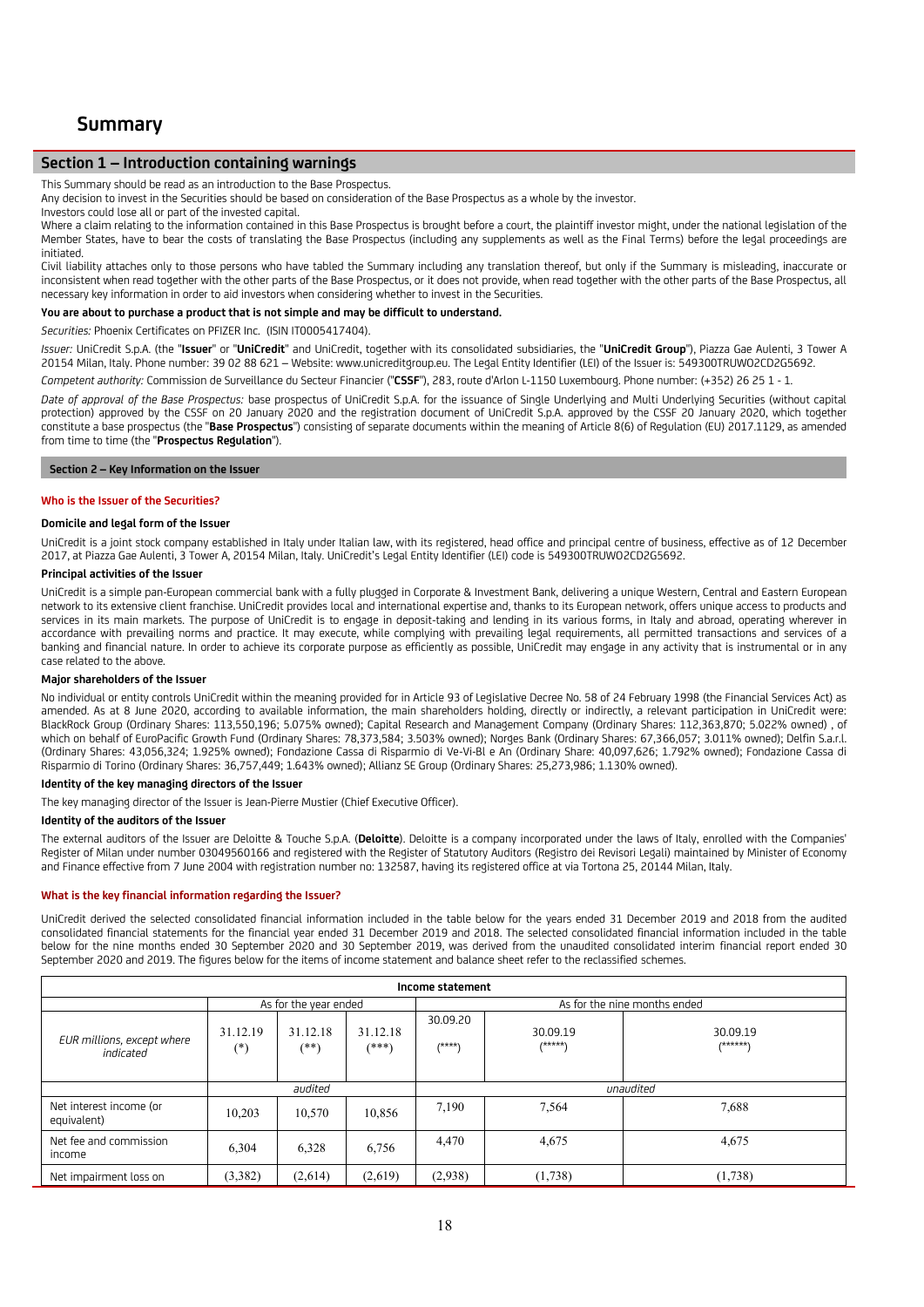| financial assets<br>[identified in the reclassified<br>consolidated accounts as "Net<br>write-downs on loans and<br>provisions for quarantees and<br>commitments"]<br>Net trading income | 1,538             | 1,279                 | 1,245               | 985                  |                              | 1,197                 | 1,073                                                                                         |  |  |  |       |
|------------------------------------------------------------------------------------------------------------------------------------------------------------------------------------------|-------------------|-----------------------|---------------------|----------------------|------------------------------|-----------------------|-----------------------------------------------------------------------------------------------|--|--|--|-------|
| Measure of financial<br>performance used by the<br>Issuer in the financial<br>statements such as operating<br>profit                                                                     | 8,910             | 8,658                 | 9,025               | 5.555                |                              | 6,584                 | 6.567                                                                                         |  |  |  |       |
| Net profit or loss (for<br>consolidated financial<br>statements net profit or loss<br>attributable to<br>equity holders of the parent)                                                   | 3,373             | 4.107                 | 3,892               | (1,606)              | 4,208                        |                       |                                                                                               |  |  |  | 4,342 |
|                                                                                                                                                                                          |                   |                       |                     | <b>Balance sheet</b> |                              |                       |                                                                                               |  |  |  |       |
|                                                                                                                                                                                          |                   | As for the year ended |                     |                      | As for the nine months ended |                       |                                                                                               |  |  |  |       |
| EUR millions, except where<br>indicated                                                                                                                                                  | 31.12.19<br>$(*)$ | 31.12.18<br>$(**)$    | 31.12.18<br>$(***)$ | 30.09.20<br>$(****)$ | 30.09.19<br>$(****)$         | 30.09.19<br>$(*****)$ | Value as outcome from the Supervisory<br>Review and Evaluation Process ('SREP'<br>31.12.2019) |  |  |  |       |
|                                                                                                                                                                                          |                   | audited               |                     |                      | unaudited                    |                       |                                                                                               |  |  |  |       |
| Total assets                                                                                                                                                                             | 855,647           | 832,172               | 831,469             | 903,353              | 863,544                      | 863,048               | not applicable                                                                                |  |  |  |       |
| Senior debt                                                                                                                                                                              | not<br>applicable | not<br>applicable     | not<br>applicable   | not<br>applicable    | not<br>applicable            | not<br>applicable     | not applicable                                                                                |  |  |  |       |
| Subordinated debt<br>$(******')$                                                                                                                                                         | 12,789            | 10,433                | 10,433              | not<br>applicable    | not<br>applicable            | not<br>applicable     | not applicable                                                                                |  |  |  |       |
| Loans and receivables from<br>customers (net)<br>[identified in the reclassified<br>consolidated accounts as<br>"Loans to customers"]                                                    | 482,574           | 471,839               | 471,839             | 466,776              | 480,997                      | 480,997               | not applicable                                                                                |  |  |  |       |
| Deposits from customers                                                                                                                                                                  | 470,570           | 478,988               | 478,988             | 474,790              | 455,473                      | 455,473               | not applicable                                                                                |  |  |  |       |
| Group Shareholders' Equity                                                                                                                                                               | 61,416            | 56,389                | 55,841              | 60,645               | 60,454                       | 60,038                | not applicable                                                                                |  |  |  |       |
| Non performing loans                                                                                                                                                                     | 8,792             | 14,900                | 14,903              | 8,792                | not<br>applicable            | 11,225                | not applicable                                                                                |  |  |  |       |
| Common Equity Tier 1 capital<br>(CET1) ratio or                                                                                                                                          |                   | not                   |                     | 15.15%               | not                          | 12.60%                |                                                                                               |  |  |  |       |
| other relevant prudential<br>capital adequacy ratio<br>depending on the issuance (%)                                                                                                     | 13.22%            | applicable            | 12.13%              |                      | applicable                   |                       | $9.03\%^{(1)}$                                                                                |  |  |  |       |
| <b>Total Capital Ratio</b>                                                                                                                                                               | 17.69%            | not<br>applicable     | 15.80%              | 19.86%               | not<br>applicable            | 17.11%                | 13.29%(1)                                                                                     |  |  |  |       |
| Leverage Ratio calculated<br>under applicable regulatory<br>framework (%)                                                                                                                | 5.51%             | not<br>applicable     | 5.06%               | 5.67%                | not<br>applicable            | 5.29%                 | not applicable                                                                                |  |  |  |       |

(\*) The financial information relating to the financial year ended 31 December 2019 has been extracted from UniCredit's audited consolidated financial statements as of and for the year ended 31 December 2019, which have been audited by Deloitte & Touche S.p.A., UniCredit's external auditors.

(\*\*) The comparative figure as at 31 December 2018 in this column have been restated. The amount related to year 2018 differ from the ones published in the "2018 Consolidated Reports and Accounts".

(\*\*\*) As published in the "2018 Consolidated Reports and Accounts".

(\*\*\*\*) The financial information relating to 30 September 2020 has been extracted from UniCredit's unaudited Consolidated Interim Report as at 30 September 2020 – Press Release.

(\*\*\*\*\*) In 2020 Reclassified income statement, comparative figures as at 30 September 2019 have been restated

(\*\*\*\*\*\*) As published in UniCredit's unaudited Consolidated Interim Report as at 30 September 2019 - Press Release

(\*\*\*\*\*\*\*) Amounts do not refer to reclassified schemes. They are extracted from the statutory financial statements - Notes to Consolidated Accounts.

(1) As in 2019 SREP decision, amended by the ECB Decision regarding the composition of the Pillar 2 additional own funds requirement ("P2R"), and updated with the latest countercyclical capital buffer requirements

**What are the key risks that are specific to the Issuer?**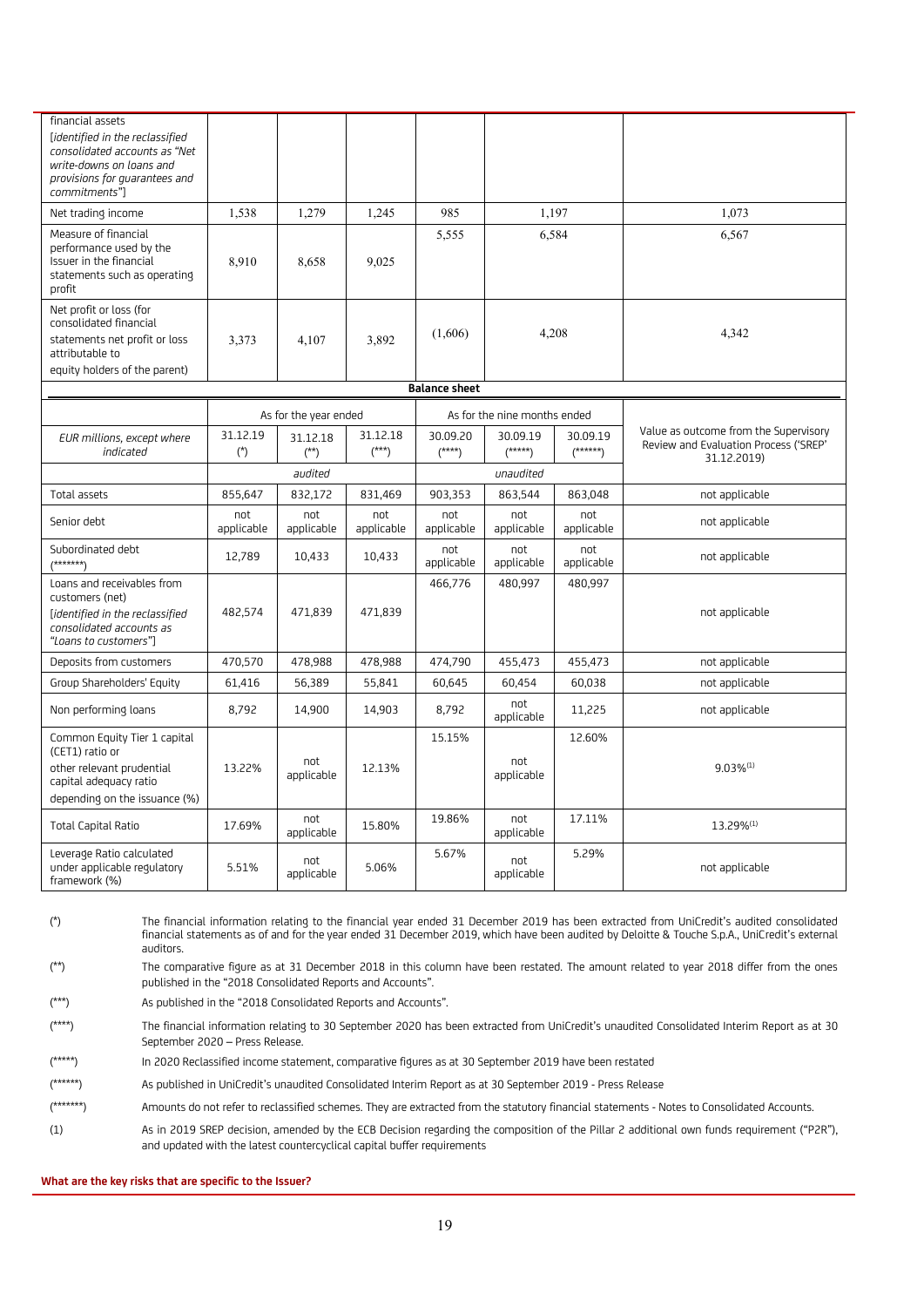Potential investors should be aware that in the case of the occurrence of one of the below mentioned risk factors the Securities may decline in value and that they may sustain a total loss of their investment.

The following risks are key risks specific to the Issuer:

**Risks associated with the impact of current macroeconomic uncertainties and the effects of the COVID-19 pandemic outbreak:** The UniCredit Group's performance is affected by the financial markets and the macroeconomic and political environment of the countries in which it operates. Expectations regarding the performance of the global economy remain uncertain in both the short term and medium term. Therefore, there is a risk that changes in the macroeconomic environment may have adverse effects on the financial and economic situation as well as on the creditworthiness of the Issuer and/or the Group. It should be noted that the national and international macroeconomic environment is subject to the risks arising from the outbreak of the viral pneumonia known as "Coronavirus" (COVID-19) and that, currently, the negative effects of this virus on international and domestic economic activities are evident, thus having an inevitable impact on the performance of the Group.

The current scenario is characterised by elements of high uncertainty - strongly influenced also by the relevant restriction measures - relating both to the general situation and, in particular, to the non-performing exposure market. In particular, in this context, it should be noted that the economic slowdown may determine a deterioration of credit portfolio quality, thus increasing the incidence of non-performing loans and the need to increase the provisions that will be set aside in the income statement. However it should be noted an improvement in commercial performance of the Group in the latter stages of the second quarter 2020, as most of its key markets emerged from lockdowns, proceeded in the third quarter with positive impact on Group revenues.

Following the widespread lockdown, the Group realized additional Loan Loss Provisions totalled Euro 741 m in 3Q20 (-21.0 per cent Q/Q) of which Euro 431 m were specific LLPs reflecting continued moratoria in Italy (SME loans having been extended into January next year) and beginning of expirations of moratoria in CEE and Euro 305 m were overlays on LLP increasing the forward-looking coverage to reflect Covid-19 economic impact on the portfolio, while regulatory headwinds were Euro 4 m in the quarter.

Net write-downs on loans and provisions for guarantees and commitments of the Group in the 9M20 were Euro 2,938 million.

Improved economic conditions across Western Europe resulted in the third quarter in increased client activity and supported revenues increasing by 4.4 per cent Q/Q, even if down 7.4 per cent Y/Y.

Profitability was underpinned by business and geographical diversification with positive contributions from all business divisions in the quarter, with standout contributions from CIB and CEE. As a result, underlying net profit (underlying net profit normalised for integration costs in Italy (-€1,272 m in 1Q20), additional real estate disposals (+€296 m in 1Q20), Yapi deconsolidation (-€1,576 m in 1Q20), regulatory headwinds impact on CoR (-€3 m in 1Q20, -€4 m in 2Q 20 and -€3 m in 3Q20), revaluation of real estate (+€9 m in 1Q20, -€ 7m in 2Q20 and -€ 5m in 3Q20) and Non Core rundown (-€ 98 m in 2Q20 and -€ 4 m in 3Q 20)) was Euro 692 m in 3Q20, up 31.1 per cent quarter on quarter, or Euro 1,060 m in 9M20.

Finally, taking into account the revised estimates of the cost of risk, it results that the financial objectives of Team 23 for 2020 and 2021 are no longer considered relevant, although the strategic priorities communicated last December 2019 have been confirmed. It should be noted that, due to the current framework of high uncertainty and volatility, it is not currently possible to make an overall final assessment of the impacts on the medium/long-term Plan objectives in order to determine whether they are still relevant or how they are impacted, analyses that will be finalized over the next months. Therefore, an update of the Team 23 strategic plan reflecting current conditions will be presented during the Capital Markets Day, to be held during first half of 2021.

**Risks connected with the Strategic Plan 2020 – 2023:** On 3 December 2019, following the completion of the 2016-2019 Strategic Plan, UniCredit presented to the financial community in London the new 2020-2023 Strategic Plan called "Team 23" (the **Strategic Plan** or **Plan** or **Team 23**). The Strategic Plan contains determined strategic, capital and financial objectives (collectively, the **Strategic Objectives**) based on four pillars. Such Strategic Objectives focus on improving the cost of risk, reducing the gross NPE ratio, maintaining an appropriate capital buffer throughout the Plan as well as objectives in terms of underlying net profit and capital distribution. The four pillars are: (i) growth and strengthen client franchise; (ii) transform and maximise productivity; (iii) disciplined risk management & controls; and (iv) capital and balance sheet management. UniCredit ability to meet the new Strategic Objectives depends on a number of assumptions and circumstances, some of which are outside UniCredit's control including those relating to developments in the macroeconomic environment in which our Group operates, developments in applicable laws and regulations and assumptions related to the effects of specific actions or future events which we can partially forecast/manage. The assumptions concerning the macroeconomic scenario and the development of the regulatory framework, as well as the hypothetical assumptions on which the Plan is based, were made prior to the adoption of the restrictive provisions related to the spread of COVID-19 throughout the countries and, therefore, in a macroeconomic environment different from that one determined next to the entry into force of the restrictive provisions ("lockdown") resulting from the pandemic. Indeed, financial results for this year and potentially subsequent years could be reasonably influenced by the dynamics of the COVID-19, which were not foreseeable at the date of the Strategic Plan presentation and which are still uncertain. Taking into account the revised estimates of the cost of risk, it results that the financial objectives of Team 23 for 2020 and 2021 are no longer considered relevant, although the strategic priorities communicated last December 2019 have been confirmed. Given the high uncertainty of the environment, an update of Team 23 strategic plan will be run and presented to the markets in a Capital Markets Day in first half of 2021. For all these reasons, investors are cautioned against making their investment decisions based exclusively on the forecast data included in the Strategic Objectives. Any failure to implement the Strategic Objectives or meet the Strategic Objectives may have a material adverse effect on UniCredit's business, financial condition or results of operations.

**Credit risk and risk of credit quality deterioration:** The activity, financial and capital strength and profitability of the UniCredit Group depend, among other things, on the creditworthiness of its customers. In carrying out its credit activities, the Group is exposed to the risk that an unexpected change in the creditworthiness of a counterparty may generate a corresponding change in the value of the associated credit exposure and give rise to the partial or total write-down thereof. Following the COVID-19 outbreak it cannot be excluded that, credit quality for this year could be influenced with potential impacts not yet quantifiable. In particular, in this context, it should be noted that the economic slowdown may determine a deterioration of credit portfolio quality, thus increasing the incidence of non-performing loans and the need to increase the provisions that will be set aside in the income statement.

Following the widespread lockdown, the Group realized additional Loan Loss Provisions totalled Euro 741 m in 3Q20 (-21.0 per cent Q/Q) of which Euro 431 m were specific LLPs reflecting continued moratoria in Italy (SME loans having been extended into January next year) and beginning of expirations of moratoria in CEE and Euro 305 m were overlays on LLP increasing the forward-looking coverage to reflect Covid-19 economic impact on the portfolio, while regulatory headwinds were Euro 4 m in the quarter.

Net write-downs on loans and provisions for guarantees and commitments of the Group in the 9M20 were Euro 2,938 million.

In the context of credit activities, this risk involves, among other things, the possibility that the Group's contractual counterparties may not fulfil their payment obligations, as well as the possibility that Group companies may, based on incomplete, untrue or incorrect information, grant credit that otherwise would not have been granted or that would have been granted under different conditions.

Other banking activities, besides the traditional lending and deposit activities, can also expose the Group to credit risks. "Non-traditional" credit risk can, for example, arise from: (i) entering into derivative contracts; (ii) buying and selling securities currencies or goods; and (iii) holding third-party securities. The counterparties of said transactions or the issuers of securities held by Group entities could fail to comply due to insolvency, political or economic events, a lack of liquidity, operating deficiencies, or other reasons.

The Group has adopted procedures, rules and principles aimed at monitoring and managing credit risk at both individual counterparty and portfolio level. However, there is the risk that, despite these credit risk monitoring and management activities, the Group's credit exposure may exceed predetermined risk's levels pursuant to the procedures, rules and principles it has adopted. The importance of reducing the ratio of non-performing loans to total loans has been stressed on several occasions by the supervisory authorities, both publicly and within the ongoing dialogue with the Italian banks and, therefore, with the UniCredit Group.

Liquidity Risk: The main indicators used by the UniCredit Group to assess its liquidity profile are (i) the Liquidity Coverage Ratio (LCR), which represents an indicator of short-term liquidity subject to a minimum regulatory requirement of 100% from 2018 and which was equal to 148% in June 2020, and (ii) the Net Stable Funding Ratio (NSFR), which represents the indicator of structural liquidity and which, on the same date, was above the internal limit set at 101.3% within the risk appetite framework. Liquidity risk refers to the possibility that the UniCredit Group may find itself unable to meet its current and future, anticipated and unforeseen cash payment and delivery obligations without impairing its day-to-day operations or financial position. The activity of the UniCredit Group is subject in particular to funding liquidity risk, market liquidity risk, mismatch risk and contingency risk. The most relevant risks that the Group may face are: i) an exceptionally high usage of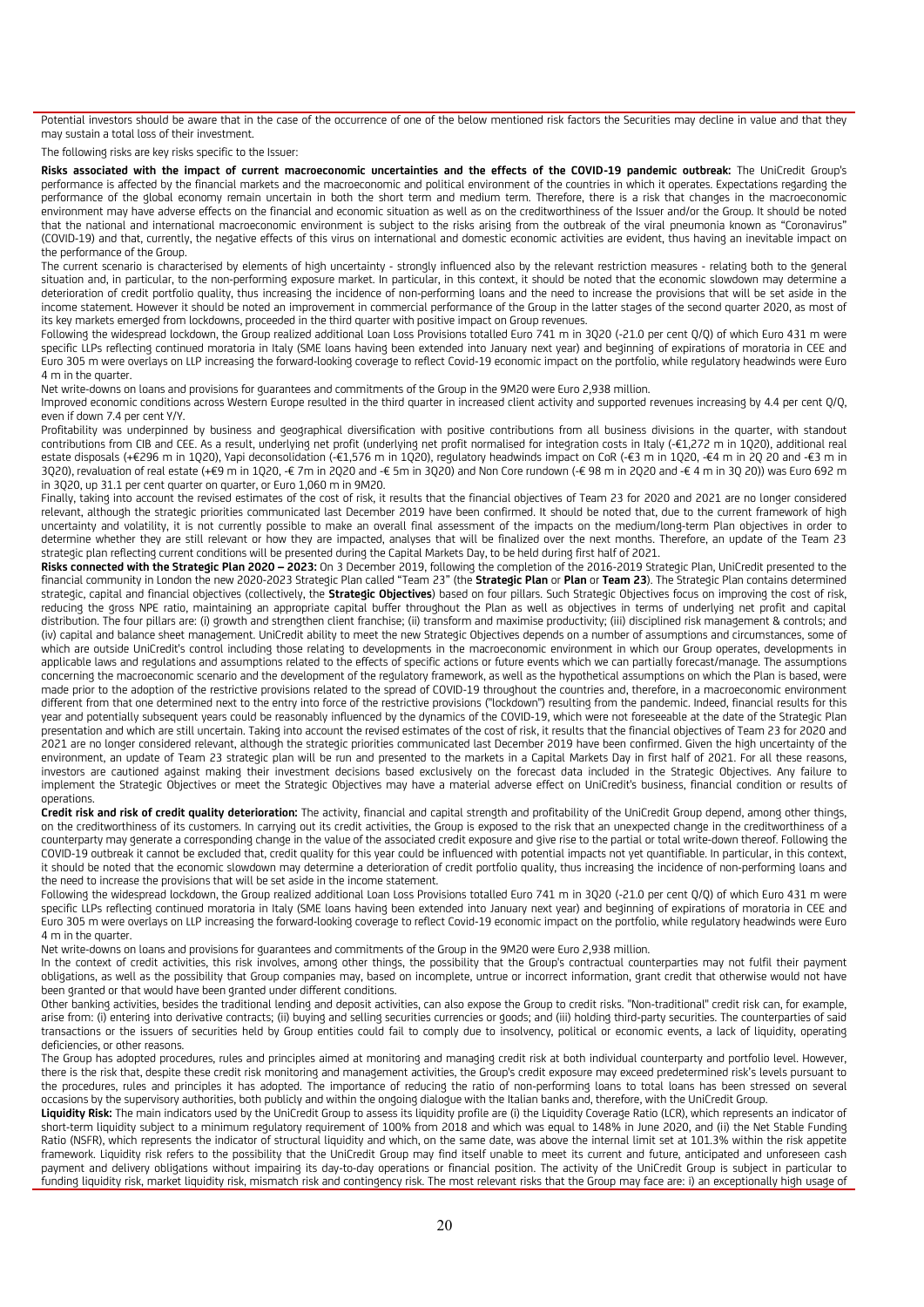the committed and uncommitted lines granted to corporate customers; ii) the capacity to roll over the expiring wholesale funding and the potential cash or collateral outflows the Group may suffer in case of rating downgrades of both the banks or the sovereign debt in the geographies in which it operates. In addition to this, some risks may arise from the limitations applied to the cross-border lending among banks, which have been increased in some countries. Due to the financial market crisis, followed also by the reduced liquidity available to operators in the sector, the ECB has implemented important interventions in monetary policy, such as the "Targeted Longer-Term Refinancing Operation" (**TLTRO**) introduced in 2014 and the TLTRO II introduced in 2016. In March 2019 ECB announced a new series of quarterly targeted longer-term refinancing operations (TLTRO-III) to be launched in September 2019 to March 2021, each with a maturity of two years, recently shifted by an additional year. On March 2020 new long term refinancing operations (LTROs) were announced to provide a bridge until the TLTRO III window in June 2020 and ensure liquidity and regular money market conditions. These measures were integrated with temporary collateral easing measures.

It is not possible to predict the duration and the amounts with which these liquidity support operations can be repeated in the future, with the result that it is not possible to exclude a reduction or even the cancellation of this support. This would result in the need for banks to seek alternative sources of borrowing, without ruling out the difficulties of obtaining such alternative funding as well as the risk that the related costs could be higher. Such a situation could therefore adversely affect UniCredit's business, operating results and the economic and financial position of UniCredit and / or the Group.

**Basel III and Bank Capital Adequacy:** The Issuer shall comply with the revised global regulatory standards (**Basel III**) on bank capital adequacy and liquidity, which impose requirements for, inter alia, higher and better-quality capital, better risk coverage, measures to promote the build-up of capital that can be drawn down in periods of stress and the introduction of a leverage ratio as a backstop to the risk-based requirement as well as two global liquidity standards. In terms of banking prudential regulations, the Issuer is also subject to the Bank Recovery and Resolution Directive 2014/59/EU of 15 May 2014 (**BRRD**, implemented in Italy with the Legislative Decree. 180 and 181 of 16 November 2015) on the recovery and resolution of credit institutions, as well as the relevant technical standards and guidelines from EU regulatory bodies (for example the European Banking Authority (EBA) and the European Securities and Markets Authority (ESMA)), which, inter alia, provide for capital requirements for credit institutions, recovery and resolution mechanisms.

Should UniCredit not be able to meet the capital requirements imposed by the applicable laws and regulations, it may be required to maintain higher levels of capital which could potentially impact its credit ratings, and funding conditions and which could limit UniCredit's growth opportunities.

# **Section 3 – Key information on the Securities**

### **What are the main features of the Securities?**

### **Product Type, Underlying and form of the Securities**

*Product Type*: Express Securities with Additional Amount with cash settlement (with date-related Barrier observation).

*Underlying*: PFIZER Inc. (ISIN US7170811035).

The Securities governed by Italian law. The Securities are debt instruments in dematerialized registered form pursuant to the Italian Consolidated Law on Financial Intermediation (*Testo Unico della Finanza*). The Securities will be represented by book entry.

#### **Issuance, Nominal Amount and Term**

The Securities will be issued on 23 December 2020 in USD (the "**Specified Currency**"), with a Nominal Amount of USD 100.

#### **General**

The value of the Securities during their term depends decisively on the price of the Underlying. In principle, the value of the Securities rises if the price of the Underlying rises and falls if the price of the Underlying falls.

#### **Interests, Additional Amounts**

The Securities do not bear interest.

If an Additional Conditional Amount Payment Event (m) has occurred on an Observation Date (m), the respective Additional Conditional Amount (m) will be paid on the respective Additional Conditional Amount Payment Date (m) less all Additional Conditional Amounts (m) paid on the preceding Additional Conditional Amount Payment Dates (m).

If no Additional Conditional Amount Payment Event (m) has occurred on this respective Observation Date (m), no respective Additional Conditional Amount (m) will be paid on a respective Additional Conditional Amount Payment Date (m).

The Additional Conditional Payment Event occurs if R (m) on the respective Observation Date (m) is equal to or greater than the Additional Conditional Amount Payment Level (m).

**"Additional Conditional Amount Payment Level (m)"** means the Additional Conditional Amount Payment Factor (m) multiplied by R (Initial).

**"R (m)"** means the Reference Price on the respective Observation Date (m)

| m | <b>Observation Date</b><br>(m) | <b>Additional Conditional</b><br>Amount (m) | <b>Additional Conditional</b><br>Amount Payment Factor (m) | <b>Additional Conditional</b><br>Amount Payment Date (m) | Record Date (m) |
|---|--------------------------------|---------------------------------------------|------------------------------------------------------------|----------------------------------------------------------|-----------------|
|   | 16.12.2021                     | <b>USD 5.80</b>                             | 70%                                                        | 23.12.2021                                               | 22.12.2021      |
|   | 16.12.2022                     | USD 11.6                                    | 70%                                                        | 23.12.2022                                               | 22.12.2022      |
|   | 15.12.2023                     | <b>USD 17.4</b>                             | 70%                                                        | 22.12.2023                                               | 21.12.2023      |
|   | 16.12.2024                     | <b>USD 23.2</b>                             | 70%                                                        | 23.12.2024                                               | 20.12.2024      |
|   | 16.12.2025                     | <b>USD 29</b>                               | 70%                                                        | 23.12.2025                                               | 22.12.2025      |

#### **Automatic Early Redemption**

The Securities allow for automatic early redemption at the respective Early Redemption Amount (k) on the respective Early Payment Date (k), if an Early Redemption Event has occurred.

The Early Redemption Event occurs if R (k) on the respective Observation Date (k) is equal to or greater than the respective Early Redemption Level (k). "**Early Redemption Level (k)**" means Early Redemption Factor (k) multiplied by R (Initial)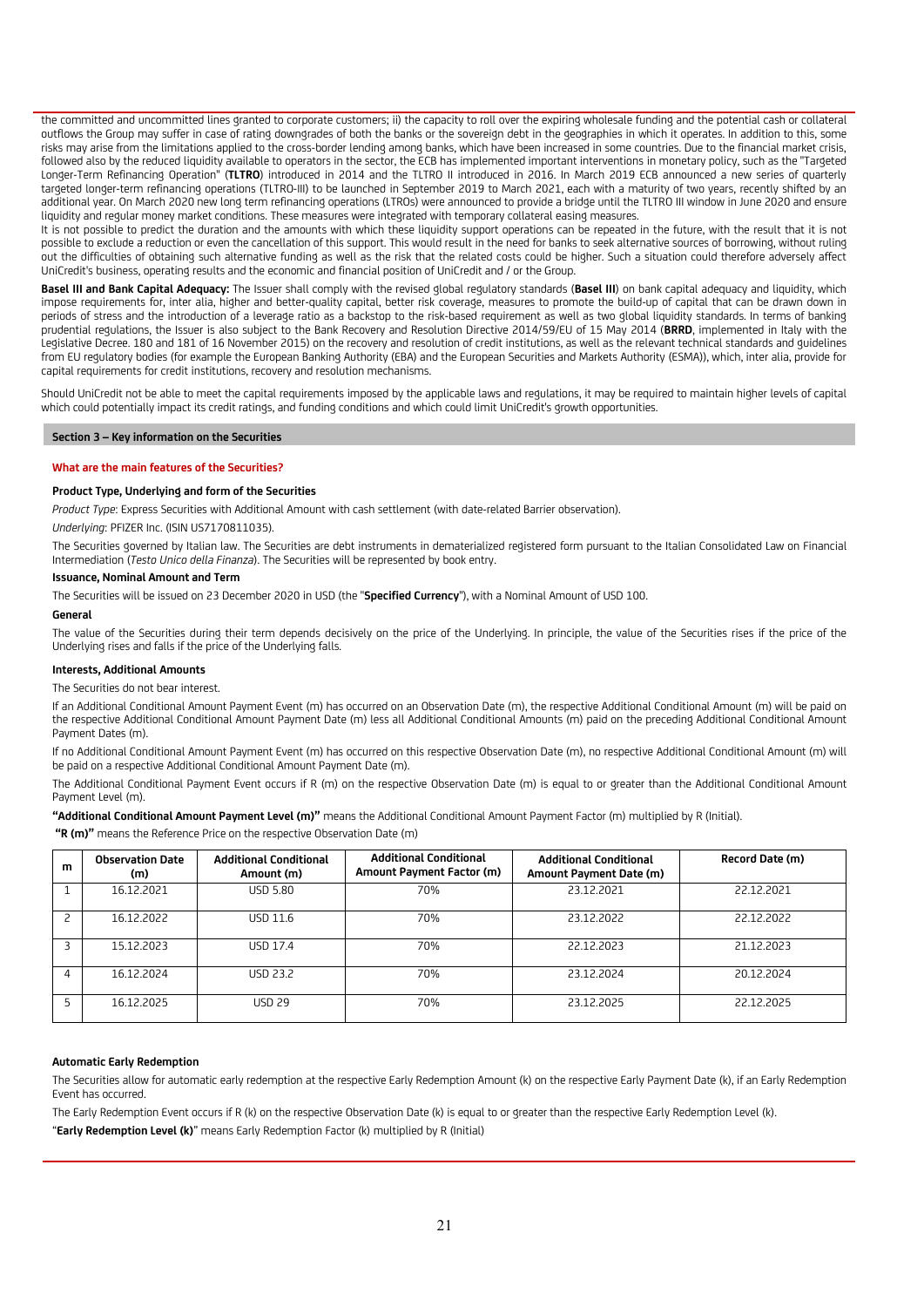| k | <b>Observation Date (k)</b> | <b>Early Redemption</b><br>Amount (k) | <b>Early Redemption</b><br>Factor (k) | <b>Early Payment Date</b><br>(k) |
|---|-----------------------------|---------------------------------------|---------------------------------------|----------------------------------|
|   | 16.12.2021                  | USD 100                               | 100%                                  | 23.12.2021                       |
|   | 16.12.2022                  | USD 100                               | 100%                                  | 23.12.2022                       |
| ς | 15.12.2023                  | USD 100                               | 100%                                  | 22.12.2023                       |
| 4 | 16.12.2024                  | USD 100                               | 100%                                  | 23.12.2024                       |

"**R (initial)**" means the Reference Price on the Initial Observation Date.

"**R (k)**" means the Reference Price on the respective Observation Date (k).

#### **Redemption as at the Final Payment Date**

If no Barrier Event has occurred, the Redemption Amount corresponds to the Maximum Amount.

If a Barrier Event has occurred, the Redemption Amount corresponds to the Nominal Amount multiplied by R (final) and divided by the Strike. The Redemption Amount will not be greater than the Nominal Amount.

The Barrier Event occurs if the Reference Price is lower than the Barrier on the Barrier Observation Date.

"**Barrier**" means Barrier Level x R (initial).

"**Strike**" means the Strike Level x R (Initial).

| Maximum Amount            | <b>USD 100</b> |
|---------------------------|----------------|
| Nominal Amount            | <b>USD 100</b> |
| Strike Level              | 100%           |
| Initial Observation Date  | 21.12.2020     |
| Final Observation Date    | 16.12.2025     |
| Barrier Observation Date  | 16.12.2025     |
| <b>Barrier Level</b>      | 70%            |
| <b>Final Payment Date</b> | 23.12.2025     |

Limitation of the rights: Upon the occurrence of one or more adjustment events (including, but not limited to, corporate actions or the adjustment or early termination of derivatives linked to the Underlying) (the "**Adjustment Events**") the Calculation Agent will acting in accordance with relevant market practice and in good faith adjust the terms and conditions of these Securities and/or all prices of the Underlying determined by the Calculation Agent on the basis of the terms and conditions of the Securities in such a way that the economic position of the Security Holders remains unchanged to the greatest extent possible.

Upon the occurrence of one or more call events (e.g. if, in the event of an Adjustment Event, an adjustment is not possible or not reasonable with regard to the Issuer and/or the Security Holders) the Issuer may call the Securities extraordinarily and redeem the Securities at their Cancellation Amount. The "**Cancellation Amount**" is their fair market value.

**Status of the Securities**: The obligations of the Issuer under the Securities constitute direct, unconditional, unsubordinated and unsecured obligations of the Issuer, ranking (subject to any obligations preferred by any applicable law (also subject to the bail-in instruments as implemented under Italian law)) *pari passu* with all other unsecured obligations (other than obligations ranking junior to the senior notes from time to time (including non-preferred senior notes and any further obligations permitted by law to rank junior to the senior notes following the Issue Date), if any) of the Issuer, present and future and, in the case of the senior notes, *pari passu* and rateably without any preference among themselves

#### **Where will the Securities be traded?**

**Listing:** No application to listing the Securities on a regulated market has been made.

**Admission to trading**: Application to trading will be made with effect from 5 January 2021 on the multilateral trading facilities (MTF) EuroTLX managed by Borsa Italiana S.p.A..

UniCredit Bank AG (the "**Market Maker**") undertakes to provide liquidity quotes in accordance with the market making rules of EuroTLX, where the Securities are expected to be traded. Moreover, the Market Maker undertakes to apply, in normal market conditions, a spread between bid and offer quotes not higher than 1.00%.

#### **What are the key risks that are specific to the Securities?**

The specific risk factors related to the Securities, which in the view of the Issuer are material, are described below:

**Credit risk of the Issuer and risks in relation to resolution measures in relation to the Issuer:** The Securities constitute unsecured obligations of the Issuer vis-avis the Security Holders. Any person who purchases the Securities therefore relies on the creditworthiness of the Issuer and has, in relation to his position under the Securities, no rights or claims against any other person. Security Holders are subject to the risk of a partial or total failure of the Issuer to fulfil obligations which the Issuer is liable to perform under the Securities in whole or in part, for example, in the event of the Issuer's insolvency. The worse the creditworthiness of the Issuer is the higher is the risk of a loss. In the case of realization of the credit risk of the Issuer the Security Holder may sustain a total loss of his capital. Moreover, Security Holders may become subject to resolution measures in relation to the Issuer if the Issuer is failing or likely to fail. The Obligations of the Issuer under the Securities are not secured, guaranteed by third parties or protected by any deposit protection or compensation scheme.

**Risks related to market value-influencing factors:** The market value of the Securities will be affected by a number of factors. These are *inter alia* the creditworthiness of the Issuer, the relevant prevailing interest and yield rates, the market for similar securities, the general economic, political and cyclical conditions, the tradability and, if applicable, the remaining term of the Securities as well as additional Underlying-related market value-influencing factors. The market value of the Securities as well as the amounts distributable under the Securities primarily depend on the price of the Underlying or its components. In general, the value of the Securities falls and the Redemption Amount decreases if the price of the Underlying or its components decreases.

**Risks arising from missing ongoing payments:** The Securities provide for the payment of conditional amounts. The payment of such amounts depends on the performance of the Underlying. Potential investors should be aware that in case of an unfavourable performance of the Underlying no payment of any conditional amount may occur.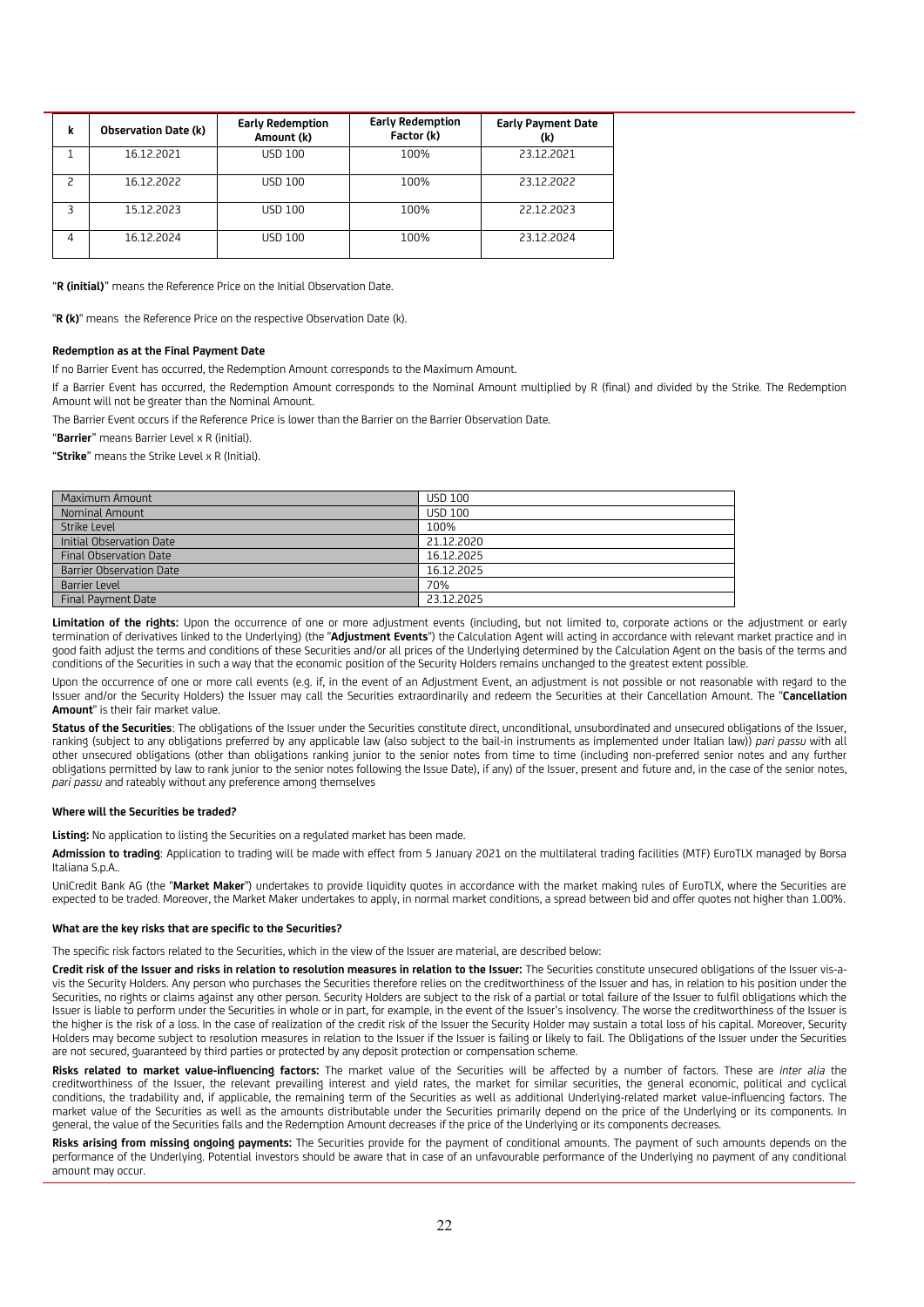**Risks related to shares:** The performance of Securities linked to shares (the "Share-linked Securities") primarily depends on the performance of the respective share. An investment in Share-linked Securities may bear similar risks to a direct investment in the respective shares.

**Risks related to the Redemption Amount:** The Securities will be redeemed at their maturity at the Redemption Amount. The Redemption Amount may be less than the Issue Price or the Purchase Price. This means, the Security Holder only achieves a return if the Redemption Amount, exceeds the individual Purchase Price of the Security Holder. The Redemption Amount may also be lower than the Nominal Amount of the Securities or even zero. Potential return from the Securities is limited in contrast to a direct investment in the Underlying or its components. A participation in a favourable performance of the Underlying or its components beyond the Maximum Amount is excluded.

**Risks related to Barrier Event:** If a Barrier Event occurs, a more advantageous pay-out formula will be disapplied. In any case the Security Holder may lose his invested capital in total or in part. The occurrence of a Barrier Event depends on the performance of the Underlying or its components. The risk of the occurrence of a Barrier Event increases as closer the underlying barrier (which may also lie at or above the initial price of the Underlying or its components) lies to the current price of the Underlying or its components.

**Risks related to Early Redemption Event:** If an Early Redemption Event occurs, the Securities will be automatically early redeemed by payment of the Early Redemption Amount. The occurrence of an Early Redemption Event depends on the performance of the Underlying or its components. In this case, the Security Holder will neither participate in any future favourable performance of the Underlying or its components nor be entitled to further payments under the Securities after an early redemption. The occurrence of an Early Redemption Event will also mean that no further additional amounts will be paid after its occurrence on any payment dates for additional amounts after the Early Redemption Event. In addition, the Security Holders are exposed to the risk that they may only reinvest the principal received due to an early repayment of the Securities to less favourable conditions.

**Risks related to a Strike:** The Strike can lead to the Security Holders participate either to a lesser extent in a favourable performance of the Underlying or its components or to a greater extent in an unfavourable performance of the Underlying or its components. Security Holders may potentially be exposed to an increased risk of loss of their invested capital.

Liquidity risk: There is a risk that the Securities may not be widely distributed and no active trading market (the "Secondary Market") may exist and may develop for the Securities. The Issuer may, but is not obliged to, purchase Securities at any time and at any price in the open market, by tender offer or private agreement. Any Securities purchased in this way by the Issuer may be held, resold or cancelled. A repurchase of Securities by the Issuer may adversely affect the liquidity of the Securities. Neither the Issuer nor any Distributor can therefore assure that a Security Holder will be able to sell his Securities at an adequate price prior to their redemption.

**Risk related to Securities with subscription period:** The Issuer reserves the right to refrain from engaging in the issue prior to the issue date and to early terminate or extend the subscription period. In this case, the Initial Observation Date may be postponed. In addition, the Issuer has the right, in its sole discretion, to reject subscription orders from potential investors in whole or in part.

**Section 4 – Key information on the offer of the Securities to the public and/or the admission to trading on a regulated market**

#### **Under which conditions and timetable can the Investor invest in this Security?**

| <b>Offering Country:</b>              | Italy                                                                                       | Distributor:                                                  | Deutsche Bank S.p.A. with registered<br>office at Piazza del Calendario 3,<br>20100 Milano |
|---------------------------------------|---------------------------------------------------------------------------------------------|---------------------------------------------------------------|--------------------------------------------------------------------------------------------|
| <b>Issue Price:</b>                   | <b>USD 100</b>                                                                              | <b>Subscription Period:</b>                                   | from 12.11.2020 to 18.12.2020                                                              |
|                                       |                                                                                             | Subscription Period for "door to<br>door selling"":           | from 12.11.2020 to 11.12.2020                                                              |
|                                       |                                                                                             | Subscription Period for "long<br>distance technique selling": | from 12.11.2020 to 04.12.2020                                                              |
| Commissions charged by<br>the Issuer: | The product specific<br>initial costs contained<br>in the Issue Price<br>amount to USD 6.66 |                                                               |                                                                                            |
| <b>Issue Date:</b>                    | 23.12.2020                                                                                  | <b>Potential Investors:</b>                                   | Qualified investors, retail investors<br>and/or institutional investors                    |
| Smallest transferable unit:           | 1 Security                                                                                  | Smallest tradeable unit:                                      | 1 Security                                                                                 |

#### **Why is this Prospectus being produced?**

**Use of proceeds:** The net proceeds from each issue of Securities by the Issuer will be used for its general corporate purposes, i.e. making profit and/or hedging certain risks.

**Material conflicts of interest with regard to the offer:** UniCredit Bank AG is the Calculation Agent of the Securities; UniCredit S.p.A. is the (Principal) Paying Agent of the Securities; UniCredit Bank AG is the arranger of the Securities; UniCredit Bank AG is the Market Maker on EuroTLX where the Securities are admitted to trading; the Distributor receives from the Issuer an implied placement commission comprised in the Issue Price.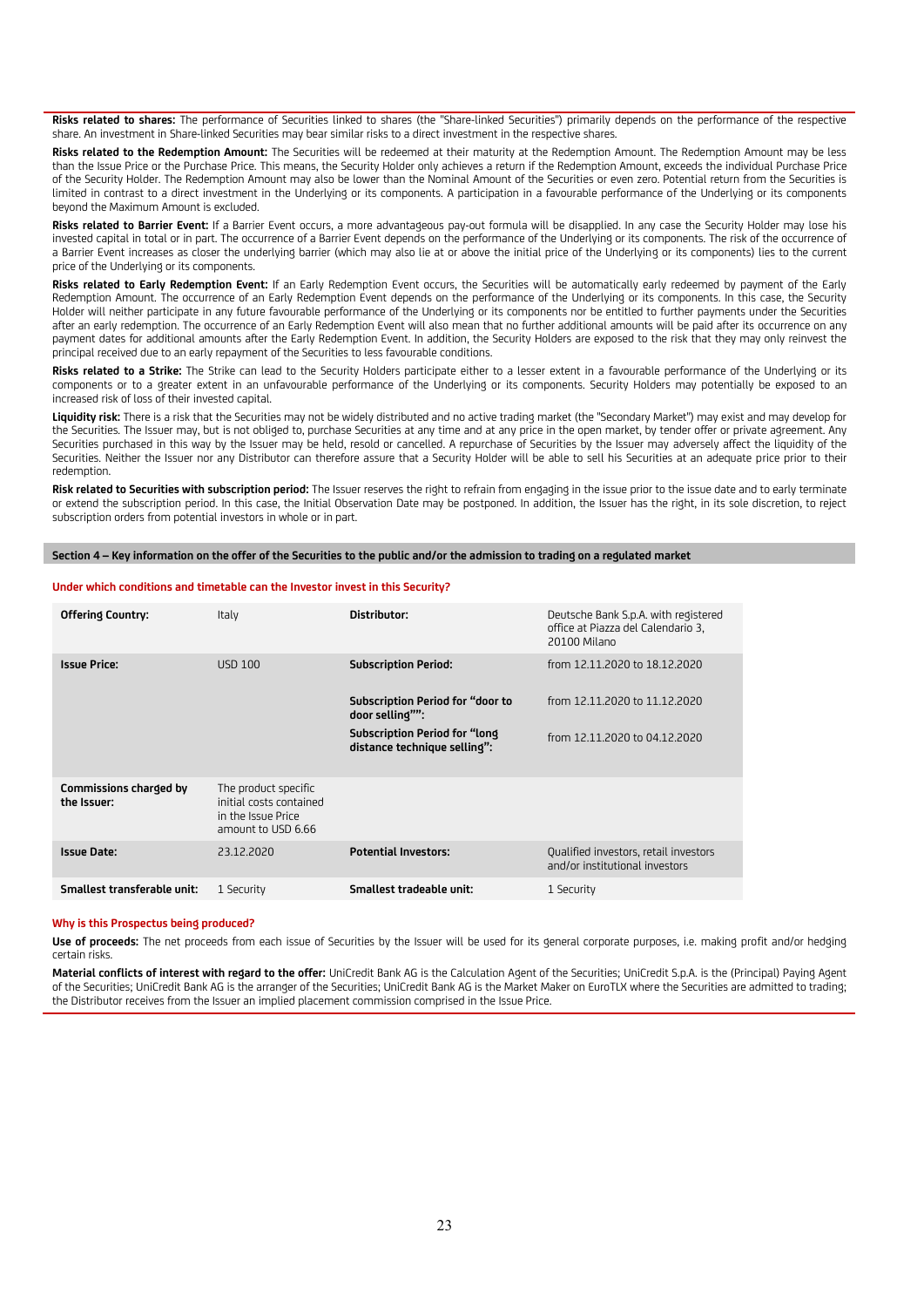# **Nota di Sintesi**

## **Sezione 1 – Introduzione contenente avvertenze**

La presente Nota di Sintesi va letta come un'introduzione al Prospetto di Base.

Qualsiasi decisione di investire negli Strumenti Finanziari dovrebbe basarsi sull'esame del Prospetto Base completo da parte dell'investitore.

Gli investitori potrebbero incorrere in una perdita totale o parziale del capitale investito.

Qualora sia proposto un ricorso dinanzi ad un organo giurisdizionale in merito alle informazioni contenute nel presente Prospetto di Base, l'investitore ricorrente potrebbe essere tenuto, a norma del diritto nazionale degli Stati membri, a sostenere le spese di traduzione del Prospetto di Base (ivi incluso qualunque supplemento nonché le Condizioni Definitive (*Final Terms*)) prima dell'inizio del procedimento.

La responsabilità civile incombe esclusivamente sulle persone che hanno presentato la Nota di Sintesi, comprese le sue eventuali traduzioni, ma soltanto se tale Nota di Sintesi risulti fuorviante, imprecisa o incoerente se letta insieme con le altre parti del Prospetto di Base o non offre, se letta insieme alle altre parti del Prospetto di Base, le informazioni fondamentali per aiutare gli investitori al momento di valutare l'opportunità di investire in tali Strumenti Finanziari

# **State per acquistare un prodotto che non è semplice e che può essere di difficile comprensione.**

*Titoli:* Phoenix Certificates su PFIZER Inc. (ISIN IT0005417404).

*Emittente:* UniCredit S.p.A. (l'"**Emittente**" o "**UniCredit**" e UniCredit, congiuntamente con le proprie controllate consolidate, il "**Gruppo UniCredit**"), Piazza Gae Aulenti, 3 Torre A, 20154 Milano, Italia. Numero di telefono: +39 02 88 621 – Sito web: www.unicreditgroup.eu. Il codice LEI (*Legal Entity Identifier*) dell'Emittente è: 549300TRUWO2CD2G5692.

*Autorità Competente: Commission de Surveillance du Secteur Financier* ("**CSSF**"), 283, route d'Arlon L-1150 Lussemburgo. Numero di telefono: (+352) 26 25 1 - 1.

*Data di approvazione del Prospetto di Base:* Il Prospetto di Base di UniCredit S.p.A. *Single Underlying and Multi Underlying Securities* (*without capital protection*) approvato dalla CSSF il 20 gennaio 2020 e il documento di registrazione di UniCredit S.p.A. approvato dalla CSSF il 20 gennaio 2020, che insieme costituiscono un prospetto di base (il "**Prospetto di Base**") consistente in documenti distinti ai sensi dell'Articolo 8(6) del Regolamento (UE) 2017/1129, come di volta in volta modificato (il "**Regolamento Prospetto**").

#### **Sezione 2 – Informazioni fondamentali concernenti l'Emittente**

#### **Chi è l'Emittente dei Titoli?**

#### **Domicilio e forma giuridica dell'Emittente**

UniCredit S.p.A. è una società per azioni costituita in Italia ai sensi del diritto italiano, con sede legale, direzione generale e principale centro di attività, operativo dal 12 dicembre 2017, in Piazza Gaulenti, 3 – Torre A, 20154 Milano, Italia. Il codice LEI (*Legal Entity Identifier*) di UniCredit è 549300TRUWO2CD2G5692.

#### **Attività principali dell'Emittente**

UniCredit è una banca commerciale paneuropea semplice con una divisione Corporate & Investment Banking perfettamente integrata e una rete unica in Europa occidentale e centro-orientale, che mette a disposizione della propria vasta e crescente clientela. UniCredit mette a disposizione la propria competenza in ambito locale e internazionale e, grazie al suo network europeo, offre un accesso unico a prodotti e servizi nei suoi mercati principali. UniCredit ha per oggetto la raccolta del risparmio e l'esercizio del credito nelle sue varie forme in Italia e all'estero, quivi operando anche secondo le norme e consuetudini vigenti. Esso può compiere, con l'osservanza delle disposizioni vigenti, tutte le operazioni ed i servizi bancari e finanziari consentiti. Per il migliore raggiungimento dello scopo sociale, UniCredit può compiere qualsiasi attività strumentale o comunque connessa.

#### **Maggiori azionisti dell'Emittente**

Nessun soggetto esercita il controllo di UniCredit ai sensi dell'articolo 93 del Decreto Legislativo n. 58 del 24 febbraio 1998 (il **Testo Unico Finanziario**) come successivamente modificato. Alla data dell'8 giugno 2020, sulla base delle informazioni disponibili, i principali azionisti che detengono, direttamente o indirettamente, una partecipazione rilevante in UniCredit sono i seguenti: Gruppo BlackRock (Azioni ordinarie: 113.550.196; 5,075% di possesso); Capital Research and Management Company (Azioni ordinarie: 112.363.870; 5,022% di possesso), di cui per conto di: EuroPacific Growth Fund (Azioni ordinarie: 78.373.584; 3,503% di possesso); Norges Bank (Azioni ordinarie: 67.366.057; 3,011% di possesso); Delfin S.a.r.l. (Azioni ordinarie: 43.056.324; 1,925% di possesso); Fondazione Cassa di Risparmio di Ve-Vi-Bl e An (Azioni ordinarie: 40.097.626; 1,792% di possesso); Fondazione Cassa di Risparmio di Torino (Azioni ordinarie: 36.757.449; 1,643% di possesso); Gruppo Allianz SE (Azioni ordinarie: 25.273.986; 1,130% di possesso).

#### **Identità dei principali amministratori delegati dell'Emittente**

Il principale amministratore delegato è Jean-Pierre Mustier (Chief Executive Officer).

## **Identità dei revisori legali dell'Emittente**

I revisori legali dell'Emittente sono Deloitte & Touche S.p.A. (**Deloitte**). Deloitte è una società di diritto italiano, iscritta al Registro delle Imprese di Milano con il numero 03049560166 e al Registro dei Revisori Legali tenuto dal Ministro dell'Economia e delle Finanze con effetto dal 7 giugno 2004 e con il numero di iscrizione n. 132587, con sede legale in via Tortona 25, 20144 Milano, Italia.

#### **Quali sono le informazioni finanziarie fondamentali relative all'Emittente?**

UniCredit ha ricavato le informazioni finanziarie consolidate selezionate incluse nella tabella seguente per gli esercizi chiusi al 31 dicembre 2019 e 2018 dai bilanci consolidati sottoposti a revisione per gli esercizi chiusi al 31 dicembre 2019 e 2018. Le informazioni finanziarie consolidate selezionate incluse nella tabella seguente per i 9 mesi chiusi al 30 settembre 2020 e al 30 settembre 2019, sono state ricavate dai resoconti intermedi di gestione consolidata chiusi al 30 settembre 2020 e 2019 non sottoposti a revisione. Per quanto concerne le voci del conto economico e dello stato patrimoniale, i dati di seguito riportati si riferiscono agli schemi riclassificati.

|                                                     | Conto Economico   |                        |                   |                           |                     |                      |  |  |  |
|-----------------------------------------------------|-------------------|------------------------|-------------------|---------------------------|---------------------|----------------------|--|--|--|
|                                                     |                   | Per l'anno concluso al |                   | Per i nove mesi chiusi al |                     |                      |  |  |  |
| Milioni di Euro, salvo dove<br>indicato             | 31.12.19<br>$(*)$ | 31.12.18<br>$(**)$     | 31.12.18<br>(***) | 30.09.20<br>$(****)$      | 30.09.19<br>/*****\ | 30.09.19<br>/******* |  |  |  |
|                                                     |                   | revisionato            |                   |                           |                     | Non revisionato      |  |  |  |
| Ricavi netti da interessi (o<br>valore equivalente) | 10.203            | 10.570                 | 10.856            | 7.190                     | 7.564               | 7.688                |  |  |  |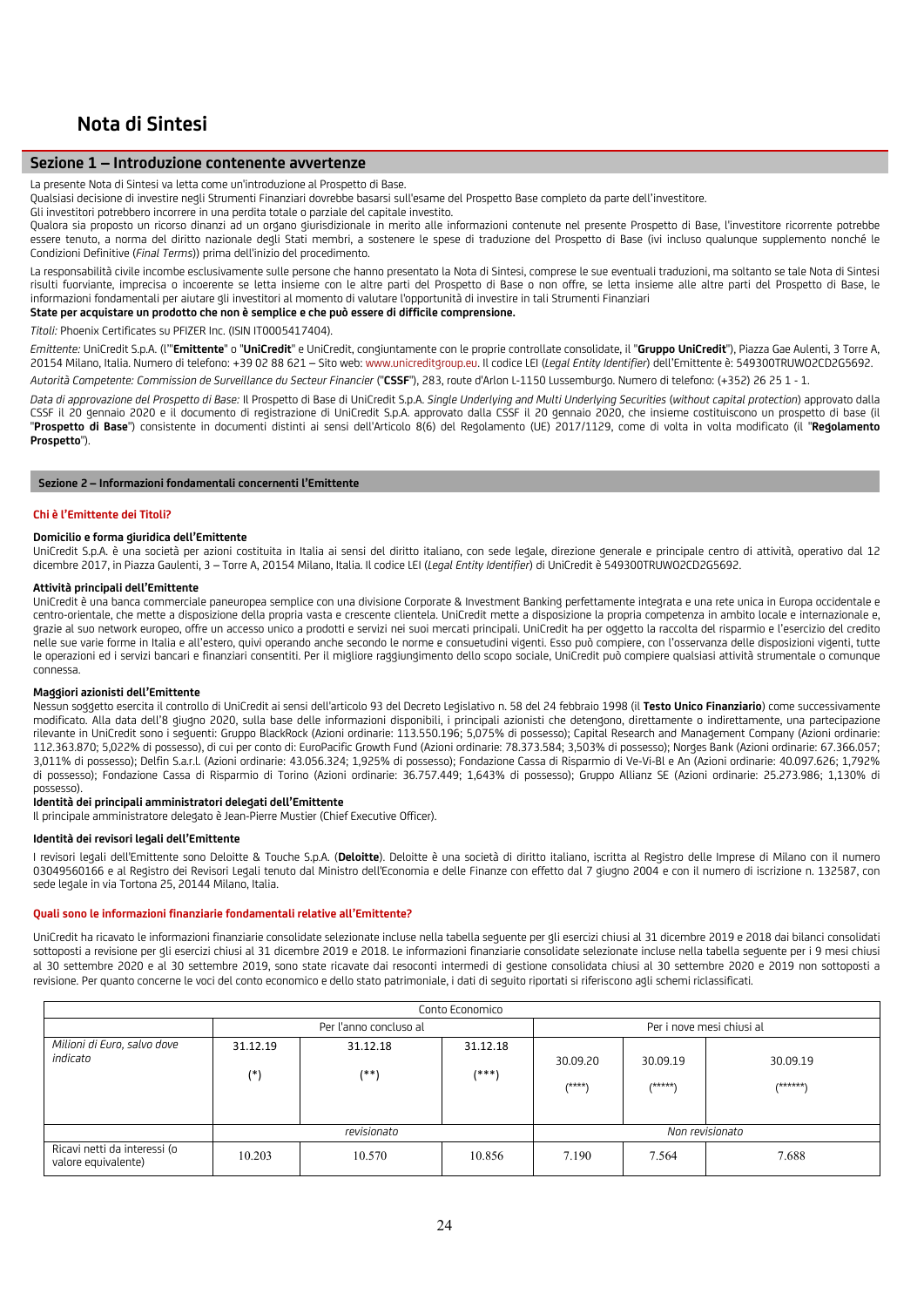| Ricavi netti da commissioni o<br>compensi                                                                                                                                                                 | 6.304                                                                                                                                                                                 |                        | 6.328              | 6.756              | 4.470                     | 4.675                                                                                                                           | 4.675                                                                                                                                              |
|-----------------------------------------------------------------------------------------------------------------------------------------------------------------------------------------------------------|---------------------------------------------------------------------------------------------------------------------------------------------------------------------------------------|------------------------|--------------------|--------------------|---------------------------|---------------------------------------------------------------------------------------------------------------------------------|----------------------------------------------------------------------------------------------------------------------------------------------------|
| Perdita netta di valore sulle<br>attività finanziarie [identificata<br>nel bilancio consolidato<br>riclassificato come "Rettifiche<br>nette su crediti e su<br>accantonamenti per garanzie e<br>impegni"] | (3.382)                                                                                                                                                                               |                        | (2.614)            | (2.619)            | (2.938)                   | (1.738)                                                                                                                         | (1.738)                                                                                                                                            |
| Ricavi commerciali netti                                                                                                                                                                                  | 1.538                                                                                                                                                                                 |                        | 1.279              | 1.245              | 985                       | 1.197                                                                                                                           | 1.073                                                                                                                                              |
| Misura della performance<br>finanziaria utilizzata<br>dall'emittente nel bilancio, ad<br>esempio utile d'esercizio                                                                                        | 8.910                                                                                                                                                                                 |                        | 8.658              |                    | 5.555                     | 6.584                                                                                                                           | 6.567                                                                                                                                              |
| Utile o perdita netti (per il<br>bilancio consolidato l'utile o<br>perdita netti attribuibili ai<br>possessori di capitale proprio<br>dell'impresa madre)                                                 | 3.373                                                                                                                                                                                 |                        | 4.107              | 3.892              | (1.606)                   | 4.208                                                                                                                           | 4.342                                                                                                                                              |
|                                                                                                                                                                                                           |                                                                                                                                                                                       |                        |                    | Stato patrimoniale |                           |                                                                                                                                 |                                                                                                                                                    |
|                                                                                                                                                                                                           |                                                                                                                                                                                       | Per l'anno concluso al |                    |                    | Per i nove mesi chiusi al |                                                                                                                                 |                                                                                                                                                    |
| Milioni di Euro, salvo dove<br>indicato                                                                                                                                                                   | 31.12.19                                                                                                                                                                              | 31.12.18               | 31.12.18           | 30.09.20           | 30.09.19                  | 30.09.19                                                                                                                        | Valore come risultato dal<br>processo di revisione e                                                                                               |
|                                                                                                                                                                                                           | $(*)$                                                                                                                                                                                 | $(**)$                 | $(***)$            | $(****)$           | $(****)$                  | $(*****)$                                                                                                                       | valutazione prudenziale ('SREP'<br>31.12.2019)                                                                                                     |
|                                                                                                                                                                                                           | revisionato                                                                                                                                                                           |                        |                    |                    | Non revisionato           |                                                                                                                                 |                                                                                                                                                    |
| Attività totali                                                                                                                                                                                           | 855.647                                                                                                                                                                               | 832.172                | 831.469            | 903.353            | 863.544                   | 863.048                                                                                                                         | non applicabile                                                                                                                                    |
| Debito di primo rango<br>(senior)                                                                                                                                                                         | non<br>applicabile                                                                                                                                                                    | non<br>applicabile     | non<br>applicabile | non<br>applicabile | non<br>applicabile        | non applicabile                                                                                                                 | non applicabile                                                                                                                                    |
| Debiti subordinati<br>(*******)                                                                                                                                                                           | 12.789                                                                                                                                                                                | 10.433                 | 10.433             | non<br>applicabile | non<br>applicabile        | non applicabile                                                                                                                 | non applicabile                                                                                                                                    |
| Finanziamenti e crediti di<br>clienti (netti)<br>[identificati nel bilancio<br>consolidato riclassificato<br>come "Crediti verso<br>clientela"]                                                           | 482.574                                                                                                                                                                               | 471.839                | 471.839            | 466.776            | 480.997                   | 480.997                                                                                                                         | non applicabile                                                                                                                                    |
| Depositi di clienti                                                                                                                                                                                       | 470.570                                                                                                                                                                               | 478.988                | 478.988            | 474.790            | 455.473                   | 455.473                                                                                                                         | non applicabile                                                                                                                                    |
| Patrimonio di pertinenza del<br>Gruppo                                                                                                                                                                    | 61.416                                                                                                                                                                                | 56.389                 | 55.841             | 60.645             | 60.454                    | 60.038                                                                                                                          | non applicabile                                                                                                                                    |
| Totale deteriorati                                                                                                                                                                                        | 8.792                                                                                                                                                                                 | 14.900                 | 14.903             | 8.792              | non<br>applicabile        | 11.225                                                                                                                          | non applicabile                                                                                                                                    |
| Coefficiente di capitale di<br>base di classe 1 (CET1) o<br>altro coefficiente di<br>adeguatezza patrimoniale<br>prudenziale pertinente a<br>seconda dell'emissione (%)                                   | 13,22%                                                                                                                                                                                | non<br>applicabile     | 12,13%             | 15,15%             | non<br>applicabile        | 12,60%                                                                                                                          | $9.03\%^{(1)}$                                                                                                                                     |
| Coefficiente di capitale totale<br>(%)                                                                                                                                                                    | 17,69%                                                                                                                                                                                | non<br>applicabile     | 15,80%             | 19,86%             | non<br>applicabile        | 17,11%                                                                                                                          | 13,29%(1)                                                                                                                                          |
| Coefficiente di leva<br>finanziaria calcolato secondo<br>il quadro normativo<br>applicabile (%)                                                                                                           | 5,51%                                                                                                                                                                                 | non<br>applicabile     | 5,06%              | 5,67%              | non<br>applicabile        | 5,29%                                                                                                                           | non applicabile                                                                                                                                    |
| $(*)$                                                                                                                                                                                                     |                                                                                                                                                                                       |                        |                    |                    |                           | a revisione contabile al 31 dicembre 2019, revisionato da parte di Deloitte & Touche S.p.A., società di revisione di UniCredit. | Le informazioni finanziarie relative all'esercizio chiuso al 31 dicembre 2019 sono state estratte dal bilancio consolidato di UniCredit sottoposto |
| $\left( ^{\ast \ast }\right)$                                                                                                                                                                             | Il dato comparativo al 31 dicembre 2018 in questa colonna è stato rideterminato. L'importo relativo all'anno 2018 differisce da quello<br>pubblicato nel "Bilancio consolidato 2018". |                        |                    |                    |                           |                                                                                                                                 |                                                                                                                                                    |
| $(***)$<br>Come pubblicato nel "Bilancio consolidato 2018".                                                                                                                                               |                                                                                                                                                                                       |                        |                    |                    |                           |                                                                                                                                 |                                                                                                                                                    |

(\*\*\*\*) Le informazioni finanziarie relative al 30 settembre 2020 sono state estratte dal Resoconto Intermedio di Gestione Consolidato al 30 settembre 2020 – Comunicato Stampa, non sottoposto a revisione.

(\*\*\*\*\*) Nel conto economico Riclassificato 2020, i dati comparativi al 30 settembre 2019 sono stati rideterminati.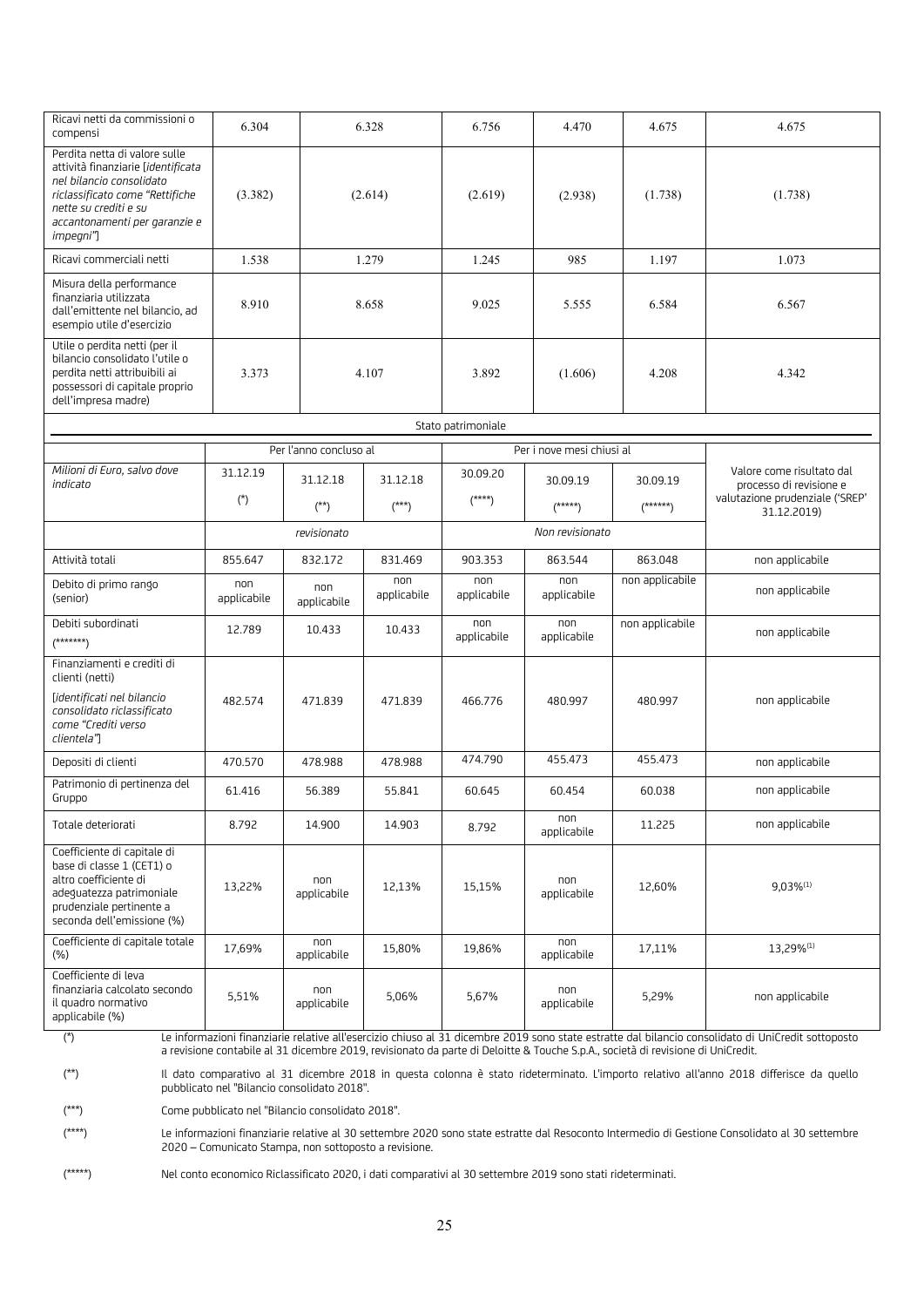(\*\*\*\*\*\*) Come pubblicati nel Resoconto Intermedio di Gestione Consolidato al 30 settembre 2019 – Comunicato Stampa, non sottoposto a revisione. (\*\*\*\*\*\*\*) Gli importi non si riferiscono agli schemi riclassificati. Sono estratti dal bilancio - Schemi di bilancio consolidato. (1) Come risultante nella decisione SREP del 2019, modificata dalla decisione della BCE relativa alla composizione del requisito patrimoniale

#### **Quali sono i principali rischi specifici dell'Emittente?**

I potenziali investitori devono essere consapevoli che, qualora si verifichi uno dei seguenti fattori di rischio, il valore degli strumenti finanziari potrebbe ridursi con la conseguente perdita totale del capitale investito.

supplementare del secondo pilastro ("P2R"), e aggiornata con i più recenti requisiti patrimoniali anticiclici.

I seguenti rischi sono i principali rischi specifici dell'Emittente:

**Rischi connessi all'impatto delle attuali incertezze del contesto macroeconomico e alle conseguenze derivanti dalla diffusione della pandemia da COVID-19:** L'andamento del Gruppo UniCredit è influenzato dai mercati finanziari e dal contesto macroeconomico e politico dei Paesi in cui opera. Le aspettative sull'andamento dell'economia globale rimangono molto incerte sia nel breve che nel medio termine. Pertanto, sussiste il rischio che l'evoluzione del contesto macroeconomico possa produrre effetti negativi sulla situazione patrimoniale, economica e finanziaria, nonché sul merito di credito dell'Emittente e/o del Gruppo. Si segnala che sullo scenario macroeconomico nazionale ed internazionale incidono i rischi derivanti dalla diffusione della forma di polmonite virale denominata "Coronavirus" (COVID-19) e che, allo stato attuale, si evidenziano le conseguenze negative legate al diffondersi di tale virus sull'attività economica internazionale e domestica, con inevitabili riflessi sull'andamento del Gruppo. L'attuale quadro - fortemente condizionato anche dalle connesse misure di restrizione - è caratterizzato da elementi di elevata incertezza, riferiti sia alla situazione generale, che in particolare al mercato delle esposizioni deteriorate. In tale ambito rileva in particolare la possibilità che il rallentamento dell'economia determini un deterioramento della qualità del portafoglio creditizio, con conseguente incremento dell'incidenza dei crediti non performing e necessità di aumentare gli accantonamenti che saranno spesati sul conto economico. Tuttavia si segnala un miglioramento della performance commerciale registrato dal Gruppo nelle ultime fasi del secondo trimestre 2020, dopo l'uscita dal lockdown della maggior parte dei suoi principali mercati, proseguito nel terzo trimestre con positivi impatti sui ricavi del Gruppo. A seguito dell'esteso lockdown, il Gruppo ha effettuato rettifiche su crediti addizionali pari ad Euro 741 mln nel 3trim20 (-21,0 per cento trim/trim), di cui Euro 431 mln di rettifiche su crediti specifiche di riflesso al proseguimento della moratoria in Italia (con prestiti alle PMI estesi fino a gennaio dell'anno prossimo) e delle scadenze iniziali della moratoria nella CEE e Euro 305 mln di rettifiche su crediti al fine di incrementare il livello di coperture forward-looking per riflettere l'impatto economico di Covid-19 sul portafoglio, mentre gli effetti regolamentari sono stati pari a Euro 4 mln nel trimestre.

Le rettifiche nette su crediti e su accantonamenti per garanzie e impegni del Gruppo ammontano nei primi nove mesi del 2020 ad Euro 2.938 milioni. Le migliorate condizioni economiche in tutta l'Europa occidentale hanno determinato nel terzo trimestre una crescita dell'attività della clientela e supportato i ricavi in rialzo del 4,4 per cento trim/trim, anche se in calo del 7,4 per cento a/a. La redditività è stata sostenuta dalla diversificazione di business e geografica con un contributo positivo da parte di tutte le divisioni nel trimestre, in particolare da parte di Corporate Investment Banking (CIB) e Central and Eastern Europe (CEE).

Come risultato, l'utile netto sottostante (utile netto sottostante normalizzato per costi di integrazione in Italia (-€1.272 mln nel 1trim20), cessioni immobiliari addizionali (+€296 mln nel 1trim20), deconsolidamento di Yapi (-€1.576 mln nel 1trim20) impatto del quadro normativo avverso sul costo del rischio (-€3 mln nel 1trim20, -€4 m ln nel 2trim20 e -€3 mln nel 3trim20), rivalutazione immobiliare (+€9 mln nel 1trim20, -€7 mln nel 2trim20 e -€5 mln nel 3trim20) e rundown del portafoglio Non Core (-€98 mln nel 2trim20 e -€4 mln nel 3trim20)) è stato pari a Euro 692 mln nel 3trim20, in rialzo del 31,1 per cento trim/trim, o Euro 1.060 mln nei 9m20.

Infine, tenendo in considerazione le stime riviste sul costo del rischio risulta che, in relazione al 2020 e al 2021, gli obiettivi finanziari di Team 23 non possano essere considerati più attuali, pur confermando le priorità strategiche comunicate lo scorso dicembre 2019. Si tenga presente però che, l'attuale quadro di forte incertezza e volatilità, non permette ancora di procedere ad una valutazione finale complessiva degli impatti sugli obiettivi di Piano a mediolungo termine per determinare se anche questi ultimi siano ancora attuali o come siano impattati, analisi che verranno finalizzate nei prossimi mesi. Pertanto sarà presentato al Capital Markets Day, che si terrà nel corso del primo semestre 2021, un aggiornamento del piano strategico Team 23 che rifletta le attuali condizioni.

**Rischi connessi al Piano Strategico 2020 – 2023:** In data 3 dicembre 2019, a seguito della finalizzazione del Piano Strategico 2016-2019, UniCredit ha presentato alla comunità finanziaria a Londra il nuovo Piano Strategico 2020-2023 denominato "Team 23" (il "**Piano Strategico**" o "**Piano**" o "**Team 23**"). Il Piano Strategico contiene determinati obiettivi strategici, di capitale e finanziari (gli "**Obiettivi di Piano**") basati su quattro pilastri. Tali obiettivi strategici riguardano il miglioramento del costo del rischio, la riduzione del rapporto tra crediti deteriorati lordi e totale crediti, mantenimento di un adeguato buffer di capitale per tutto l'arco del Piano nonché obiettivi in termini di utile netto sottostante e di distribuzione del capitale. I quattro pilastri sono: (i) aumento e rafforzamento della base di clienti; (ii) trasformazione e massimizzazione della produttività: (iii) gestione disciplinata del rischio & controlli; (iv) gestione del capitale e del bilancio. La capacità di UniCredit di rispettare gli Obiettivi di Piano dipende da numerose assunzioni e circostanze, alcune delle quali si trovano al di fuori del controllo dell'Emittente, quali ipotesi concernenti lo scenario macroeconomico nel quale il Gruppo opera e l'evoluzione del contesto regolamentare, nonché assunzioni ipotetiche relative agli effetti di azioni specifiche o concernenti eventi futuri su cui l'Emittente può solo parzialmente influire. Le ipotesi concernenti lo scenario macroeconomico e l'evoluzione del contesto regolamentare, nonché le assunzioni ipotetiche poste a fondamento del Piano sono state formulate precedentemente all'adozione delle misure restrittive collegate alla diffusione del COVID-19 su tutto il territorio nazionale e, pertanto, in un contesto macroeconomico diverso da quello determinatosi dopo l'entrata in vigore dei provvedimenti restrittivi ("lockdown") conseguenti la diffusione della pandemia. I risultati dell'esercizio in corso, e potenzialmente quelli degli anni successivi, potrebbero infatti essere ragionevolmente influenzati dalle dinamiche del COVID-19, non prevedibili alla data di presentazione del Piano Strategico e ancora ad oggi incerte. Tenendo in considerazione le stime riviste sul costo del rischio risulta che, in relazione al 2020 e al 2021, gli obiettivi finanziari di Team 23 non possano essere considerati più attuali, pur confermando le priorità strategiche comunicate lo scorso dicembre 2019. Alla luce dell'elevata incertezza del contesto, un aggiornamento del piano strategico Team 23 che rifletta le attuali condizioni sarà presentato al Capital Markets Day che si terrà nel corso del primo semestre 2021.

Per le sopra esposte ragioni, gli investitori sono invitati a non fondare le proprie scelte di investimento esclusivamente sulle previsioni incluse tra gli Obiettivi di Piano. L'eventuale mancato raggiungimento degli Obiettivi di Piano potrebbe avere effetti negativi, anche significativi, sull'attività di UniCredit, sulla condizione finanziaria o sui risultati operativi.

Rischio di credito e di deterioramento della qualità del credito: L'attività, la solidità economica, patrimoniale e finanziaria e la profittabilità del Gruppo UniCredit dipendono, tra l'altro, dal merito di credito dei propri clienti. Nello svolgimento della propria attività creditizia il Gruppo è esposto al rischio che un inatteso cambiamento del merito creditizio di una controparte possa generare un corrispondente cambiamento del valore dell'associata esposizione creditizia e dare luogo a cancellazione parziale o totale della stessa. A seguito dell'epidemia di COVID-19 non si può escludere che la qualità del credito per quest'anno possa essere influenzata da potenziali impatti non ancora quantificabili. In tale ambito rileva in particolare la possibilità che il rallentamento dell'economia determini un deterioramento della qualità del portafoglio creditizio, con conseguente incremento dell'incidenza dei crediti non performing e necessità di aumentare gli accantonamenti che saranno spesati sul conto economico.

A seguito dell'esteso lockdown, il Gruppo ha effettuato rettifiche su crediti addizionali pari ad Euro 741 mln nel 3trim20 (-21,0 per cento trim/trim), di cui Euro 431 mln di rettifiche su crediti specifiche di riflesso al proseguimento della moratoria in Italia (con prestiti alle PMI estesi fino a gennaio dell'anno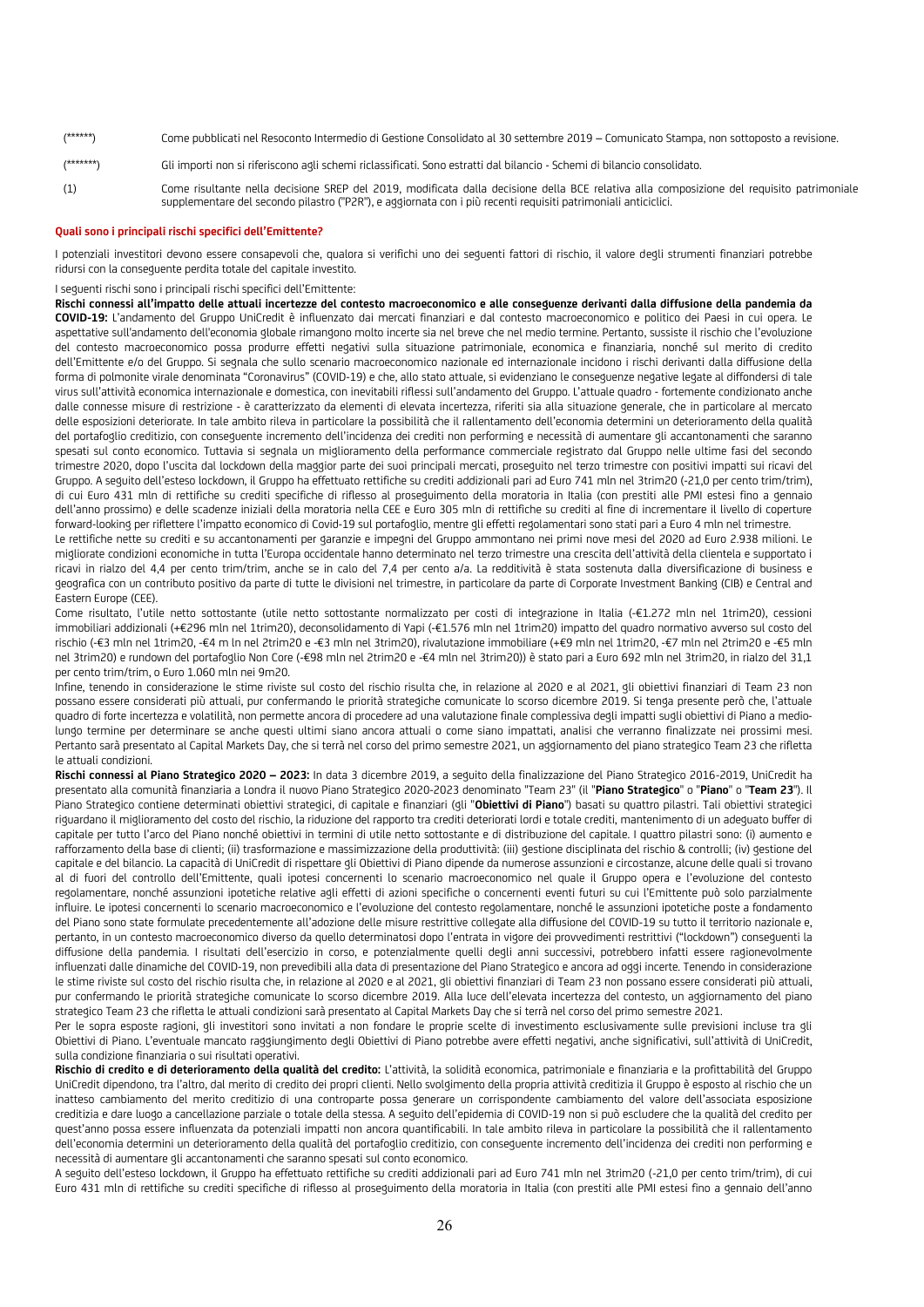prossimo) e delle scadenze iniziali della moratoria nella CEE e Euro 305 mln di rettifiche su crediti al fine di incrementare il livello di coperture forwardlooking per riflettere l'impatto economico di Covid-19 sul portafoglio, mentre gli effetti regolamentari sono stati pari a Euro 4 mln nel trimestre.

Le rettifiche nette su crediti e su accantonamenti per garanzie e impegni del Gruppo ammontano nei primi nove mesi del 2020 ad Euro 2.938 milioni. Nell'ambito dell'attività creditizia tale rischio si sostanzia, tra l'altro, nella possibilità che le proprie controparti contrattuali non adempiano alle proprie obbligazioni di pagamento nonché nella circostanza che le società del Gruppo concedano, sulla base di informazioni incomplete, non veritiere o non corrette, credito che altrimenti non avrebbero concesso o che comunque avrebbero concesso a differenti condizioni.

Anche altre attività bancarie, al di fuori di quelle tradizionali di raccolta ed erogazione, possono esporre il Gruppo a rischi di credito. Il rischio di credito "non tradizionale" può, per esempio, derivare da: (i) sottoscrizione di contratti in derivati; (ii) compravendite di titoli, valute o merci; e (iii) detenzione di titoli di terzi. Le controparti di tali transazioni o gli emittenti di titoli detenuti da entità del Gruppo, potrebbero risultare inadempienti a causa di insolvenza, eventi politici ed economici, mancanza di liquidità, deficienza operativa o per altre ragioni.

Il Gruppo si è dotato di procedure e principi finalizzati al monitoraggio ed alla gestione del rischio di credito a livello di singole controparti e di portafoglio complessivo. Tuttavia, sussiste il rischio che, pur in presenza di attività di monitoraggio e gestione del rischio di credito, l'esposizione creditizia del Gruppo ecceda i livelli di rischio predeterminati ai sensi delle procedure, delle regole e dei principi adottati. L'importanza di ridurre l'incidenza dei crediti deteriorati sul totale dei crediti è stata più volte sottolineata dalle autorità di vigilanza, sia pubblicamente che nell'ambito del dialogo in corso con le banche italiane e, quindi, con il Gruppo UniCredit.

**Rischio di liquidità:** I principali indicatori utilizzati dal Gruppo UniCredit per la valutazione del profilo di liquidità sono (i) il Liquidity Coverage Ratio (LCR) che rappresenta un indicatore di liquidità a breve termine soggetto ad un requisito minimo regolamentare pari al 100% dal 2018 e che a giugno 2020 era pari al 148%, e (ii) il Net Stable Funding Ratio (NSFR), che rappresenta l'indicatore di liquidità strutturale e che, alla stessa data, è stato superiore al limite interno di 101.3% fissato all'interno del risk appetite framework. Il rischio di liquidità identifica l'eventualità che il Gruppo UniCredit possa trovarsi nella condizione di non riuscire a far fronte agli impegni di pagamento (per cassa o per consegna) attuali e futuri, previsti o imprevisti senza pregiudicare l'operatività quotidiana o la propria condizione finanziaria. L'attività del Gruppo UniCredit, in particolare, è soggetta al rischio di liquidità nelle diverse dimensioni del funding liquidity risk, market liquidity risk, mismatch risk e contingency risk. I rischi più rilevanti a cui il Gruppo è esposto sono: i) un uso eccezionalmente alto delle linee di credito revocabili ed irrevocabili da parte delle imprese; ii) la capacità di rifinanziare il debito istituzionale in scadenza ed i potenziali flussi di cassa o di beni in garanzia in uscita che il Gruppo potrebbe fronteggiare in caso di riduzione del rating delle banche o del debito sovrano delle geografie in cui il Gruppo opera. Inoltre, alcuni rischi possono emergere dai limiti applicati ai prestiti tra banche appartenenti a Paesi diversi e già inaspriti in alcuni Paesi. A causa della crisi dei mercati finanziari, determinata anche dalla ridotta liquidità a disposizione degli operatori del settore, la Banca Centrale Europea ha posto in essere importanti interventi di politica monetaria, come il "Targeted Longer-Term Refinancing Operation" (**TLTRO**) introdotto nel 2014 e il TLTRO II introdotto nel 2016. A marzo 2019 la BCE ha annunciato un nuovo programma di rifinanziamento a lungo termine su base trimestrale (TLTRO III) accessibile a partire da settembre 2019 fino a marzo 2021, con una scadenza di ciascuna tranche fissata a 2 anni, recentemente spostata di un ulteriore anno. A marzo 2020 nuove operazioni di rifinanziamento a lungo termine (LTROs) sono state annunciate per fornire prestiti ponte fino alla finestra del TLTRO III a giugno 2020 ed assicurare liquidità e regolari condizioni di mercato monetario. Queste misure sono state integrate con misure temporanee di facilitazione nell'utilizzo delle garanzie. Al momento, non è possibile prevedere la durata e l'intensità con cui tali operazioni di sostegno alla liquidità potranno essere riproposte in futuro, con la conseguenza che non è possibile escludere una riduzione, o persino un annullamento di tali supporti. Ciò determinerebbe la necessità per le banche di cercare fonti di provvista alternative, non sempre disponibili o disponibili a costi più elevati. La situazione descritta potrebbe quindi incidere negativamente sull'attività, sui risultati operativi e sulla situazione economica e finanziaria dell'Emittente e/o del Gruppo.

**Basilea III e Adeguatezza Patrimoniale delle Banche:** L'Emittente è tenuto al rispetto degli standard globali di regolamentazione (**Basilea III**) sull'adeguatezza patrimoniale e la liquidità delle banche, che impongono, inter alia, requisiti per un capitale più elevato e di migliore qualità, una migliore copertura dei rischi, misure volte a promuovere l'accumulo di capitale che può essere utilizzato in periodi di stress, e l'introduzione di un indice di leva finanziaria che funge da freno al requisito basato sul rischio, nonché due standard globali di liquidità. In materia di normativa prudenziale bancaria, l'Emittente è sottoposto anche alla Direttiva 2014/59/UE del 15 maggio 2014 ("Bank Recovery and Resolution Directive", la "**BRRD**", recepita in Italia con i D.Lgs. 180 e 181 del 16 novembre 2015) in materia di risanamento e risoluzione della crisi delle banche, nonché alle norme tecniche attinenti e alle linee guida emanate dagli organismi di regolamentazione dell'Unione (i.e. l'Autorità bancaria europea (EBA) e l'Autorità europea degli strumenti finanziari e dei mercati (ESMA)) che prevedono, inter alia, requisiti patrimoniali per gli istituti di credito e meccanismi di risoluzione e risanamento.

Qualora UniCredit non fosse in grado di rispettare i requisiti patrimoniali imposti dalla normativa applicabile, potrebbe essere tenuta a mantenere livelli di capitale più elevati che potrebbero avere un impatto potenziale sui rating e sulle condizioni di finanziamento e che potrebbero limitare le opportunità di crescita di UniCredit.

#### **Sezione 3 – Informazioni fondamentali sui Titoli**

#### **Quali sono le principali caratteristiche dei Titoli?**

#### **Tipologia di Prodotto, Sottostante e forma dei Titoli**

*Strumenti Finanziari di Tipo: Titoli Express con Importo Aggiuntivo (con osservazione della Barriera relativa alla data).*

*Sottostante*: PFIZER Inc. (ISIN US7170811035).

Gli Strumenti Finanziari sono regolati dalla legge italiana. Gli Strumenti Finanziari sono strumenti di debito nominativi dematerializzati ai sensi del Testo Unico in materia di intermediazione finanziaria (*Testo Unico della Finanza*). Gli Strumenti Finanziari saranno rappresentati mediante scrittura contabile.

#### **Emissione, Valore Nominale e Durata**

Gli Strumenti Finanziari saranno emessi il 23 Dicembre 2020 in USD (la "**Valuta di Emissione**"), con un Valore Nominale di 100 USD.

#### **Generale**

Il valore degli Strumenti Finanziari nel corso della durata dei medesimi è strettamente correlato al valore del Sottostante. Di regola, se il valore del Sottostante aumenta, il valore degli Strumenti Finanziari aumenta. Di regola, se il valore del Sottostante diminuisce, il valore degli Strumenti Finanziari diminuisce.

#### **Interessi, Importi Aggiuntivi**

Gli Strumenti Finanziari non maturano interessi.

Se si è verificato un Evento di Pagamento dell'Importo Condizionato Aggiuntivo (m) in una Data di Osservazione (m), il rispettivo Importo Condizionato Aggiuntivo (m) verrà pagato alla rispettiva Data di Pagamento dell'Importo Condizionato Aggiuntivo (m) meno tutti gli Importi Condizionati Aggiuntivi (m) pagati in base alle precedenti Date di Pagamento dell'Importo Condizionato Aggiuntivo (m).

Se non si è verificato alcun Evento di Pagamento dell'Importo Condizionato Aggiuntivo (m) nella relativa Data di Osservazione (m), nessun Importo Condizionato Aggiuntivo (m) verrà pagato in una rispettiva Data di Pagamento dell'Importo Condizionato Aggiuntivo (m).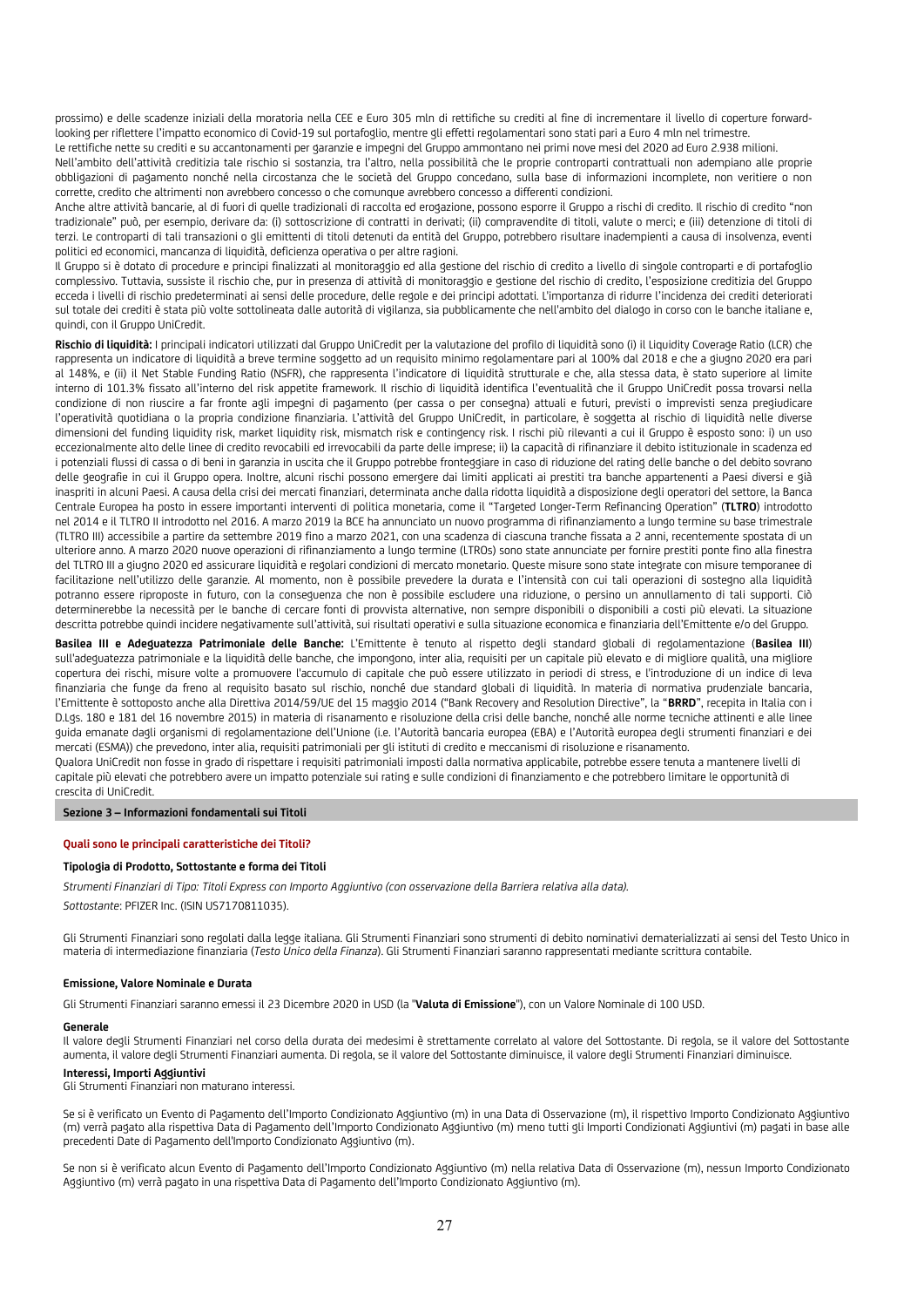L'Evento di Pagamento dell'Importo Condizionato Aggiuntivo (m) si verifica se R (m) è pari o superiore rispetto al Livello di Pagamento dell'Importo Condizionato Aggiuntivo (m) alla rispettiva Data di Osservazione (m).

**"Livello di Pagamento dell'Importo Condizionato (m)"** indica il Fattore di Pagamento dell'Importo Condizionato Aggiuntivo (m) moltiplicato per R (Iniziale).

| "R (m)" indica il Prezzo di Riferimento alla rispettiva Data di Osservazione (m). |  |  |
|-----------------------------------------------------------------------------------|--|--|
|-----------------------------------------------------------------------------------|--|--|

| m | Data di<br>Osservazione (m) | Importo Condizionato<br>Aggiuntivo (m) | Fattore di Pagamento<br>dell'Importo Condizionato<br>Aggiuntivo (m) | Data di Pagamento<br>dell'Importo Condizionato<br>Aggiuntivo (m) | Record Date (m) |
|---|-----------------------------|----------------------------------------|---------------------------------------------------------------------|------------------------------------------------------------------|-----------------|
|   | 16.12.2021                  | <b>USD 5.80</b>                        | 70%                                                                 | 23.12.2021                                                       | 22.12.2021      |
|   | 16.12.2022                  | USD 11.6                               | 70%                                                                 | 23.12.2022                                                       | 22.12.2022      |
|   | 15.12.2023                  | <b>USD 17.4</b>                        | 70%                                                                 | 22.12.2023                                                       | 21.12.2023      |
| 4 | 16.12.2024                  | USD 23,2                               | 70%                                                                 | 23.12.2024                                                       | 20.12.2024      |
| 5 | 16.12.2025                  | <b>USD 29</b>                          | 70%                                                                 | 23.12.2025                                                       | 22.12.2025      |

#### **Rimborso Anticipato Automatico**

Qualora si verifichi un Evento di Rimborso anticipato gli Strumenti Finanziari prevedono l'esercizio automatico del rimborso anticipato al relativo Importo di Rimborso Anticipato (k) nella rispettiva Data di Rimborso Anticipato (k).

L'Evento di Rimborso Anticipato si verifica se R (k) alla rispettiva Data di Osservazione (k) è pari a, o maggiore del, rispettivo Livello di Rimborso Anticipato (k).

"**Livello di Rimborso Anticipato (k)"** indica il Fattore di Rimborso Anticipato (k) moltiplicato per R (iniziale).

"**R (iniziale)**" indica il Prezzo di Riferimento alla Data di Osservazione Iniziale.

| k | Data di Osservazione<br>(k) | Importo di Rimborso<br>Anticipato (k) | <b>Fattore di Rimborso</b><br>Anticipato (k) | Data di Pagamento<br>Anticipato Date (k) |
|---|-----------------------------|---------------------------------------|----------------------------------------------|------------------------------------------|
|   | 16.12.2021                  | <b>USD 100</b>                        | 100%                                         | 23.12.2021                               |
|   | 16.12.2022                  | USD 100                               | 100%                                         | 23.12.2022                               |
| 3 | 15.12.2023                  | USD 100                               | 100%                                         | 22.12.2023                               |
|   | 16.12.2024                  | USD 100                               | 100%                                         | 23.12.2024                               |

**"R (k)"** indica il Prezzo di riferimento alla rispettiva Data di Osservazione (k).

**Rimborso alla Data di Pagamento Finale**

Se non si è verificato alcun Evento Barriera, l'Importo di Rimborso è pari all'Importo Massimo.

Se si è verificato un Evento Barriera, l'Importo di Rimborso corrisponde al Valore Nominale moltiplicato per R (finale) e diviso per lo Strike. L'Importo di Rimborso non sarà superiore al Valore Nominale.

L'Evento Barriera si verifica se il Prezzo di Riferimento è minore della Barriera alla Data di Osservazione della Barriera.

"**Barriera**" indica il Livello Barriera moltiplicato per R (iniziale).

"**Strike**" indica il Livello Strike moltiplicato per R (Iniziale).

| Importo Massimo                     | <b>USD 100</b> |
|-------------------------------------|----------------|
| Valore Nominale                     | <b>USD 100</b> |
| Livello Strike                      | 100%           |
| Data di Osservazione Iniziale       | 21.12.2020     |
| Data di Osservazione Finale         | 16.12.2025     |
| Data di Osservazione della Barriera | 16.12.2025     |
| Livello Barriera                    | 70%            |
| Data di Pagamento Finale            | 23.12.2025     |

Restrizioni ai diritti: Al ricorrere di uno o più eventi di rettifica (inclusi, ma non limitati a, operazioni societarie o la modifica o la risoluzione anticipata di derivati connessi al Sottostante) (gli "**Eventi di Rettifica**") l'Agente di Calcolo modificherà agendo in linea con la relativa prassi di mercato ed in buona fede i termini e le condizioni di questi Strumenti Finanziari e/o tutti i prezzi del Sottostante determinato dall'Agente di Calcolo sulla base dei termini e le condizioni degli Strumenti Finanziari, in modo tale che la posizione economica dei Titolari resti immodificata nella maggior misura possibile.

Al ricorrere di uno o più eventi di riscatto (ad es. se, nell'ipotesi di un Evento di Rettifica, una rettifica si rivelasse impossibile o comunque non ragionevole per l'Emittente e/o per i Titolari) l'Emittente può riscattare in via straordinaria gli Strumenti Finanziari e rimborsare gli Strumenti Finanziari al loro Importo di Riscatto. L'"**Importo di Riscatto**" è il valore equo di mercato di questi ultimi.

**Stato dei Titoli:** Gli obblighi derivanti dagli Strumenti Finanziari costituiscono obbligazioni dirette, incondizionate, non subordinate e non garantite dell'Emittente, avranno pari priorità nell'ordine dei pagamenti (fatte salve le obbligazioni privilegiate da qualsiasi legge applicabile (anche soggette allo strumento del *bail-in,* come implementato ai sensi della legge italiana)) rispetto a tutte le altre obbligazioni non garantite dell'Emittente e ad ogni altro obbligo presente e futuro, non garantito e non subordinato, dell'Emittente (salvo, quando previsto, le obbligazioni *junior* rispetto alle obbligazioni *senior* (incluse le obbligazioni *senior* non privilegiate e le eventuali ulteriori obbligazioni *junior,* rispetto a obbligazioni *senior,* consentite dalla legge successivamente alla Data di Emissione), ove previste).

#### **Dove saranno negoziati i Titoli?**

**Quotazione** : Non è stata presentata l'ammissione a quotazione degli Strumenti Finanziari presso un mercato regolamentato.

**Ammissione alla negoziazione:** Sarà presentata istanza per l'ammissione a negoziazione degli Strumenti Finanziari con efficacia dal 5 Gennaio 2021, presso il sistema multilaterale di negoziazione (MTF) EuroTLX gestito da Borsa Italiana S.p.A..

UniCredit Bank AG (il "**Market Maker**") si impegna a fornire liquidità in conformità alle norme sul *market making* di EuroTLX, dove ci si attende che gli Strumenti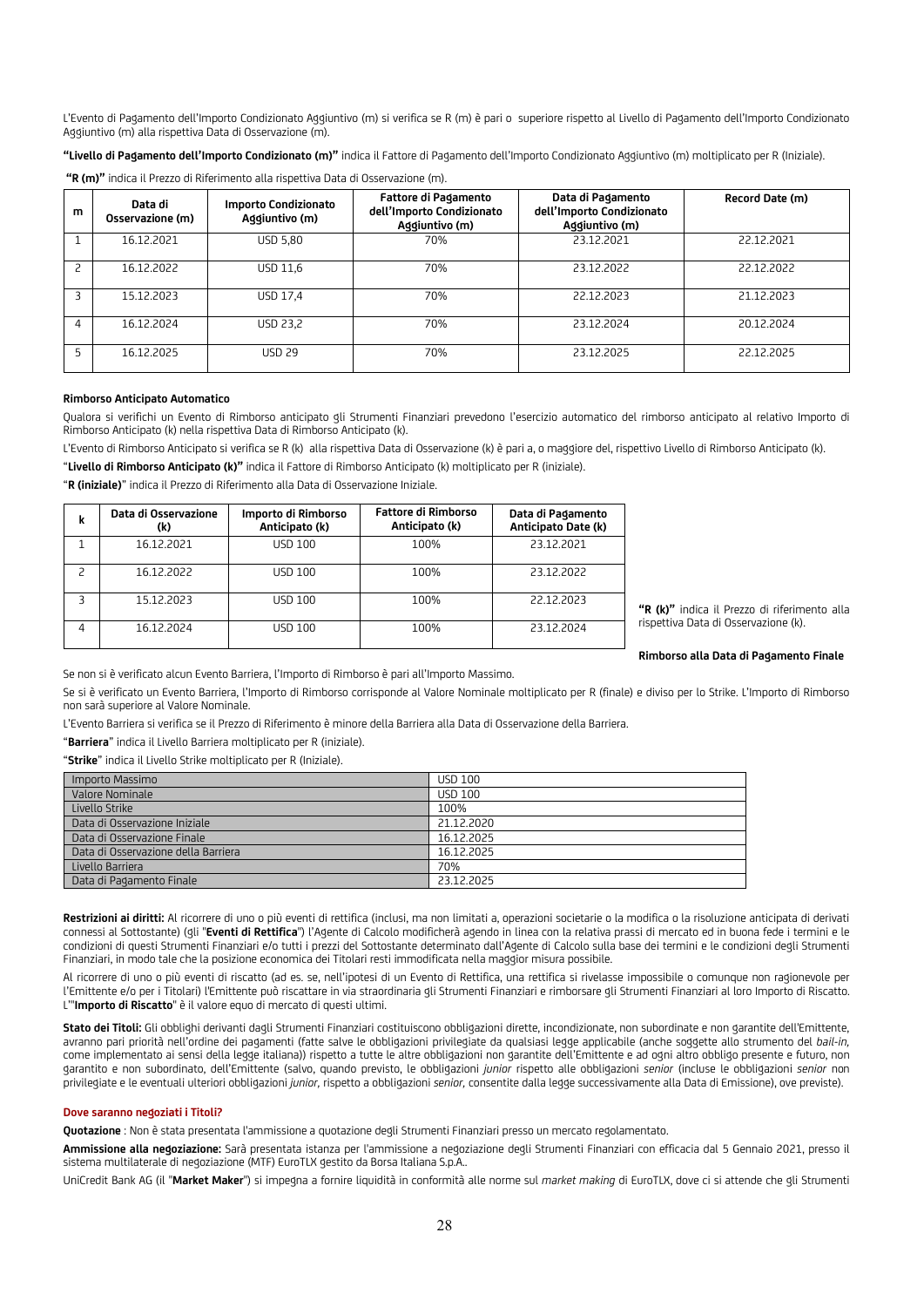Finanziari saranno negoziati. Inoltre, il Market Maker si impegna ad applicare, in condizioni normali di mercato, uno spread tra le quotazioni denaro e lettera non superiore all'1%.

### **Quali sono i principali rischi specifici dei Titoli?**

I fattori di rischio specifici relativi agli Strumenti Finanziari, che nell'opinione dell'Emittente sono significativi, sono descritti di seguito:

Rischio di Credito dell'Emittente e rischi relative alle misure di risoluzione che riquardano l'Emittente: Gli Strumenti Finanziari costituiscono obbligazioni non garantite dell'Emittente nei confronti dei Titolari. Pertanto, chiunque li acquisti è soggetto al merito creditizio dell'Emittente e non ha, in relazione alla propria posizione nell'ambito degli Strumenti Finanziari, alcun diritto o pretesa nei confronti di qualsiasi altra persona. I Titolari sono sottoposti al rischio di una parziale o totale inadempienza dell'Emittente per gli obblighi che il medesimo è tenuto ad adempiere in tutto o in parte ai sensi degli Strumenti Finanziari, ad esempio in caso di insolvenza. Peggiore è la solvibilità dell'Emittente, maggiore è il rischio di perdita. Qualora il rischio di credito dell'Emittente si realizzi, il Titolare può subire una perdita totale del proprio capitale. Inoltre, i Titolari possono essere soggetti a misure di risoluzione nei confronti dell'Emittente qualora il medesimo è in fallimento o a rischio di fallimento. Gli Obblighi dell'Emittente ai sensi degli Strumenti Finanziari non sono garantiti, garantiti da terzi o protetti da un sistema di protezione dei depositi o di compensazione

**Rischi correlati a fattori che influenzano il valore di mercato:** Il valore di mercato degli Strumenti Finanziari sarà condizionato da una serie di fattori. Questi sono, *inter alia*, il merito creditizio dell'Emittente, tassi di interesse e di rendimento prevalenti, il mercato per strumenti finanziari simili, le condizioni economiche generali, politiche e cicliche, le negoziabilità e, se del caso, la durata residua degli Strumenti Finanziari nonché ulteriori fattori che potrebbero condizionare il Sottostante. Tanto il valore di mercato quanto gli importi pagabili ai sensi degli Strumenti Finanziari dipendono principalmente dal prezzo del Sottostante o dei suoi componenti. In generale, il valore degli Strumenti Finanziari e l'Importo di Rimborso diminuiscono se il prezzo del Sottostante o dei suoi componenti diminuisce.

Rischi derivanti dal mancato pagamento di importi nel corso della durata degli Strumenti Finanziari: Gli Strumenti Finanziari prevedono il pagamento di importi condizionati. Il pagamento degli importi condizionati dipende dall'andamento del Sottostante. I potenziali investitori devono considerare che in caso di performance sfavorevole del Sottostante non verrà corrisposto alcun importo condizionato.

**Rischi correlati ad azioni:** La performance degli Strumenti Finanziari collegati ad azioni (gli "**Strumenti Finanziari correlati ad Azioni**") è legata principalmente alla performance della rispettiva azione. Un investimento in Strumenti Finanziari correlati ad Azioni può comportare rischi simili a quelli di un investimento diretto nelle rispettive azioni.

**Rischi correlati all'Importo di Rimborso:** Gli Strumenti Finanziari verranno rimborsati alla loro scadenza all'Importo di Rimborso. L'Importo di Rimborso potrebbe essere inferiore al Prezzo di Emissione o al Prezzo di Acquisto. Ciò significa che il Titolare otterrà un rendimento solo se l'Importo di Rimborso sia superiore al singolo Prezzo di Acquisto del Titolare. L'Importo di Rimborso può anche essere inferiore al Valore Nominale degli Strumenti Finanziari o anche essere zero. Il rendimento potenziale degli Strumenti Finanziari è limitato rispetto ad un investimento diretto nel Sottostante o nei suoi componenti. È esclusa la partecipazione ad una performance favorevole del Sottostante o dei suoi componenti oltre l'Importo Massimo.

**Rischio correlato all'Evento Barriera:** Se si verifica un Evento Barriera, non verrà applicata una formula di pagamento più vantaggiosa. In ogni caso, il Titolare potrebbe perdere il proprio capitale investito integralmente o in parte. Il verificarsi di un Evento Barriera dipende dall'andamento del Sottostante o dei suoi componenti. Il rischio del verificarsi di un Evento Barriera aumenta man mano che la barriera sottostante (che può anche essere pari o superiore al prezzo iniziale del Sottostante o dei suoi componenti) si avvicina al prezzo corrente del Sottostante o dei suoi componenti.

**Rischi correlati all'Evento di Rimborso Anticipato:** Se si verifica un Evento di Rimborso Anticipato, gli Strumenti Finanziari verranno automaticamente rimborsati tramite il pagamento dell'Importo di Rimborso Anticipato. Il verificarsi di un Evento di Rimborso Anticipato dipende dall'andamento del Sottostante o dei suoi componenti. In questo caso, il Titolare non beneficerà di alcuna futura performance favorevole del Sottostante o dei suoi componenti, né avrà diritto ad ulteriori pagamenti derivanti dagli Strumenti Finanziari dopo un rimborso anticipato. Il verificarsi di un Evento di Rimborso Anticipato comporterà altresì che, dopo il suo verificarsi, non verranno corrisposti ulteriori importi aggiuntivi in alcuna data di pagamento per importi aggiuntivi dopo l'Evento di Rimborso Anticipato. Inoltre, i Titolari sono esposti al rischio di poter reinvestire il capitale ricevuto a causa di un rimborso anticipato degli Strumenti Finanziari solo a condizioni meno favorevoli.

**Rischi correlati allo Strike:** Lo Strike può determinare che i Titolari possano partecipare, in misura minore, ad una performance favorevole del Sottostante o dei suoi componenti o, in misura maggiore, ad una performance sfavorevole del Sottostante o dei suoi componenti. Potenzialmente, i Titolari potrebbero essere esposti a un maggiore rischio di perdita del capitale investito.

**Rischio di liquidità:** Sussiste un rischio che gli Strumenti Finanziari non siano ampiamente distribuiti e che non esista un mercato attivo di negoziazione (il "**Mercato Secondario**") che possa evolversi per gli Strumenti Finanziari. L'Emittente può, ma non è obbligato, acquistare gli Strumenti Finanziari in qualsiasi momento e a qualsiasi prezzo sul mercato aperto, mediante offerta pubblica di acquisto o contratto privato. Gli Strumenti Finanziari acquistati in questo modo dall'Emittente possono essere detenuti, rivenduti o cancellati. Un riacquisto degli Strumenti Finanziari da parte dell'Emittente può influire negativamente sulla liquidità dei medesimi. Né l'Emittente né alcun Collocatore può assicurare che un Titolare sarà in grado di vendere i propri Strumenti Finanziari ad un prezzo adeguato prima del loro rimborso.

**Rischio correlato ai Titoli con periodo di sottoscrizione:** L'Emittente si riserva il diritto di astenersi dall'effettuare l'emissione prima della data di emissione e di terminare anticipatamente o prolungare il periodo di sottoscrizione. In tal caso, la Data di Osservazione Iniziale può essere posticipata. Inoltre, l'Emittente ha il diritto, a sua esclusiva discrezione, di rifiutare in tutto o in parte gli ordini di sottoscrizione di potenziali investitori.

### **Sezione 4 – Informazioni fondamentali sull'offerta pubblica dei Titoli e/o l'ammissione alla negoziazione in un mercato regolamentato**

#### **A quali condizioni posso investire in questo Titoli e qual è il calendario previsto?**

| Paese dell'offerta:                | Italia                                                                                             | Collocatore:                                                                                                                                                      | Deutsche Bank S.p.A. con sede legale<br>in Piazza del Calendario 3, 20100<br>Milano |
|------------------------------------|----------------------------------------------------------------------------------------------------|-------------------------------------------------------------------------------------------------------------------------------------------------------------------|-------------------------------------------------------------------------------------|
| Prezzo di Emissione:               | $USD$ 100                                                                                          | Periodo di Sottoscrizione:                                                                                                                                        | dal 12.11.2020 al 18.12.2020                                                        |
|                                    |                                                                                                    | Periodo di Sottoscrizione con<br>riquardo alle "vendite fuori sede":<br>Periodo di Sottoscrizione con<br>riquardo alle "tecniche di<br>comunicazione a distanza": | dal 12.11.2020 al 11.12.2020<br>dal 12.11.2020 al 04.12.2020                        |
| Costi addebitati<br>dall'Emittente | I costi iniziali specifici<br>del prodotto contenuti<br>nel Prezzo di Emissione<br>ammontano a USD |                                                                                                                                                                   |                                                                                     |